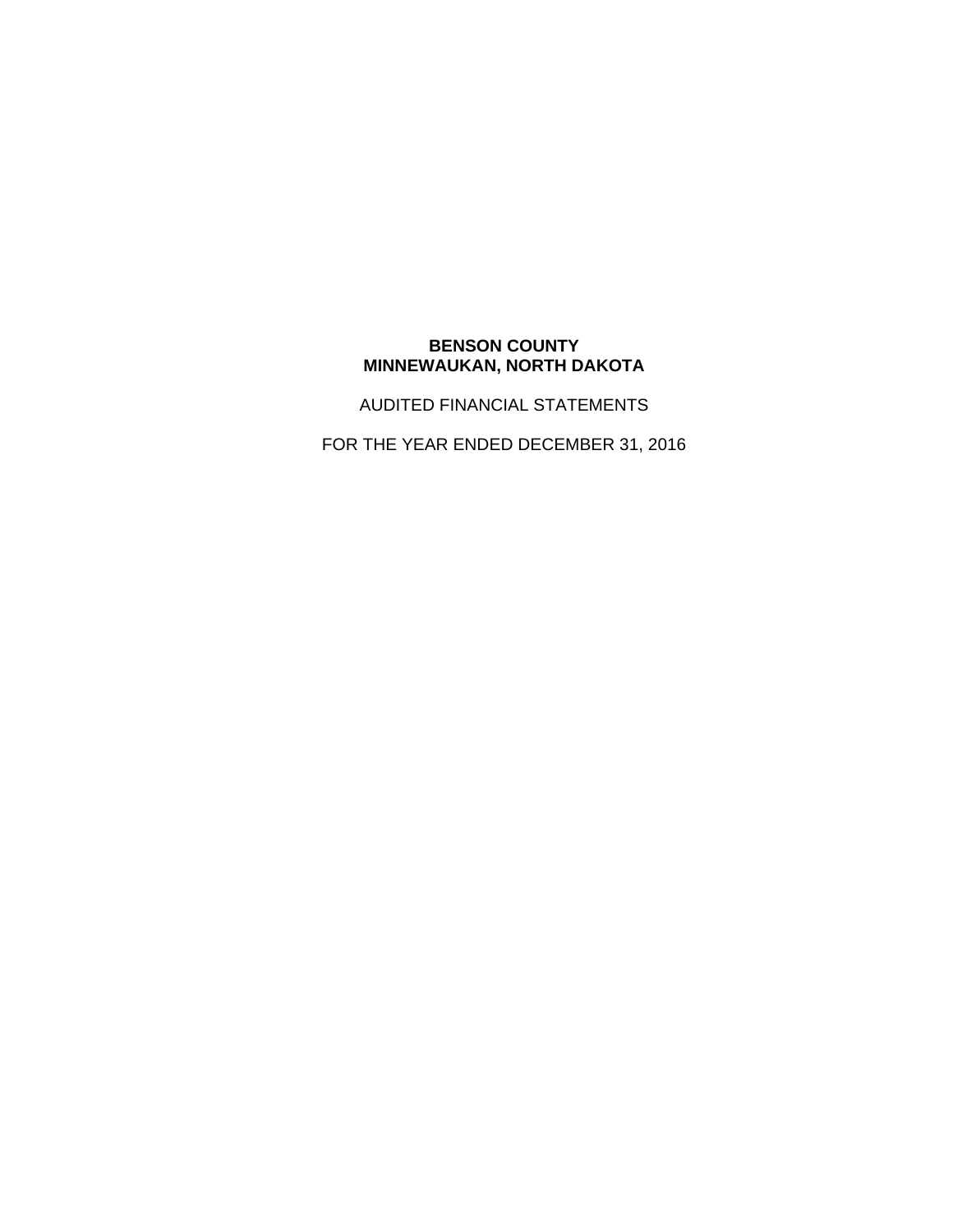# **TABLE OF CONTENTS**

|                                                                                                                                             | Page           |
|---------------------------------------------------------------------------------------------------------------------------------------------|----------------|
| <b>COUNTY OFFICIALS</b>                                                                                                                     | 1              |
| <b>INDEPENDENT AUDITOR'S REPORT</b>                                                                                                         | $\mathbf{2}$   |
| <b>BASIC FINANCIAL STATEMENTS</b>                                                                                                           |                |
| <b>Statement of Net Position</b>                                                                                                            | 5              |
| <b>Statement of Activities</b>                                                                                                              | 6              |
| <b>Balance Sheet - Governmental Funds</b>                                                                                                   | $\overline{7}$ |
| Reconciliation of Governmental Funds Balance Sheet to the Statement of Net Position                                                         | 8              |
| Statement of Revenues, Expenditures and Changes in Fund Balances - Governmental<br>Funds                                                    | 9              |
| Reconciliation of the Governmental Funds Statement of Revenues, Expenditures and<br>Changes in Fund Balances to the Statement of Activities | 10             |
| <b>Statement of Fiduciary Assets and Liabilities</b>                                                                                        | 11             |
| Notes to the Basic Financial Statements                                                                                                     | 12             |
| <b>REQUIRED SUPPLEMENTARY INFORMATION</b>                                                                                                   |                |
| <b>Budgetary Comparison Schedules</b>                                                                                                       |                |
| <b>General Fund</b>                                                                                                                         | 33             |
| County Road and Bridge Fund                                                                                                                 | 34             |
| <b>Social Service Fund</b>                                                                                                                  | 35             |
| <b>County Poor Relief Fund</b>                                                                                                              | 36             |
| <b>Highway Tax Distribution Fund</b>                                                                                                        | 37             |
| Law Enforcement                                                                                                                             | 38             |
| Federal Aid 6 Mill                                                                                                                          | 39             |
| Flood of 2011 Fund                                                                                                                          | 40             |
| Flood of 2014 Fund                                                                                                                          | 41             |
| Schedule of Employer Contributions to the NDPERS Retirement Fund                                                                            | 42             |
| Schedule of Employer and Non-Employer Proportionate Share of the Net Pension<br>Liability                                                   | 43             |
| Notes to the Required Supplementary Information                                                                                             | 44             |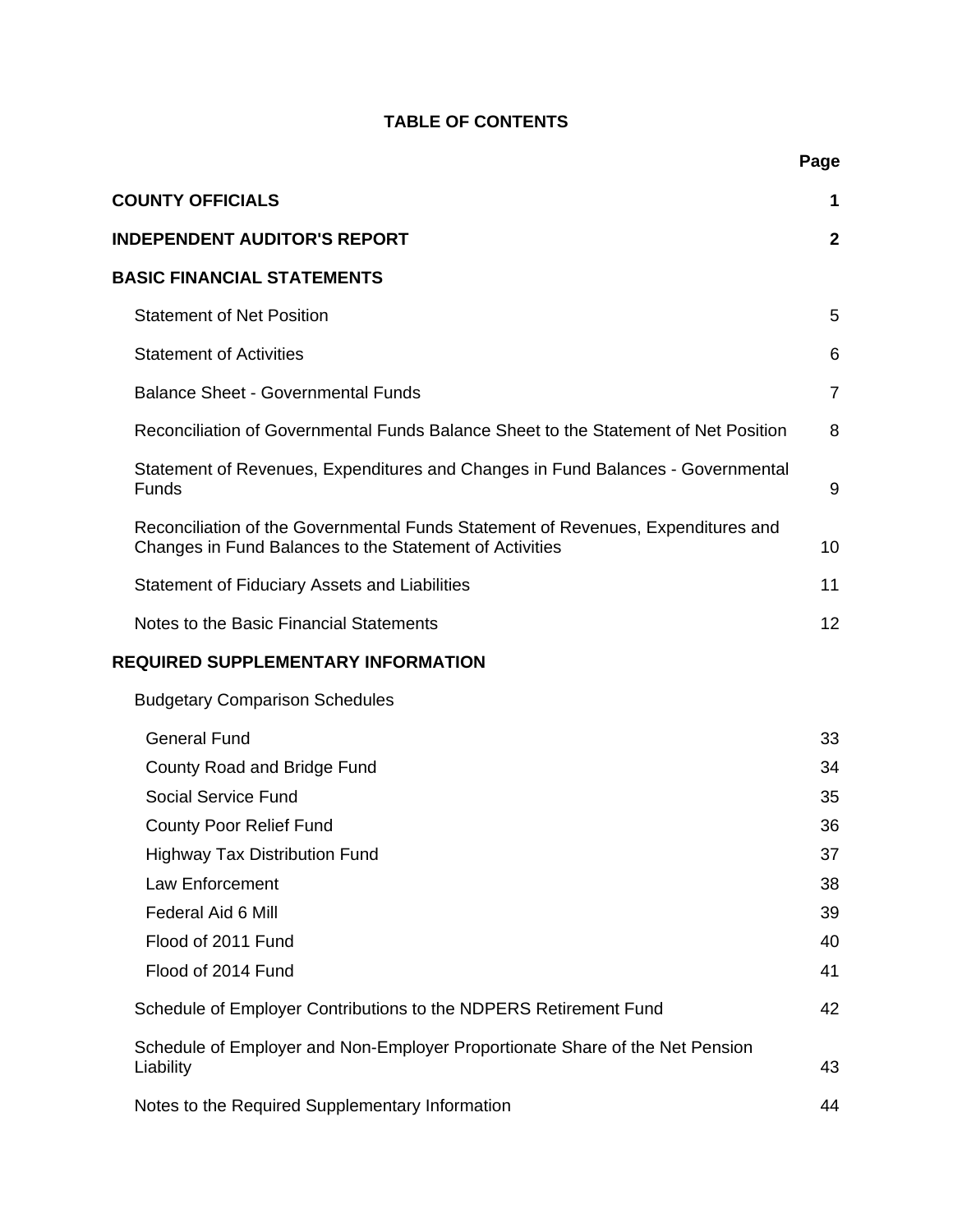# **SUPPLEMENTARY INFORMATION**

| <b>Schedule of Fund Activity</b>                                                                                                                                                                                            | 45  |
|-----------------------------------------------------------------------------------------------------------------------------------------------------------------------------------------------------------------------------|-----|
| INDEPENDENT AUDITOR'S REPORT ON INTERNAL CONTROL OVER FINANCIAL<br>REPORTING AND ON COMPLIANCE AND OTHER MATTERS BASED ON AN AUDIT<br>OF FINANCIAL STATEMENTS PERFORMED IN ACCORDANCE WITH GOVERNMENT<br>AUDITING STANDARDS | -47 |
| Schedule of Findings and Responses                                                                                                                                                                                          | 49  |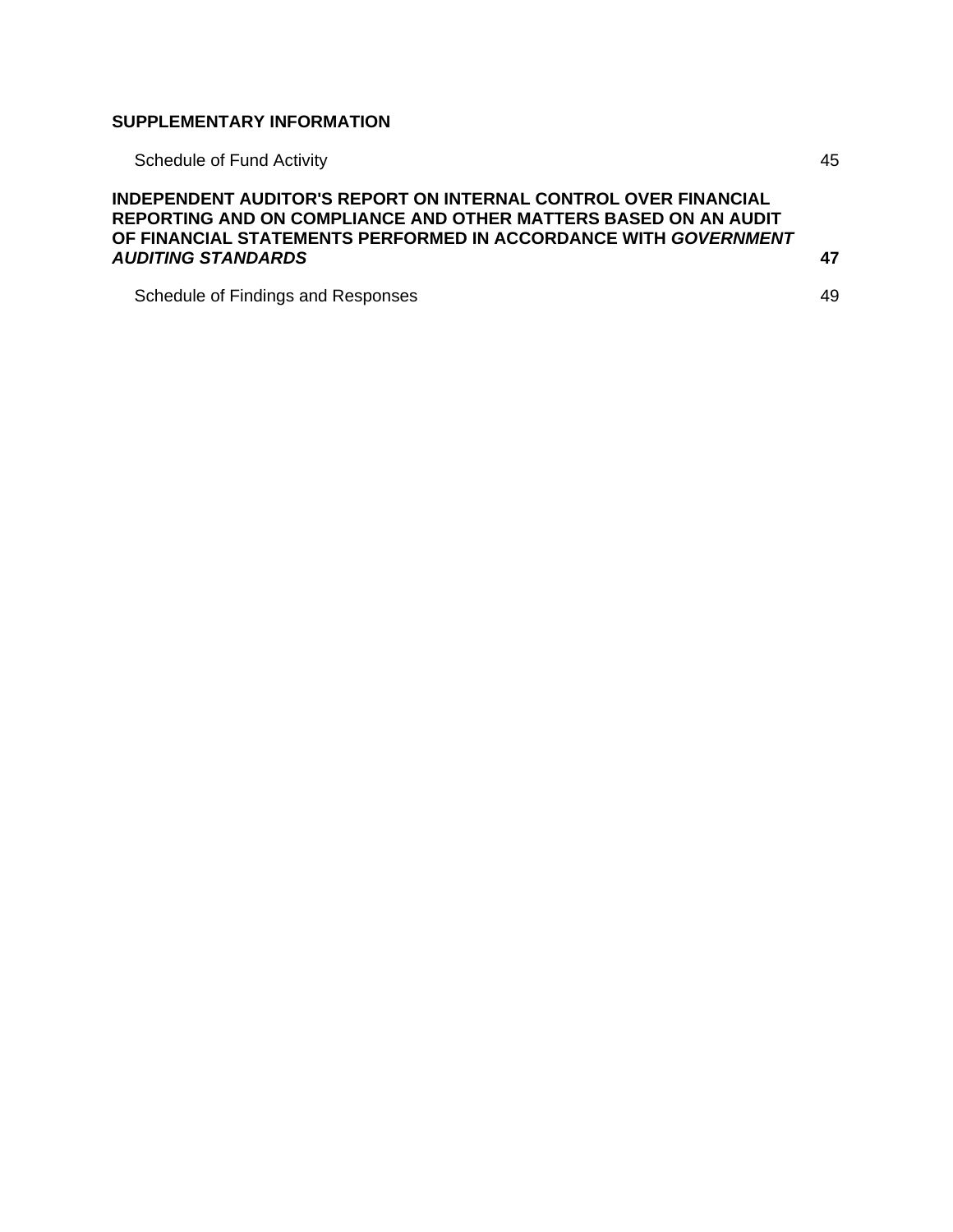### **BENSON COUNTY**  COUNTY OFFICIALS AS OF DECEMBER 31, 2016

David Davidson Commissioner- Chairman Doris Griffin **Commissioner- Vice Chairman** 

Lowell Haagenson Commissioner Ron Carlson Commissioner Michael Steffan Commissioner

Steve Rohrer Sheriff

Bonnie Erickson Auditor/Treasurer

Rhoda Pfeifer **Register of Deeds** James Wang State's Attorney Lucia Jacobson Superintendent of Schools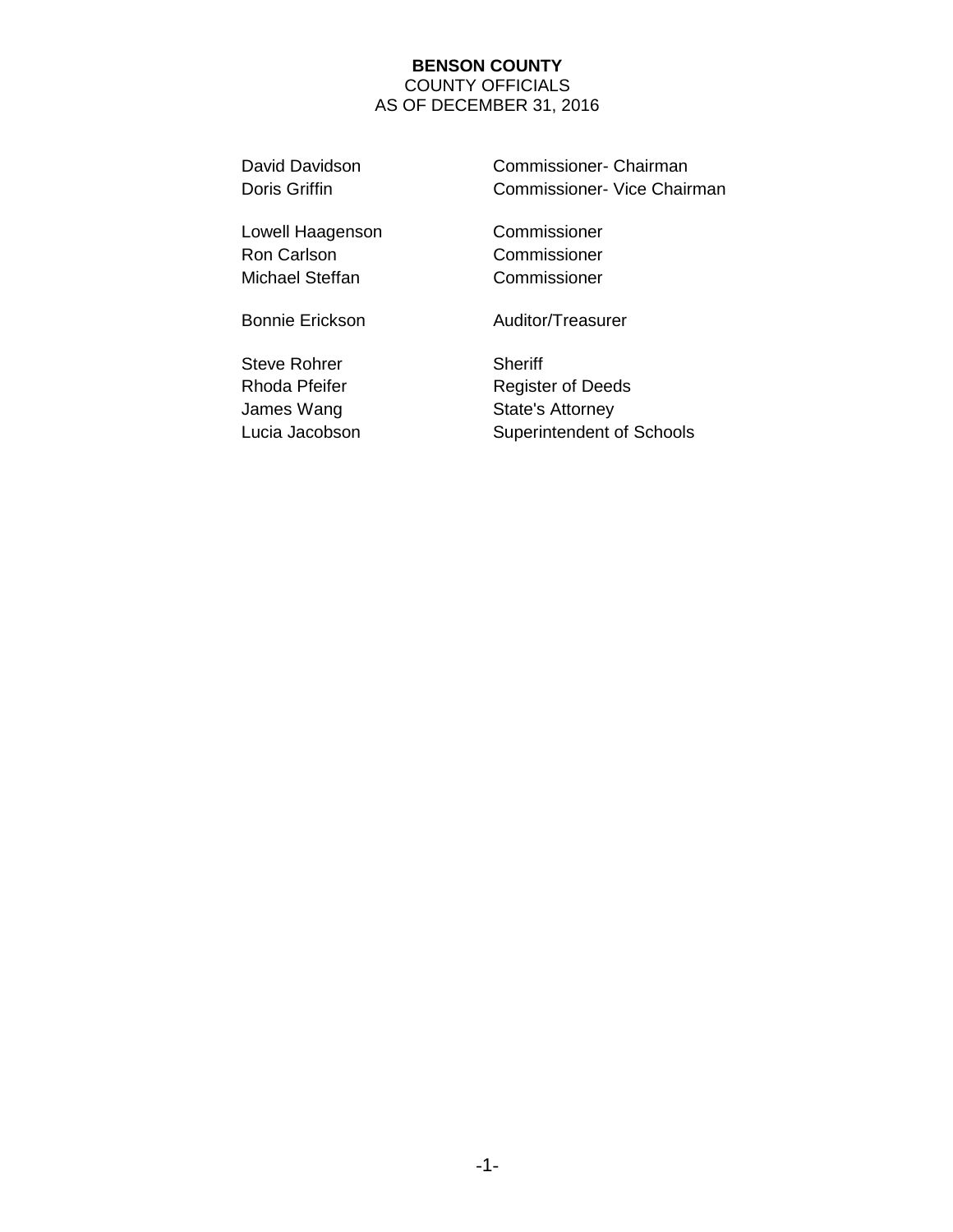

# **INDEPENDENT AUDITOR'S REPORT**

Board of County Commissioners Benson County Minnewaukan, North Dakota

## **Report on the Financial Statements**

We have audited the accompanying financial statements of the governmental activities, the discretely presented component unit, each major fund, and the aggregate remaining fund information of Benson County, Minnewaukan, North Dakota, as of and for the year ended December 31, 2016, and the related notes to the financial statements, which collectively comprise the County's basic financial statements as listed in the table of contents.

### **Management's Responsibility for the Financial Statements**

Management is responsible for the preparation and fair presentation of these financial statements in accordance with accounting principles generally accepted in the United States of America; this includes the design, implementation, and maintenance of internal control relevant to the preparation and fair presentation of financial statements that are free from material misstatement, whether due to fraud or error.

#### **Auditor's Responsibility**

Our responsibility is to express opinions on these financial statements based on our audit. We conducted our audit in accordance with auditing standards generally accepted in the United States of America and the standards applicable to financial audits contained in *Government Auditing Standards*, issued by the Comptroller General of the United States. Those standards require that we plan and perform the audit to obtain reasonable assurance about whether the financial statements are free of material misstatement.

An audit includes performing procedures to obtain audit evidence about the amounts and disclosures in the financial statements. The procedures selected depend on the auditor's judgment, including the assessment of the risks of material misstatement of the financial statements, whether due to fraud or error. In making those risk assessments, the auditor considers internal control relevant to the County's preparation and fair presentation of the financial statements in order to design audit procedures that are appropriate in the circumstances, but not for the purpose of expressing an opinion on the effectiveness of the County's internal control. Accordingly, we express no such opinion. An audit also includes evaluating the appropriateness of accounting principles used and the reasonableness of significant accounting estimates made by management, as well as evaluating the overall presentation of the financial statements.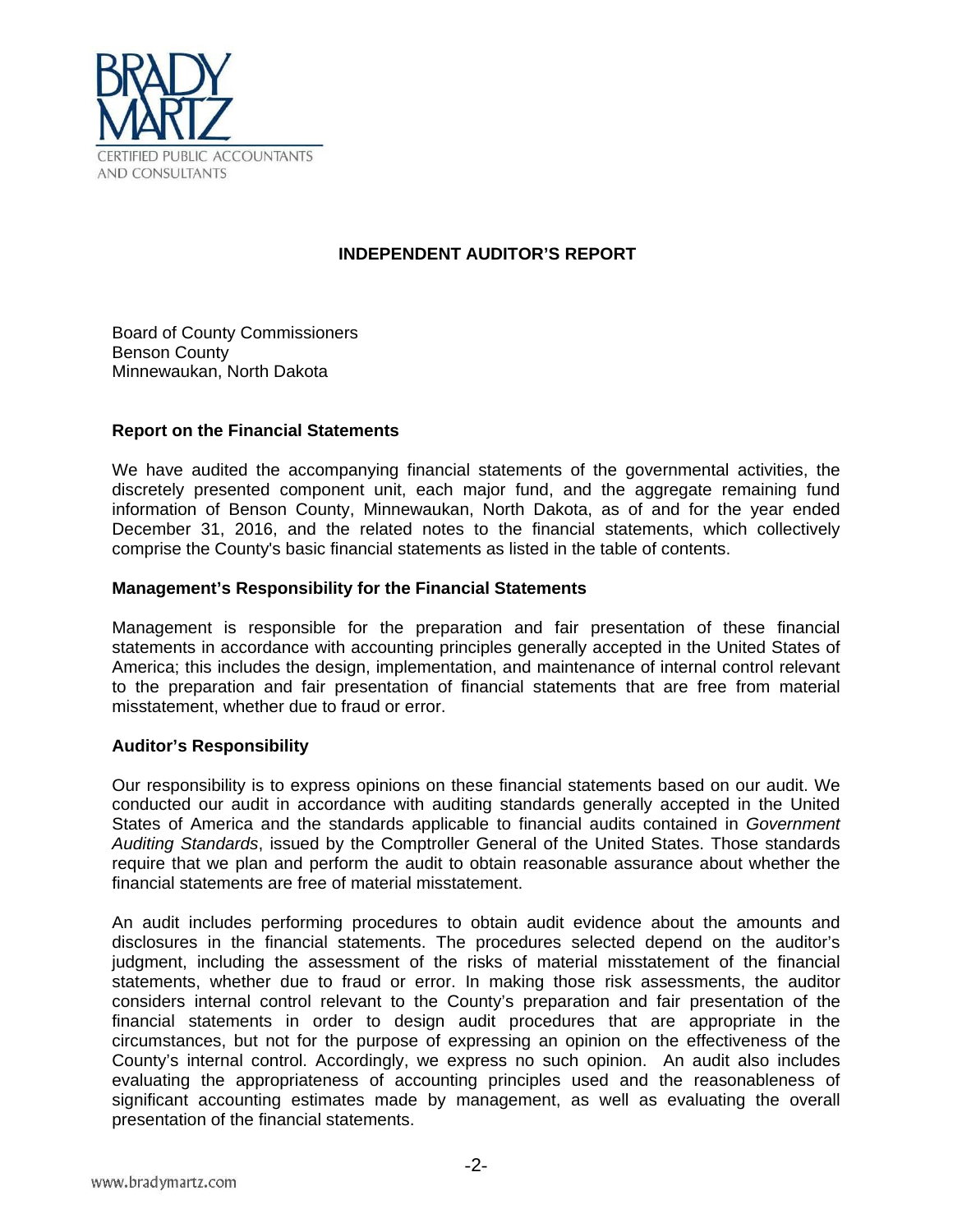We believe that the audit evidence we have obtained is sufficient and appropriate to provide a basis for our opinions.

#### **Opinions**

In our opinion, the financial statements referred to above present fairly, in all material respects, the respective financial position of the governmental activities, the discretely presented component unit, each major fund and the aggregate remaining fund information of Benson County, as of December 31, 2016, and the respective changes in financial position thereof for the year ended in conformity with accounting principles generally accepted in the United States of America.

### **Other Matters**

#### *Required Supplementary Information*

Accounting principles generally accepted in the United States of America require that the budgetary comparison information, the schedule of employer contributions to the NDPERS retirement fund, and the schedule of employer and non-employer proportionate share of the net pension liability as listed in the table of contents be presented to supplement the basic financial statements. Such information, although not a part of the basic financial statements, is required by the Governmental Accounting Standards Board, who considers it to be an essential part of financial reporting for placing the basic financial statements in an appropriate operational, economic, or historical context. We have applied certain limited procedures to the required supplementary information in accordance with auditing standards generally accepted in the United States of America, which consisted of inquiries of management about the methods of preparing the information and comparing the information for consistency with management's responses to our inquiries, the basic financial statements, and other knowledge we obtained during our audit of the basic financial statements. We do not express an opinion or provide any assurance on the information because the limited procedures do not provide us with sufficient evidence to express an opinion or provide any assurance.

Management has omitted the management's discussion and analysis that accounting principles generally accepted in the United States of America requires to be presented to supplement the basic financial statements. Such missing information, although not a part of the basic financial statements, is required by the Governmental Accounting Standards Board, who considers it to be an essential part of financial reporting for placing the basic financial statements in an appropriate operational, economic, or historical context. Our opinion on the basic financial statements is not affected by this missing information.

#### *Other Information*

Our audit was conducted for the purpose of forming opinions on the financial statements that collectively comprise the County's basic financial statements. The schedule of fund activity as listed in the table of contents as supplementary information is presented for purposes of additional analysis and is not a required part of the basic financial statements.

The accompanying schedule of fund activity is the responsibility of management and was derived from and relates directly to the underlying accounting and other records used to prepare the basic financial statements. Such information has been subjected to the auditing procedures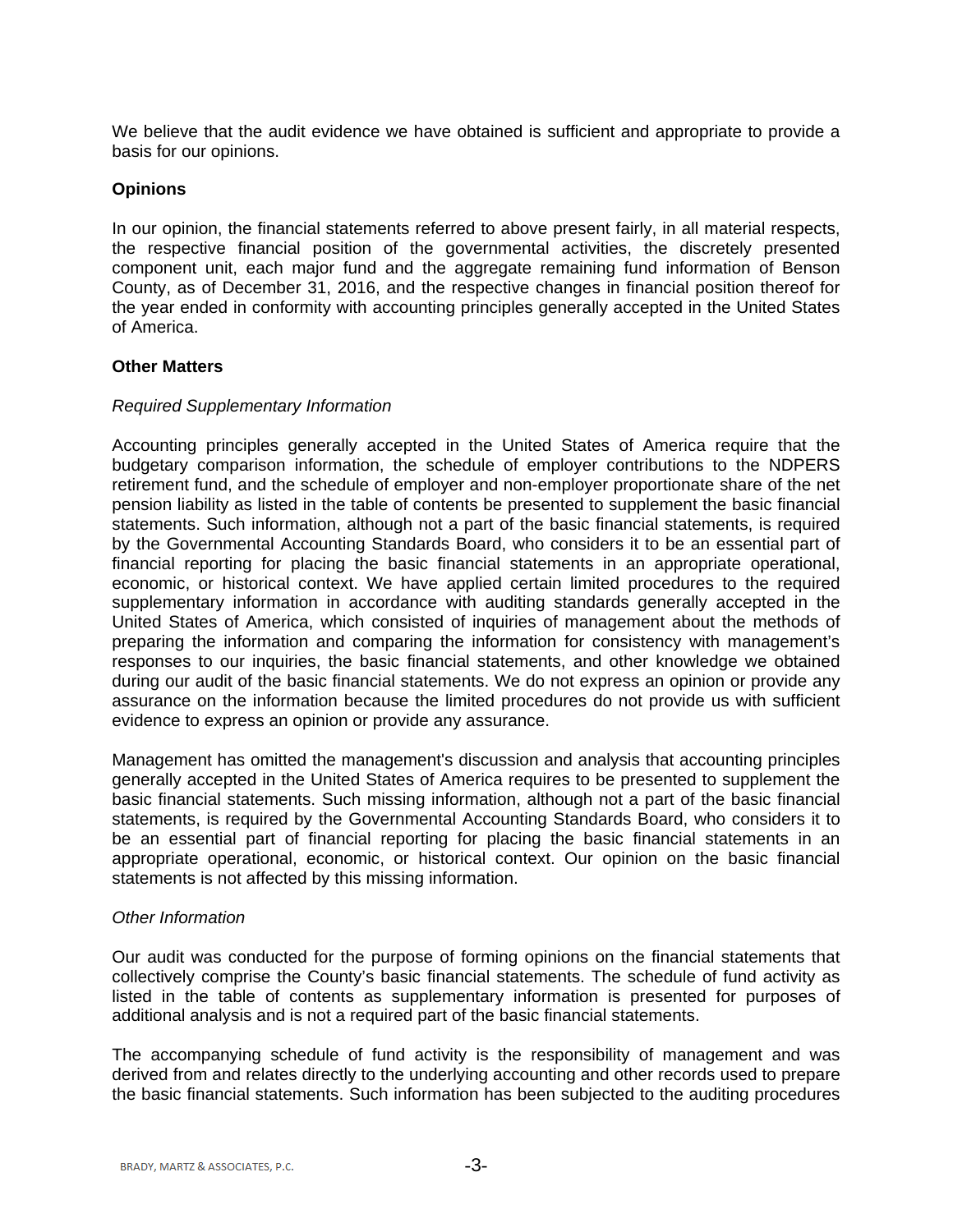applied in the audit of the basic financial statements and certain additional procedures, including comparing and reconciling such information directly to the underlying accounting and other records used to prepare the basic financial statements or to the basic financial statements themselves, and other additional procedures in accordance with auditing standards generally accepted in the United States of America. In our opinion, the schedule of fund activity is fairly stated, in all material respects, in relation to the basic financial statements as a whole.

The roster of county officials on page 1 has not been subjected to the auditing procedures applied in the audit of the basic financial statements, and accordingly, we do not express an opinion or provide any assurance on it.

## **Other Reporting Required by** *Government Auditing Standards*

In accordance with *Government Auditing Standards*, we have also issued our report dated February 1, 2018 on our consideration of the County's internal control over financial reporting and our tests of its compliance with certain provisions of laws, regulations, contracts and grant agreements and other matters. The purpose of that report is to describe the scope of our testing of internal control over financial reporting and compliance and the results of that testing, and not to provide an opinion on the internal control over financial reporting or on compliance. That report is an integral part of an audit performed in accordance with *Government Auditing Standards* in considering Benson County's internal control over financial reporting and compliance.

Forady Martz

**BRADY, MARTZ & ASSOCIATES, P.C. GRAND FORKS, NORTH DAKOTA**

February 1, 2018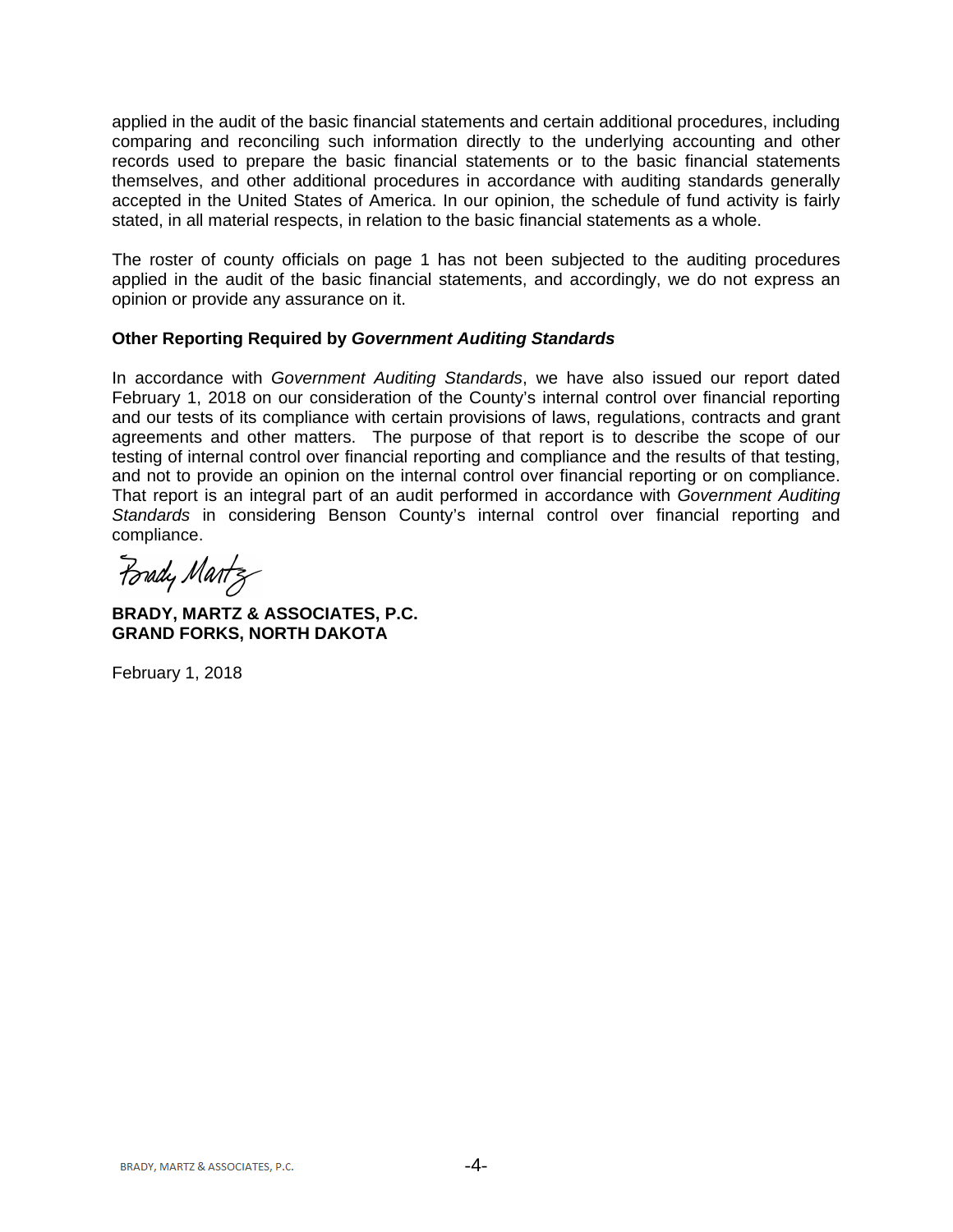## **BENSON COUNTY**  STATEMENT OF NET POSITION DECEMBER 31, 2016

|                                                                  | Primary<br>Government      | Component<br>Unit             |
|------------------------------------------------------------------|----------------------------|-------------------------------|
|                                                                  | Governmental<br>Activities | Water<br>Resource<br>District |
| <b>ASSETS</b><br>Cash and investments                            |                            |                               |
| Accounts receivable                                              | \$<br>4,195,417<br>22,133  | \$<br>78,167                  |
| Taxes receivable                                                 | 74,107                     | 9,151                         |
| Road receivables                                                 | 66,943                     |                               |
| Intergovernmental receivable                                     | 48,766                     |                               |
| Capital assets (net of accumulated depreciation):                |                            |                               |
| Land                                                             | 180,036                    |                               |
| Infrastructure                                                   | 14,680,792                 |                               |
| <b>Buildings</b>                                                 | 100,663                    |                               |
| Machinery and vehicles                                           | 2,668,218                  |                               |
| Furniture and equipment                                          | 75,273                     |                               |
| Total capital assets                                             | 17,704,982                 |                               |
|                                                                  |                            |                               |
| Total assets                                                     | 22,112,348                 | 87,318                        |
| <b>DEFERRED OUTFLOWS OF RESOURCES</b>                            |                            |                               |
| Cost sharing defined benefit pension plan-NDPERS Main            | 486,206                    |                               |
| Cost sharing defined benefit pension plan-NDPERS Law Enforcement | 86,597                     |                               |
| Total deferred outflows of resources                             | 572,803                    |                               |
|                                                                  |                            |                               |
| LIABILITIES                                                      |                            |                               |
| Accounts payable                                                 | 226,393                    |                               |
| Unearned income                                                  | 412,466                    |                               |
| Long-term liabilities:                                           |                            |                               |
| Due within one year:                                             |                            |                               |
| Compensated absences payable                                     | 85,000                     |                               |
| Due after one year:                                              |                            |                               |
| Compensated absences payable                                     | 21,302                     |                               |
| Net Pension Liability - Main                                     | 1,699,055                  |                               |
| Net Pension Liability - Law Enforcement                          | 67,411                     |                               |
| <b>Total liabilities</b>                                         | 2,511,627                  |                               |
| <b>DEFERRED INFLOWS OF RESOURCES</b>                             |                            |                               |
| Property taxes levied - subs. years                              | 206,029                    |                               |
| Cost sharing defined benefit pension plan-NDPERS Main            | 168,858                    |                               |
| Cost sharing defined benefit pension plan-NDPERS Law Enforcement | 28,819                     |                               |
| Total deferred inflows of resources                              | 403,706                    |                               |
| <b>NET POSITION</b>                                              |                            |                               |
| Net investment in capital assets<br>Restricted for:              | 17,704,982                 |                               |
| Public safety                                                    | 30,603                     |                               |
| Highways                                                         | 1,876,498                  |                               |
| Health and welfare                                               | 727,671                    |                               |
| Culture and recreation                                           | 166                        |                               |
| Conservation of natural resources                                | 21,927                     | 87,318                        |
| Economic development                                             | 5,298                      |                               |
| Special purposes                                                 | 42,638                     |                               |
| Unrestricted                                                     | (639, 965)                 |                               |
| Total net position                                               | 19,769,818 \$<br>S.        | 87,318                        |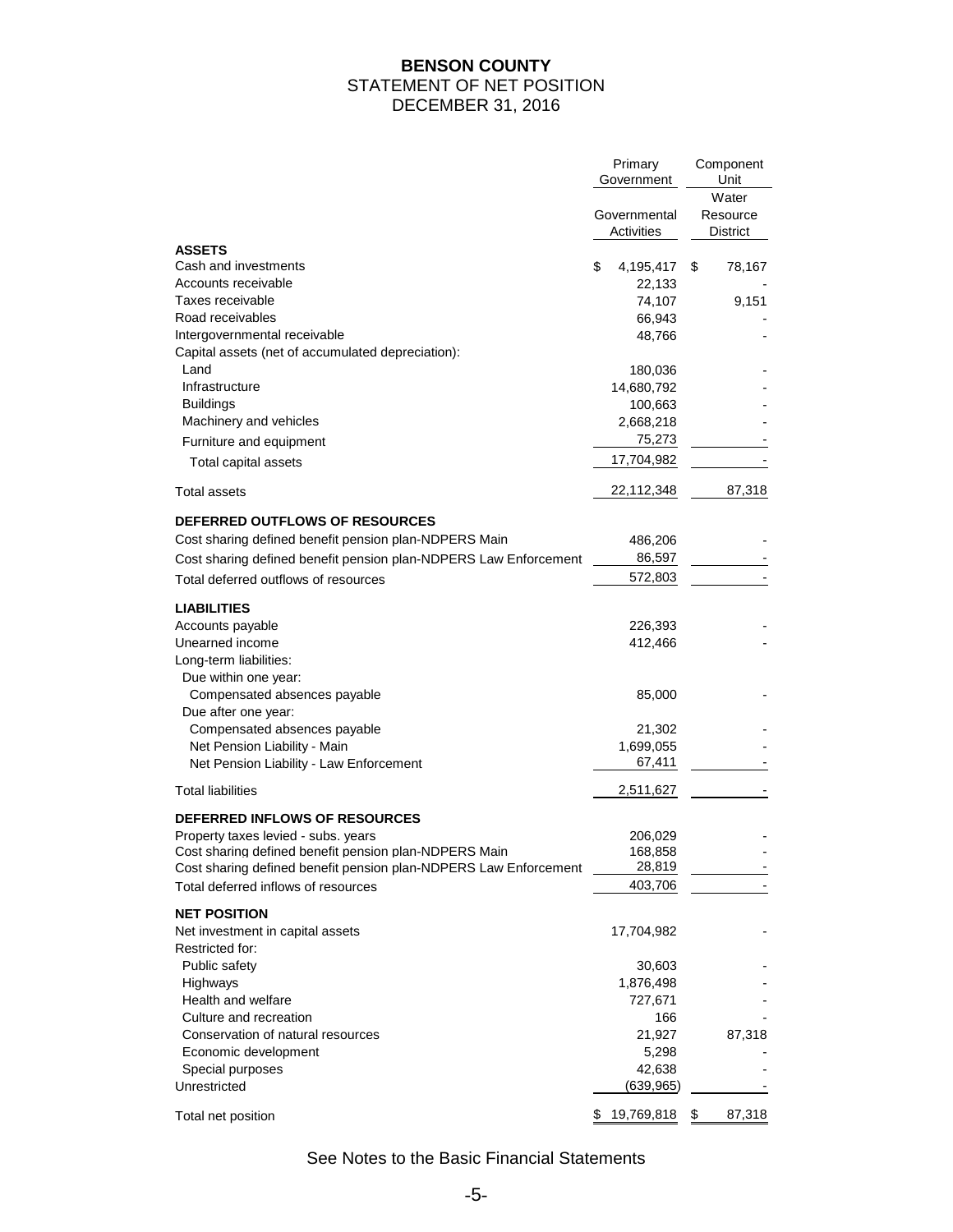## **BENSON COUNTY**  STATEMENT OF ACTIVITIES FOR THE YEAR ENDED DECEMBER 31, 2016

|                               |        |                                         | Program Revenues |                                             |        | Net (Expense) Revenue and<br>Changes in Net Position |                       |                   |                   |
|-------------------------------|--------|-----------------------------------------|------------------|---------------------------------------------|--------|------------------------------------------------------|-----------------------|-------------------|-------------------|
|                               |        |                                         |                  |                                             |        |                                                      | Primary<br>Government |                   | Component<br>Unit |
|                               |        |                                         |                  |                                             |        | Operating                                            |                       |                   | Water             |
|                               |        |                                         |                  | Charges for                                 |        | Grants and                                           | Governmental          |                   | Resource          |
| Functions/Programs            |        | Expenses                                |                  | Services                                    |        | Contributions                                        | Activities            |                   | <b>District</b>   |
| Governmental Activities:      |        |                                         |                  |                                             |        |                                                      |                       |                   |                   |
| General government            | \$     | 1,973,003                               | \$               | 124,982                                     | \$     | 394,842                                              | $$$ (1,453,179) \$    |                   |                   |
| Public safety                 |        | 631,925                                 |                  | 34,335                                      |        | 16,265                                               | (581, 325)            |                   |                   |
| Highways                      |        | 5,083,300                               |                  | 508,301                                     |        | 4,360,084                                            | (214, 915)            |                   |                   |
| Health and welfare            |        | 1,009,614                               |                  |                                             |        | 889,415                                              | (120, 199)            |                   |                   |
| Culture and recreation        |        |                                         |                  |                                             |        | 362                                                  | 362                   |                   |                   |
| Conser. of natural resources  |        | 168,837                                 |                  |                                             |        | 13,698                                               | (155, 139)            |                   |                   |
| Economic development          |        |                                         |                  |                                             |        | 1,428                                                | 1,428                 |                   |                   |
| Other                         |        | 154,580                                 |                  | 5,688                                       |        | 25,083                                               | (123,809)             |                   |                   |
| Total governmental activities | \$     | 9,021,259                               | \$               | 673,306                                     |        | \$5,701,177                                          | (2,646,776)           |                   |                   |
| Component Unit:               |        |                                         |                  |                                             |        |                                                      |                       |                   |                   |
| <b>Water Resource Board</b>   | \$     | 66,172                                  | \$               | 942                                         | \$     |                                                      |                       |                   | (65, 230)         |
|                               |        | <b>General Revenues:</b>                |                  |                                             |        |                                                      |                       |                   |                   |
|                               | Taxes: |                                         |                  |                                             |        |                                                      |                       |                   |                   |
|                               |        |                                         |                  | Property taxes; levied for general purposes |        |                                                      | 2,138,827             |                   | 101,453           |
|                               |        | Non restricted grants and contributions |                  |                                             |        |                                                      | 353,220               |                   |                   |
|                               |        | Earnings on investments                 |                  |                                             |        |                                                      | 17,667                |                   | 10                |
|                               |        | Miscellaneous revenue                   |                  |                                             |        |                                                      | 131,495               |                   | 501               |
|                               |        | Total general revenues                  |                  |                                             |        |                                                      | 2,641,209             |                   | 101,964           |
|                               |        | Change in net position                  |                  |                                             |        |                                                      | (5, 567)              |                   | 36,734            |
|                               |        | Net position - January 1                | 19,775,385       |                                             | 50,584 |                                                      |                       |                   |                   |
|                               |        | Net position - December 31              |                  |                                             |        |                                                      | \$19,769,818          | $\overline{\Phi}$ | 87,318            |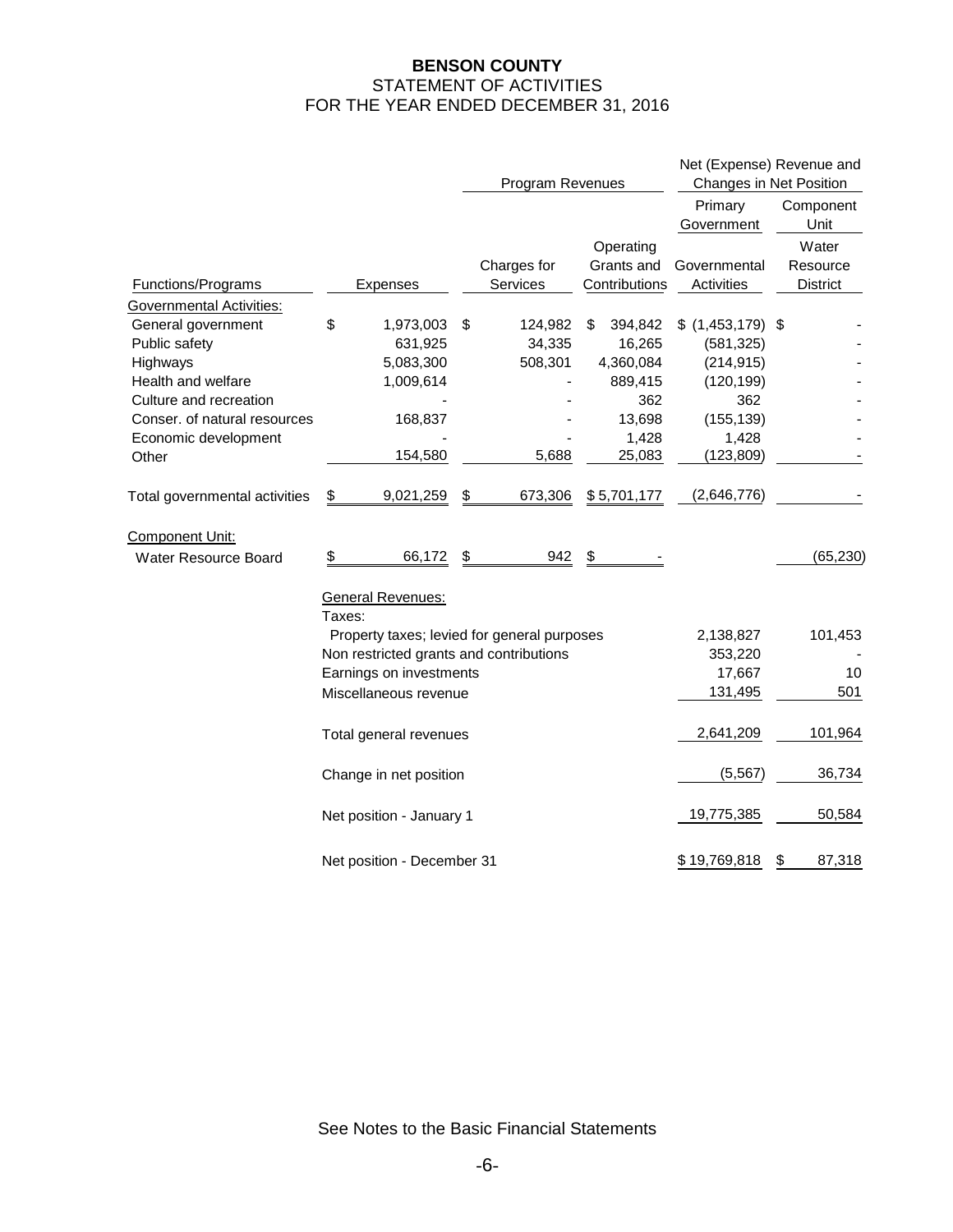#### **BENSON COUNTY**  BALANCE SHEET – GOVERNMENTAL FUNDS DECEMBER 31, 2016

|                                                                                        | General          | County<br>Road and<br><b>Bridge</b> | Social<br>Service | County<br>Poor<br>Relief | Highway<br>Tax<br>Distribution | Law<br>Enforcement | Federal<br>Aid<br>6 Mill | Flood<br>of 2011 | Flood<br>of 2014 | Other<br>Governmental<br>Funds | Total<br>Governmental<br>Funds |
|----------------------------------------------------------------------------------------|------------------|-------------------------------------|-------------------|--------------------------|--------------------------------|--------------------|--------------------------|------------------|------------------|--------------------------------|--------------------------------|
| <b>ASSETS</b>                                                                          |                  |                                     |                   |                          |                                |                    |                          |                  |                  |                                |                                |
| Cash and investments                                                                   | 818,044 \$<br>\$ |                                     | \$220,703         | \$523,944                | \$277,936                      | \$                 | \$977,540                | \$185,964        | \$<br>61,112     | 1,130,174<br>\$                | 4,195,417<br>\$                |
| Accounts receivable                                                                    | 1,083            |                                     |                   |                          |                                |                    |                          |                  |                  | 21,050                         | 22,133                         |
| Taxes receivable                                                                       | 26,723           | 5,232                               |                   | 8,799                    |                                | 8,949              | 4,542                    |                  |                  | 19,862                         | 74,107                         |
| Road receivables                                                                       |                  | 66,943                              |                   |                          |                                |                    |                          |                  |                  |                                | 66,943                         |
| Intergovernmental receivable                                                           | 1,727            | 43,421                              | 3,618             |                          |                                |                    |                          |                  |                  |                                | 48,766                         |
| Due from other funds                                                                   | 256,242          |                                     |                   |                          |                                |                    |                          |                  |                  |                                | 256,242                        |
| <b>Total assets</b>                                                                    | \$1,103,819      | \$115,596                           | \$224,321         | \$532,743                | \$277,936                      | \$<br>8,949        | \$982,082                | \$185,964        | \$<br>61,112     | \$<br>1,171,086                | 4,663,608<br>\$                |
| <b>LIABILITIES, DEFERRED INFLOWS</b><br>OF RESOURCES AND FUND BALANCES<br>Liabilities: |                  |                                     |                   |                          |                                |                    |                          |                  |                  |                                |                                |
| Accounts payable                                                                       | \$<br>15,926     | \$<br>28,524 \$                     | 956               | \$                       | \$                             | \$                 | 13,955 \$ 141,292 \$     |                  | \$               | -\$<br>25,740 \$               | 226,393                        |
| Due to other funds                                                                     |                  | 172,698                             |                   |                          |                                | 52,556             |                          |                  |                  | 30,988                         | 256,242                        |
| Unearned revenue                                                                       |                  |                                     |                   |                          |                                |                    |                          | 185,964          | 61,112           | 165,390                        | 412,466                        |
| <b>Total liabilities</b>                                                               | 15,926           | 201,222                             | 956               |                          |                                | 66,511             | 141,292                  | 185,964          | 61,112           | 222,118                        | 895,101                        |
| Deferred Inflows of Resources                                                          |                  |                                     |                   |                          |                                |                    |                          |                  |                  |                                |                                |
| Property taxes collected - subs. years                                                 | 86,043           | 13,775                              |                   | 15,512                   |                                | 27,551             | 11,737                   |                  |                  | 51,411                         | 206,029                        |
| Property taxes collected - delinquent                                                  | 26,723           | 5,232                               |                   | 8,799                    |                                | 8,949              | 4,542                    |                  |                  | 19,862                         | 74,107                         |
|                                                                                        |                  |                                     |                   |                          |                                |                    |                          |                  |                  |                                |                                |
| Total deferred inflows of resources                                                    | 112,766          | 19,007                              |                   | 24,311                   |                                | 36,500             | 16,279                   |                  |                  | 71,273                         | 280,136                        |
| Fund Balances:                                                                         |                  |                                     |                   |                          |                                |                    |                          |                  |                  |                                |                                |
| Restricted for:                                                                        |                  |                                     |                   |                          |                                |                    |                          |                  |                  |                                |                                |
| Public safety                                                                          |                  |                                     |                   |                          |                                |                    |                          |                  |                  | 27,192                         | 27,192                         |
| Highways                                                                               |                  |                                     |                   |                          | 277,936                        |                    | 824,511                  |                  |                  | 809,166                        | 1,911,613                      |
| Health and welfare                                                                     |                  |                                     | 223,365           | 508,432                  |                                |                    |                          |                  |                  | 9,712                          | 741,509                        |
| Culture and recreation                                                                 |                  |                                     |                   |                          |                                |                    |                          |                  |                  | 119                            | 119                            |
| Conservation of natural resources                                                      |                  |                                     |                   |                          |                                |                    |                          |                  |                  | 17,625                         | 17,625                         |
| Economic development                                                                   |                  |                                     |                   |                          |                                |                    |                          |                  |                  | 5,298                          | 5,298                          |
| Special purposes                                                                       |                  |                                     |                   |                          |                                |                    |                          |                  |                  | 41,939                         | 41,939                         |
| Unassigned                                                                             | 975,127          | (104, 633)                          |                   |                          |                                | (94, 062)          |                          |                  |                  | (33, 356)                      | 743,076                        |
| <b>Total fund balances</b>                                                             | 975,127          | (104, 633)                          | 223,365           | 508,432                  | 277,936                        | (94, 062)          | 824,511                  |                  |                  | 877,695                        | 3,488,371                      |
| Total liabilities, deferred inflows                                                    |                  |                                     |                   |                          |                                |                    |                          |                  |                  |                                |                                |
| of resources, and fund balances                                                        | \$1,103,819      | \$115,596                           | \$224,321         | \$532,743                | \$277,936                      | 8,949<br>-\$       | \$982,082                | \$185,964        | \$<br>61,112     | \$<br>1,171,086                | 4,663,608<br>\$                |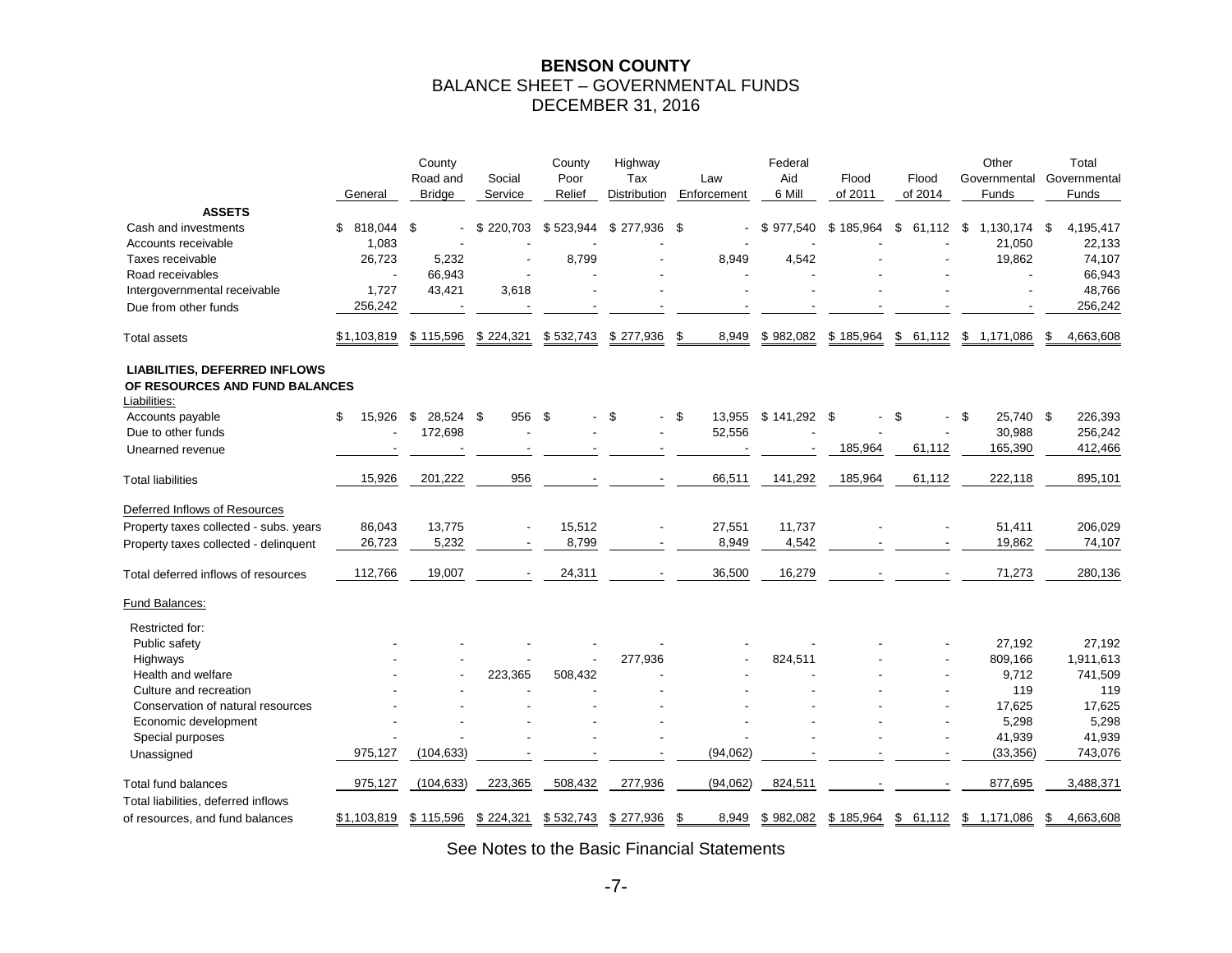### **BENSON COUNTY**  RECONCILIATION OF GOVERNMENTAL FUNDS BALANCE SHEET TO THE STATEMENT OF NET POSITION DECEMBER 31, 2016

| Total Fund Balances for Governmental Funds                                                                                                                                                                                                                                                                                                                                                                                                       | \$<br>3,488,371 |
|--------------------------------------------------------------------------------------------------------------------------------------------------------------------------------------------------------------------------------------------------------------------------------------------------------------------------------------------------------------------------------------------------------------------------------------------------|-----------------|
| Total net position reported for government activities in the statement of net<br>position is different because:                                                                                                                                                                                                                                                                                                                                  |                 |
| Capital assets used in governmental activities are not financial resources<br>and are not reported in the governmental funds.<br><b>Cost of Capital Assets</b><br>\$62,375,468<br>(44,670,486)<br>Less Accumulated Depreciation<br><b>Net Capital Assets</b>                                                                                                                                                                                     | 17,704,982      |
| Net deferred outflows/(inflows) of resources relating to the cost sharing of defined<br>benefit plans in the governmental activities are not financial resources, and therefore,<br>are not reported as deferred outflows/(inflows) of resources in the governmental funds.                                                                                                                                                                      | 375,126         |
| Property taxes receivable will be collected after year-end, but are not<br>available soon enough to pay for the current period's expenditures and<br>therefore are reported as deferred revenues in the funds.                                                                                                                                                                                                                                   | 74,107          |
| Long-term liabilities applicable to the County's governmental activities are<br>not due and payable in the current period and accordingly are not reported<br>as fund liabilities. Interest on long-term debt is not accrued in governmental<br>funds, but rather is recognized as an expenditure when due. All liabilities-<br>both current and long-term- are reported in the statement of net position.<br>Balances at December 31, 2016 are: |                 |
| <b>Compensated Absences</b><br>(106, 302)<br>(1,766,466)<br>Net Pension Liability<br><b>Total Long-Term Liabilities</b>                                                                                                                                                                                                                                                                                                                          | (1,872,768)     |
| <b>Total Net Position of Governmental Activities</b>                                                                                                                                                                                                                                                                                                                                                                                             | \$19,769,818    |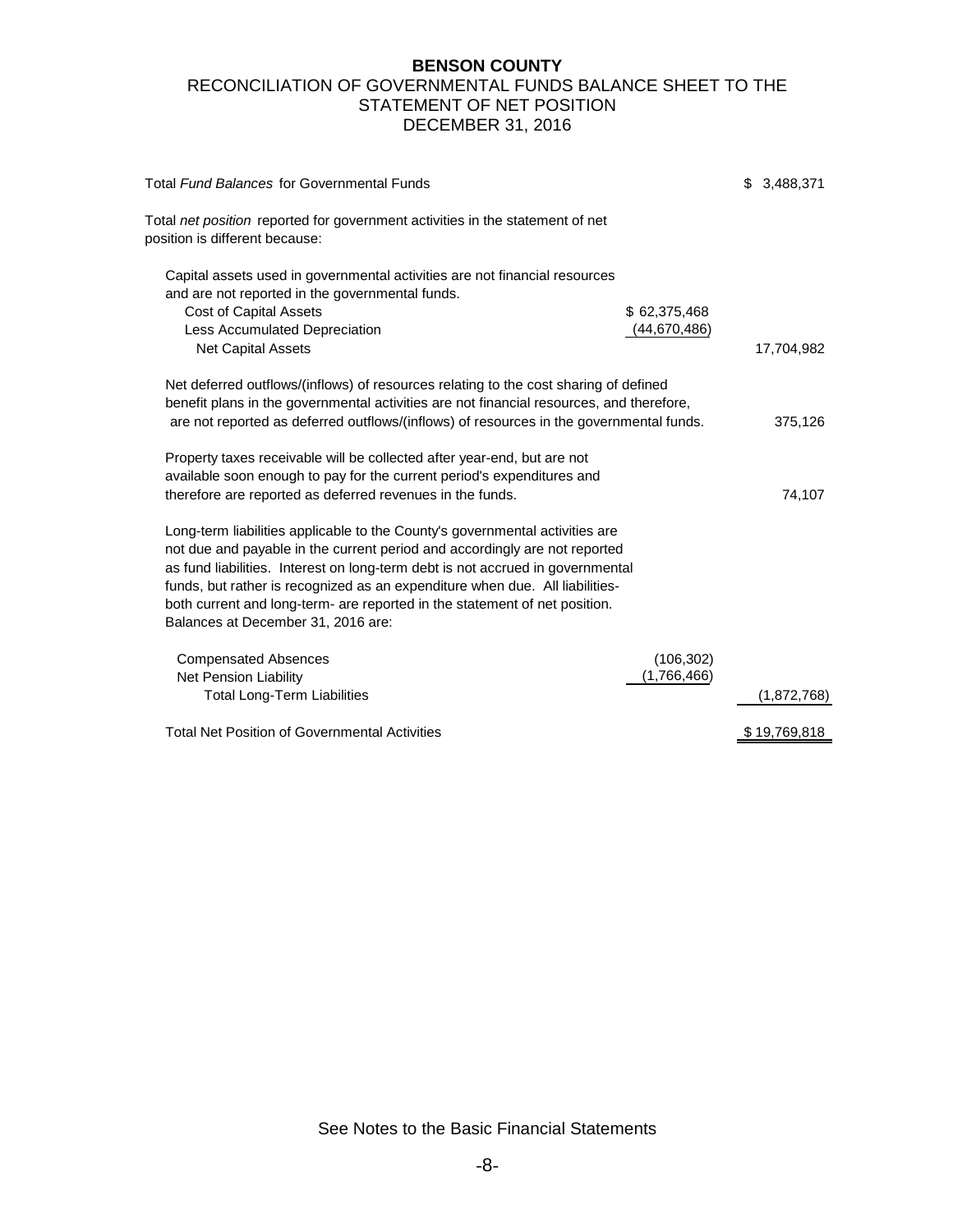#### **BENSON COUNTY**  STATEMENT OF REVENUES, EXPENDITURES AND CHANGES IN FUND BALANCES GOVERNMENTAL FUNDS FOR THE YEAR ENDED DECEMBER 31, 2016

|                                                 | General       | County<br>Road and<br><b>Bridge</b> | Social<br>Service | County<br>Poor<br>Relief | Highway<br>Tax<br>Distribution | Law<br>Enforcement | Federal<br>Aid<br>6 Mill | Flood<br>of 2011 | Flood<br>of 2014 | Other<br>Governmental<br>Funds | Total<br>Governmental<br>Funds |
|-------------------------------------------------|---------------|-------------------------------------|-------------------|--------------------------|--------------------------------|--------------------|--------------------------|------------------|------------------|--------------------------------|--------------------------------|
| Revenues:                                       |               |                                     |                   |                          |                                |                    |                          |                  |                  |                                |                                |
| <b>Taxes</b>                                    | 789,786<br>S. | 147,954<br>\$                       | \$                | \$213,256                | \$                             | 295,889<br>S       | \$<br>127,745            | S                | \$               | \$<br>545,110                  | 2,119,740<br>\$                |
| Licenses, permits and fees                      | 10            |                                     |                   |                          |                                |                    |                          |                  |                  |                                | 10                             |
| Intergovernmental                               | 748,425       |                                     | 889,415           |                          | 464,162                        |                    | 3,796,384                | 6,130            | 9,232            | 140,651                        | 6,054,399                      |
| Charges for services                            | 159,317       | 401,875                             |                   |                          |                                |                    |                          |                  |                  | 112,114                        | 673,306                        |
| Interest income                                 | 17,667        |                                     |                   |                          |                                |                    |                          |                  |                  |                                | 17,667                         |
| Miscellaneous                                   | 71,709        | 26,961                              | 805               |                          |                                | 1,615              |                          |                  |                  | 30,395                         | 131,485                        |
| Total revenues                                  | 1,786,914     | 576,790                             | 890,220           | 213,256                  | 464,162                        | 297,504            | 3,924,129                | 6,130            | 9,232            | 828,270                        | 8,996,607                      |
| Expenditures:<br>Current:                       |               |                                     |                   |                          |                                |                    |                          |                  |                  |                                |                                |
| General government                              | 1,277,531     |                                     |                   |                          |                                |                    |                          |                  |                  |                                | 1,277,531                      |
| Public safety                                   | 276,961       |                                     |                   |                          |                                | 194,081            |                          |                  |                  | 138,156                        | 609,198                        |
| Highways                                        |               | 1,212,102                           |                   |                          |                                |                    | 3,233,501                | 6,130            | 9,232            | 504.070                        | 4,965,035                      |
| Health and welfare                              | 20,170        |                                     | 961,335           |                          |                                |                    |                          |                  |                  | 27,653                         | 1,009,158                      |
| Conser. of natural resources                    |               |                                     |                   |                          |                                |                    |                          |                  |                  | 168,837                        | 168,837                        |
| Other                                           | 85,465        |                                     |                   |                          |                                |                    |                          |                  |                  | 69,115                         | 154,580                        |
| Capital outlay                                  | 22,499        | 525,500                             |                   |                          |                                |                    |                          |                  |                  |                                | 547,999                        |
| <b>Total expenditures</b>                       | 1,682,626     | 1,737,602                           | 961,335           |                          |                                | 194,081            | 3,233,501                | 6,130            | 9,232            | 907,831                        | 8,732,338                      |
| Excess (deficiency) of revenues                 |               |                                     |                   |                          |                                |                    |                          |                  |                  |                                |                                |
| over expenditures                               | 104,288       | (1, 160, 812)                       | (71, 115)         | 213,256                  | 464,162                        | 103,423            | 690,628                  |                  |                  | (79, 561)                      | 264,269                        |
| Other financing sources (uses):<br>Transfers in |               | 1,171,490                           | 207,677           |                          |                                |                    |                          |                  |                  | 19,300                         | 1,398,467                      |
| Transfers out                                   | (552, 790)    |                                     |                   | (200,000)                | (550,000)                      |                    |                          |                  |                  | (95, 677)                      | (1,398,467)                    |
| Total other financing sources<br>and uses       | (552, 790)    | 1,171,490                           | 207,677           | (200,000)                | (550,000)                      |                    |                          |                  |                  | (76, 377)                      |                                |
| Net change in fund balances                     | (448, 502)    | 10,678                              | 136,562           | 13,256                   | (85, 838)                      | 103,423            | 690,628                  |                  |                  | (155, 938)                     | 264,269                        |
| Fund balance - January 1                        | 1,423,629     | (115, 311)                          | 86,803            | 495,176                  | 363,774                        | (197, 485)         | 133,883                  |                  |                  | 1,033,633                      | 3,224,102                      |
| Fund balance - December 31                      | 975,127<br>S. | \$(104, 633)                        | \$223,365         | \$508,432                | \$277,936                      | (94.062)<br>- \$   | \$<br>824.511            | \$               | \$               | S<br>877.695                   | 3.488.371<br>S                 |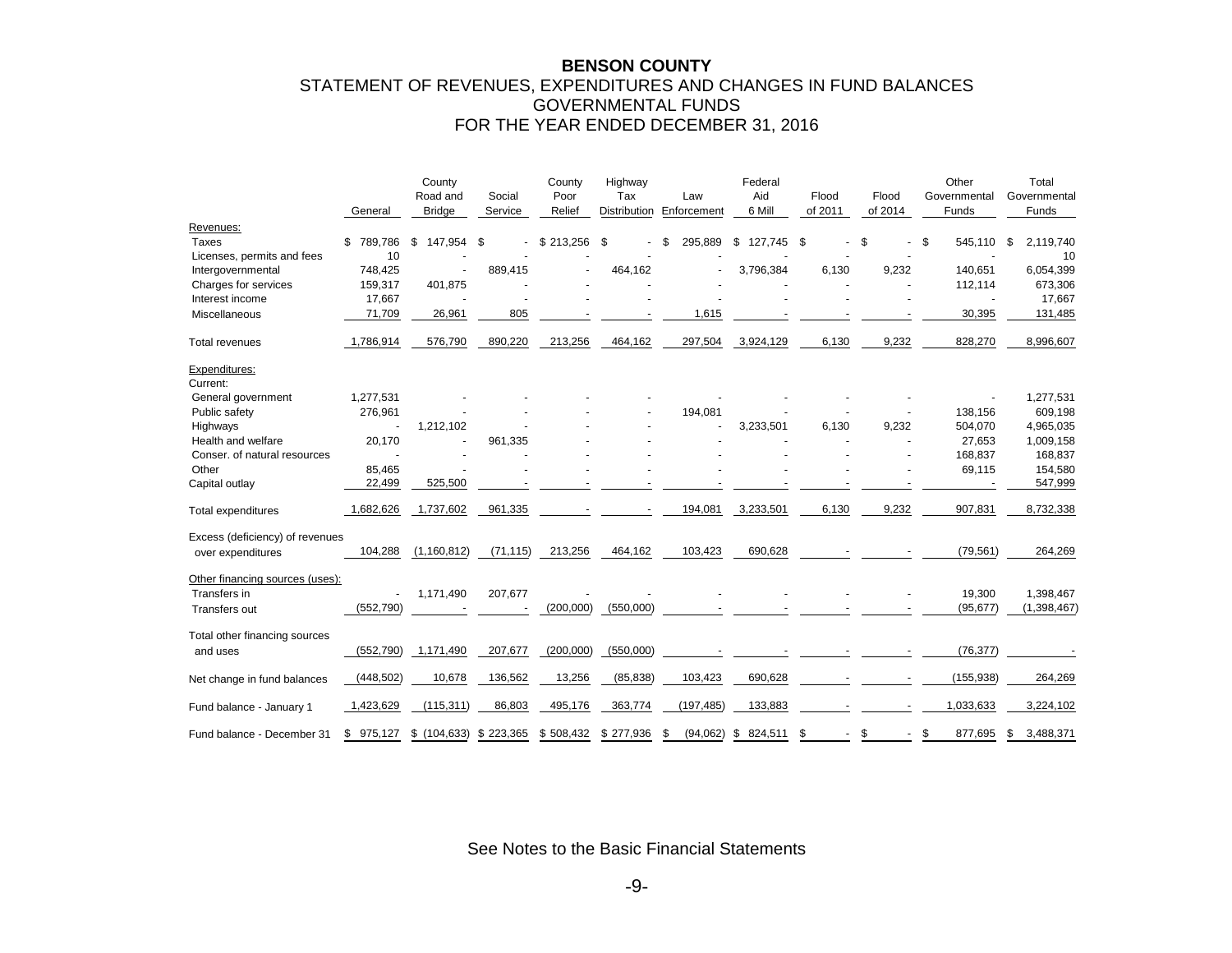#### **BENSON COUNTY**  RECONCILIATION OF THE GOVERNMENTAL FUNDS STATEMENT OF REVENUES, EXPENDITURES AND CHANGES IN FUND BALANCES TO THE STATEMENT OF ACTIVITIES FOR THE YEAR ENDED DECEMBER 31, 2016

| Net Change in Fund Balances - Total Governmental Funds                                                                                                                                                                                                                                                           |           | \$<br>264,269  |
|------------------------------------------------------------------------------------------------------------------------------------------------------------------------------------------------------------------------------------------------------------------------------------------------------------------|-----------|----------------|
| The change in net position reported for governmental activities in the statement of<br>activities is different because:                                                                                                                                                                                          |           |                |
| Governmental funds report capital outlays as expenditures. However, in the<br>statement of activities, the cost of those assets is allocated over their estimated<br>useful lives and reported as depreciation expense. This is the amount by which<br>depreciation exceeded capital outlay in the current year. |           |                |
| <b>Current Year Capital Outlay</b>                                                                                                                                                                                                                                                                               | \$547,999 |                |
| <b>Current Year Depreciation Expense</b>                                                                                                                                                                                                                                                                         | (749,787) | (201, 788)     |
| Some expenses reported in the statement of activities do not require the use of current<br>financial resources and are not reported as expenditures in governmental funds.                                                                                                                                       |           |                |
| Net Increase in Compensated Absences                                                                                                                                                                                                                                                                             |           | (13,658)       |
| Changes in deferred outflows and inflows of resources related to net pension liability                                                                                                                                                                                                                           |           | 410,011        |
| Change in net pension liability                                                                                                                                                                                                                                                                                  |           | (483, 486)     |
| Some revenues reported on the statement of activities are not reported as revenues<br>in the governmental funds since they do not represent available resources to pay<br>current expenditures. This consists of:                                                                                                |           |                |
| Net increase in taxes receivable                                                                                                                                                                                                                                                                                 |           | 19,085         |
|                                                                                                                                                                                                                                                                                                                  |           |                |
| Change in Net Position of Governmental Activities                                                                                                                                                                                                                                                                |           | \$<br>(5, 567) |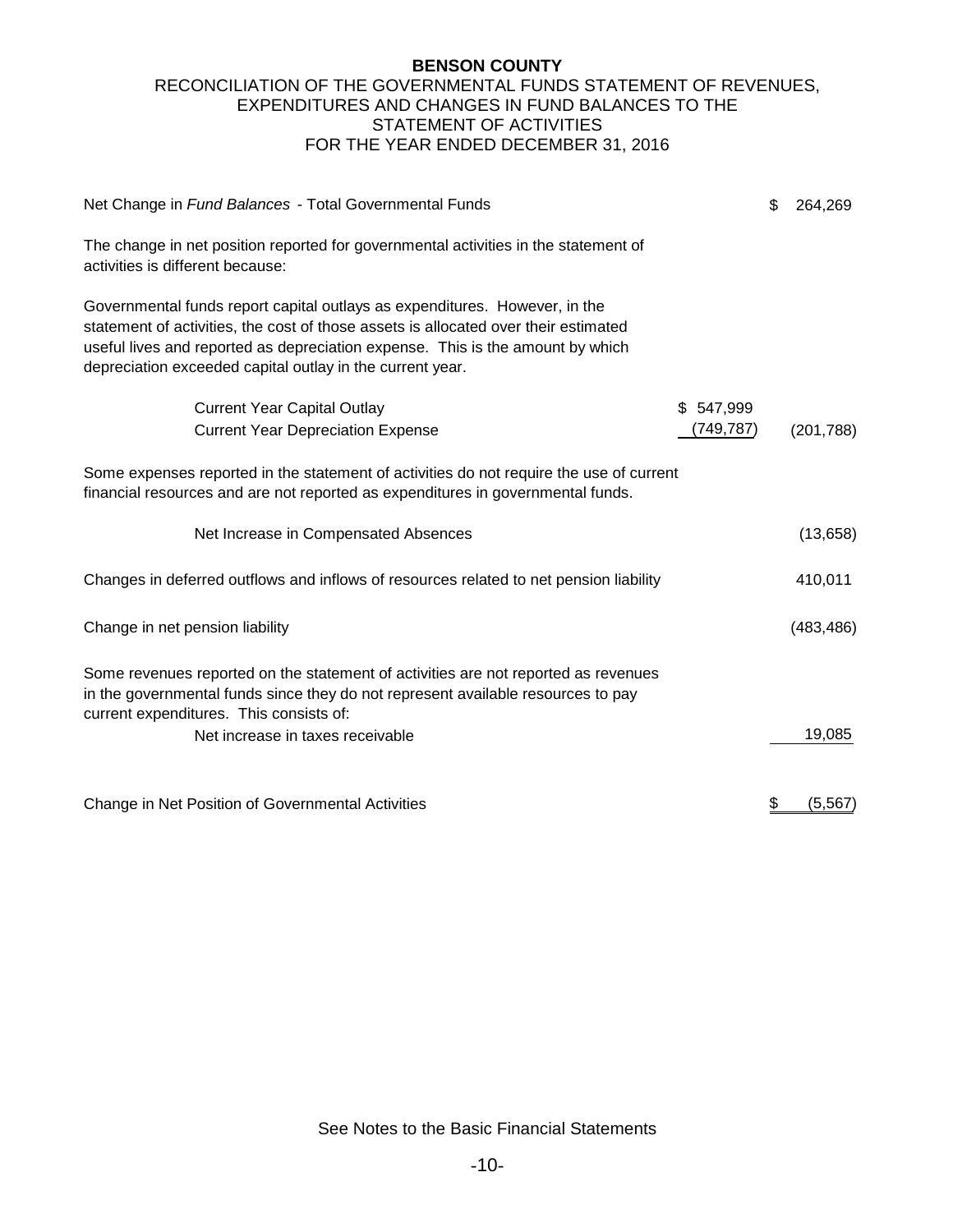## **BENSON COUNTY**  STATEMENT OF FIDUCIARY ASSETS AND LIABILITIES DECEMBER 31, 2016

|                                          | Agency       |
|------------------------------------------|--------------|
|                                          | <b>Funds</b> |
| Assets:<br>Cash and investments          | 611,815<br>S |
| Liabilities:<br>Due to other governments | 611,815      |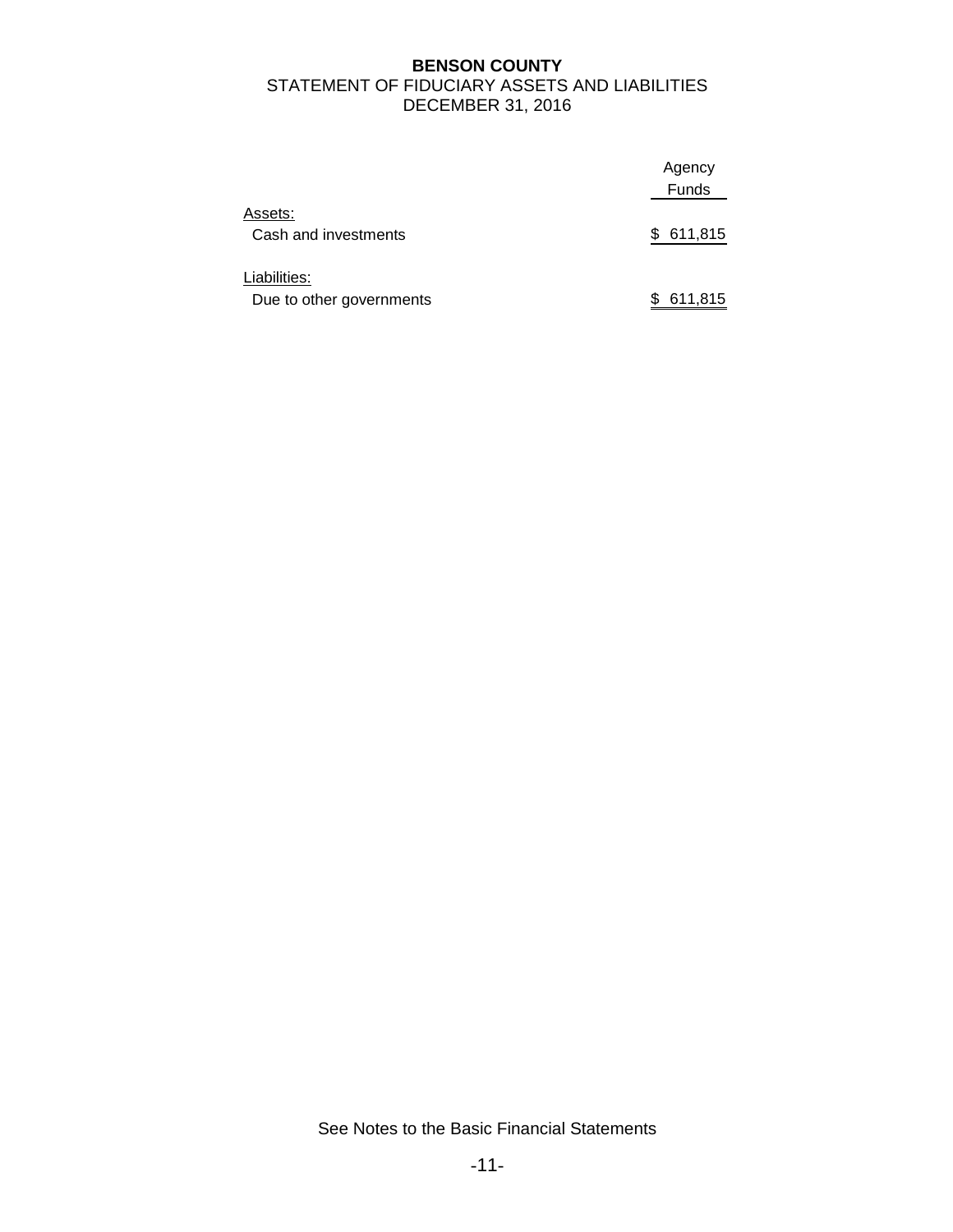## **NOTE 1 SUMMARY OF SIGNIFICANT ACCOUNTING POLICIES**

The financial statements of Benson County have been prepared in conformity with accounting principles generally accepted in the United States of America as applied to government units. The Governmental Accounting Standards Board (GASB) is the accepted standard setting body for establishing governmental accounting and financial reporting principles. The more significant of the government's accounting policies are described below.

## **A. Reporting Entity**

The accompanying financial statements present the activities of Benson County. The County has considered all potential component units for which the County is financially accountable and other organizations for which the nature and significance of their relationships with the County are such that exclusion would cause the County's financial statements to be misleading or incomplete. The Governmental Accounting Standards Board has set forth criteria to be considered in determining financial accountability. This criterion includes appointing a voting majority of an organization's governing body and (1) the ability of Benson County to impose its will on that organization or (2) the potential for the organization to provide specific financial benefits to, or impose specific financial burdens on Benson County.

Based on these criteria, the component unit discussed below is included within the County's reporting entity because of the significance of its operational or financial relationship with the County.

#### **Component Unit**

In conformity with accounting principles generally accepted in the United States of America, the financial statements of the component unit have been included in the financial reporting entity either as a blended component unit or as a discretely presented component unit.

Discretely Presented Component Unit: The component unit column in the government-wide financial statements includes the financial data of the County's one component unit. The component unit is reported in a separate column to emphasize that it is legally separate from the County.

Benson County Water Resource District: The Benson County Water Resource District governing board is appointed by the County's governing body. The County's governing body has the County to disapprove, amend, or approve the water resource district budget.

#### **B. Basis of Presentation**

*Government-wide statements*: The statement of net position and the statement of activities display information about the primary government, Benson County and its component unit, Benson County Water Resource District. These statements include the financial activities of the overall government, except for fiduciary activities. Eliminations have been made to minimize the double-counting of internal activities. Governmental activities generally are financed through taxes, intergovernmental revenues, and other non-exchange transactions.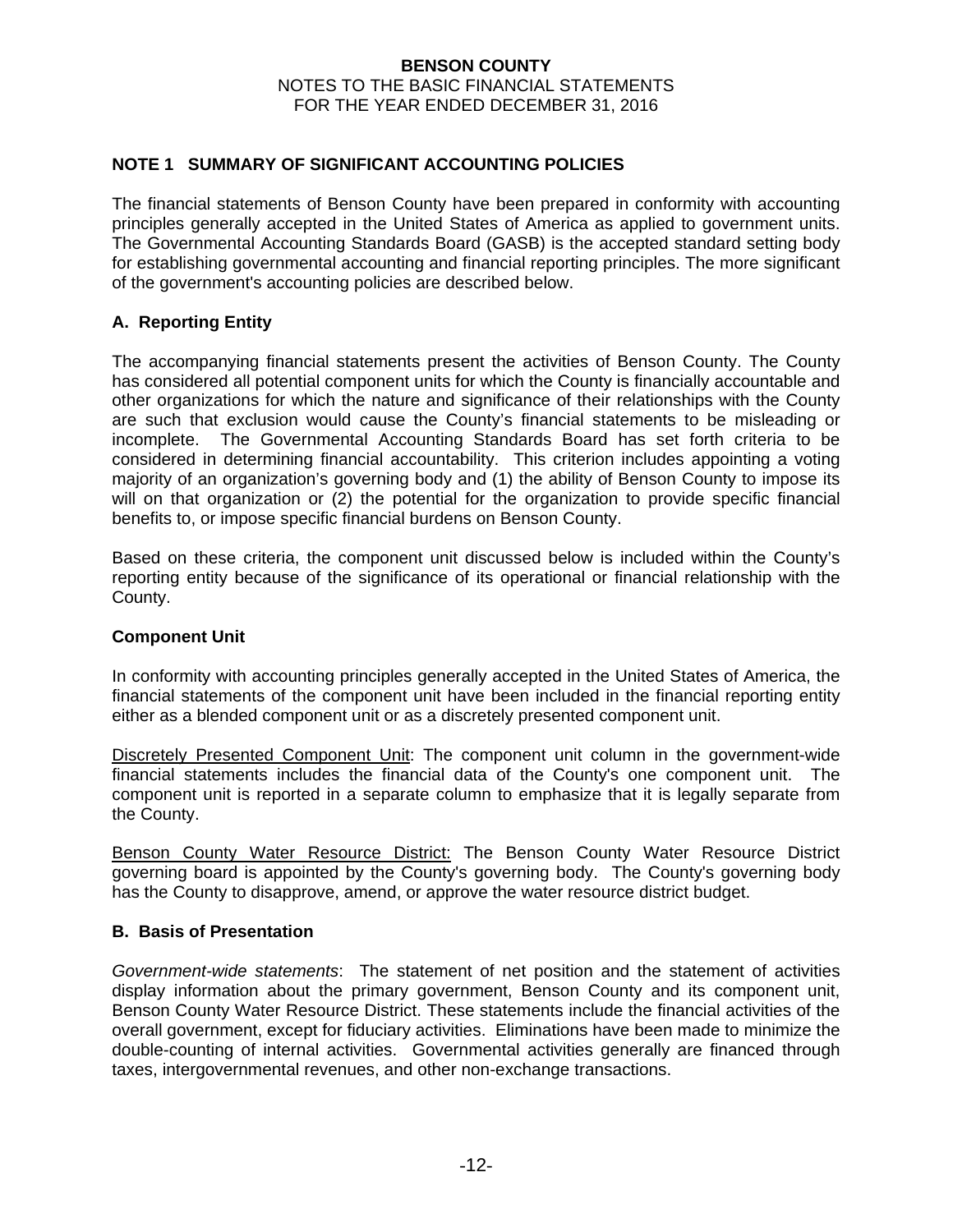The statement of activities presents a comparison between direct expenses and program revenues for each function of the County's governmental activities. Direct expenses are those that are specifically associated with a program or function and, therefore, are clearly identifiable to a particular function. Program revenues include (a) fees and charges paid by the recipients of goods or services offered by the programs and (b) grants and contributions that are restricted to meeting the operational or capital requirements of a particular program. Revenues that are not classified as program revenues, including all taxes, are presented as general revenues.

*Fund Financial Statements*: The fund financial statements provide information about the County's funds including its fiduciary funds. Separate statements for each fund categorygovernmental and fiduciary-are presented. The emphasis of fund financial statements is on major governmental funds, each displayed in a separate column. All remaining governmental funds are aggregated and reported as non-major funds.

The County reports the following major governmental funds:

*General Fund*. This is the County's primary operating fund. It accounts for all financial resources of the general government, except those required to be accounted for in another fund.

*County Road and Bridge Fund*. This is the County's primary road maintenance fund. It accounts for all financial resources related to highway maintenance, except those required to be accounted for in another fund.

*Social Service Fund*. This is the County's primary health and welfare fund. It accounts for all financial resources related to health and welfare, except property taxes and those required to be accounted for in another fund.

*County Poor Relief Fund*. This is the County's fund used to levy property taxes for health and welfare purposes. These funds are transferred to the Social Service Fund.

*Highway Tax Distribution Fund.* This is the County's fund used for the Highway Tax Distribution from the state to be used for the maintenance and repair of roads within the county.

*Law Enforcement Fund*. This is the County's fund used to account for law enforcement expenditures for public safety purposes.

*Federal Aid 6 Mill Fund*. This is the County's fund used to account for graveling expenditures for county roadway maintenance, repairs and improvements.

*Flood of 2011 Fund.* This is the County's fund used to account for repairs and improvements of highways and bridges that are damaged due to natural disasters and paid for primarily by FEMA public assistance monies.

*Flood of 2014 Fund.* This is the County's fund used to account for repairs and improvements of highways and bridges that are damaged due to natural disasters and paid for primarily by FEMA public assistance monies.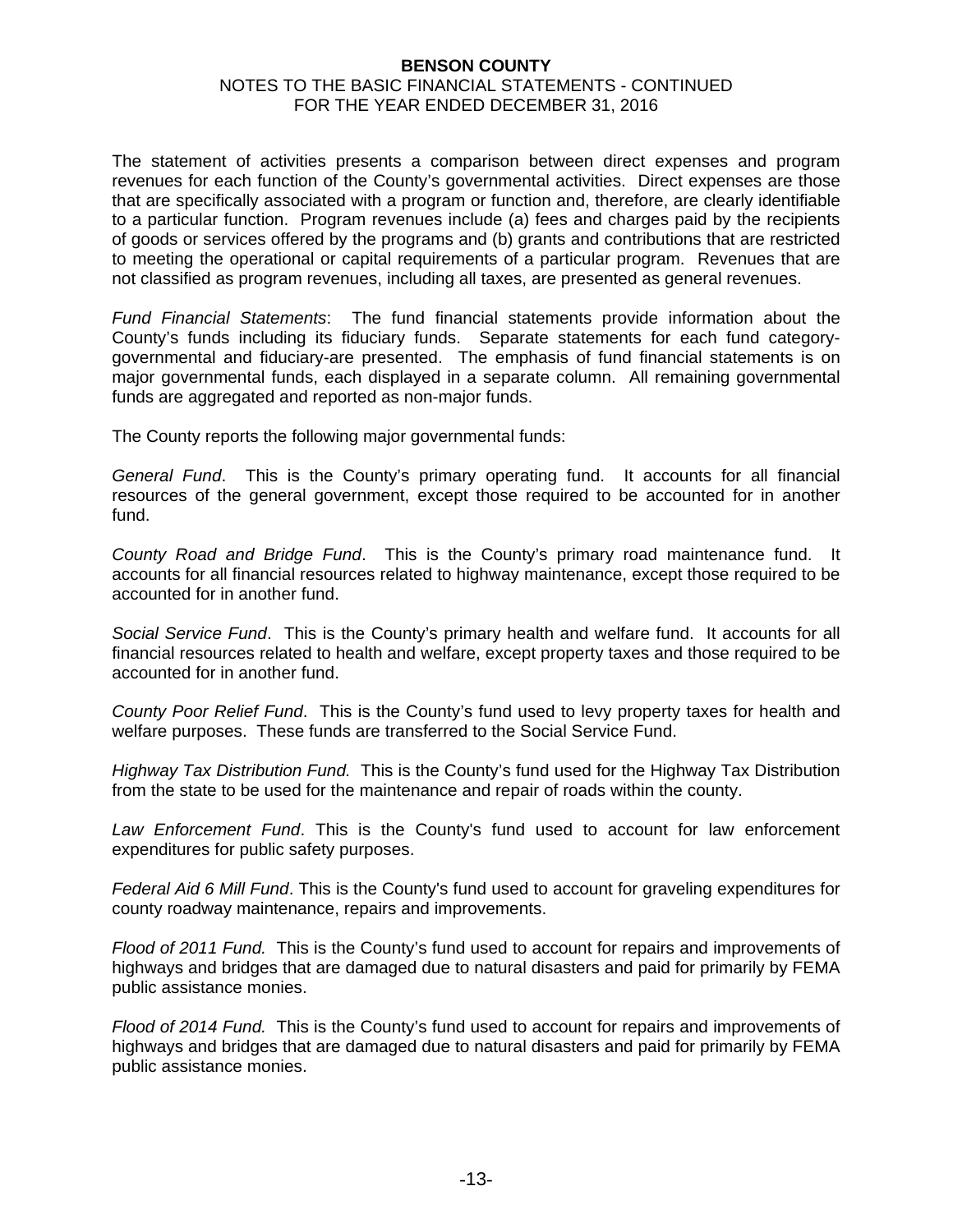Additionally, the County reports the following fund type:

The County reports the following fiduciary fund:

*Agency Fund*. This fund accounts for assets held by the County in a custodial capacity as an agent on behalf of others. The County's agency fund is used to account for various deposits of other governments.

### **C. Measurement Focus, Basis of Accounting, and Financial Statement Presentation**

*Government-wide and Fiduciary Fund Financial Statements*. The government-wide, and fiduciary fund financial statements are reported using the economic resources measurement focus. The government-wide financial statements are reported using the accrual basis of accounting. Revenues are recorded when earned and expenses are recorded at the time liabilities are incurred, regardless of when the related cash flows take place. Non-exchange transactions, in which the County gives (or receives) value without directly receiving (or giving) equal value in exchange, include property taxes, grants, entitlements, and donations. On an accrual basis, revenue from property taxes is recognized in the fiscal year for which the taxes are levied. Revenue from grants, entitlements, and donations is recognized in the fiscal year in which all eligibility requirements have been satisfied.

*Governmental Fund Financial Statements*. Governmental funds are reported using the current financial resources measurement focus and the modified accrual basis of accounting. Under this method, revenues are recognized when measurable and available. The County considers all revenues reported in the governmental funds to be available if the revenues are collected within sixty days after year-end. All revenues are considered to be susceptible to accrual. Expenditures are recorded when the related fund liability is incurred, except for principal and interest on general long-term debt, claims and judgments, and compensated absences, which are recognized as expenditures to the extent they have matured. General capital asset acquisitions are reported as expenditures in governmental funds. Proceeds of general longterm debt and acquisitions under capital leases are reported as other financing sources.

Under the terms of grant agreements, the County funds certain programs by a combination of specific cost-reimbursement grants and general revenues. Thus, when program expenses are incurred, there are both restricted and unrestricted net position available to finance the program. It is the County's policy to first apply cost-reimbursement grant resources to such programs, and then by general revenues.

## **D. Cash and Investments**

Cash includes amounts in demand deposits and money market accounts.

The investments consist of certificates of deposits.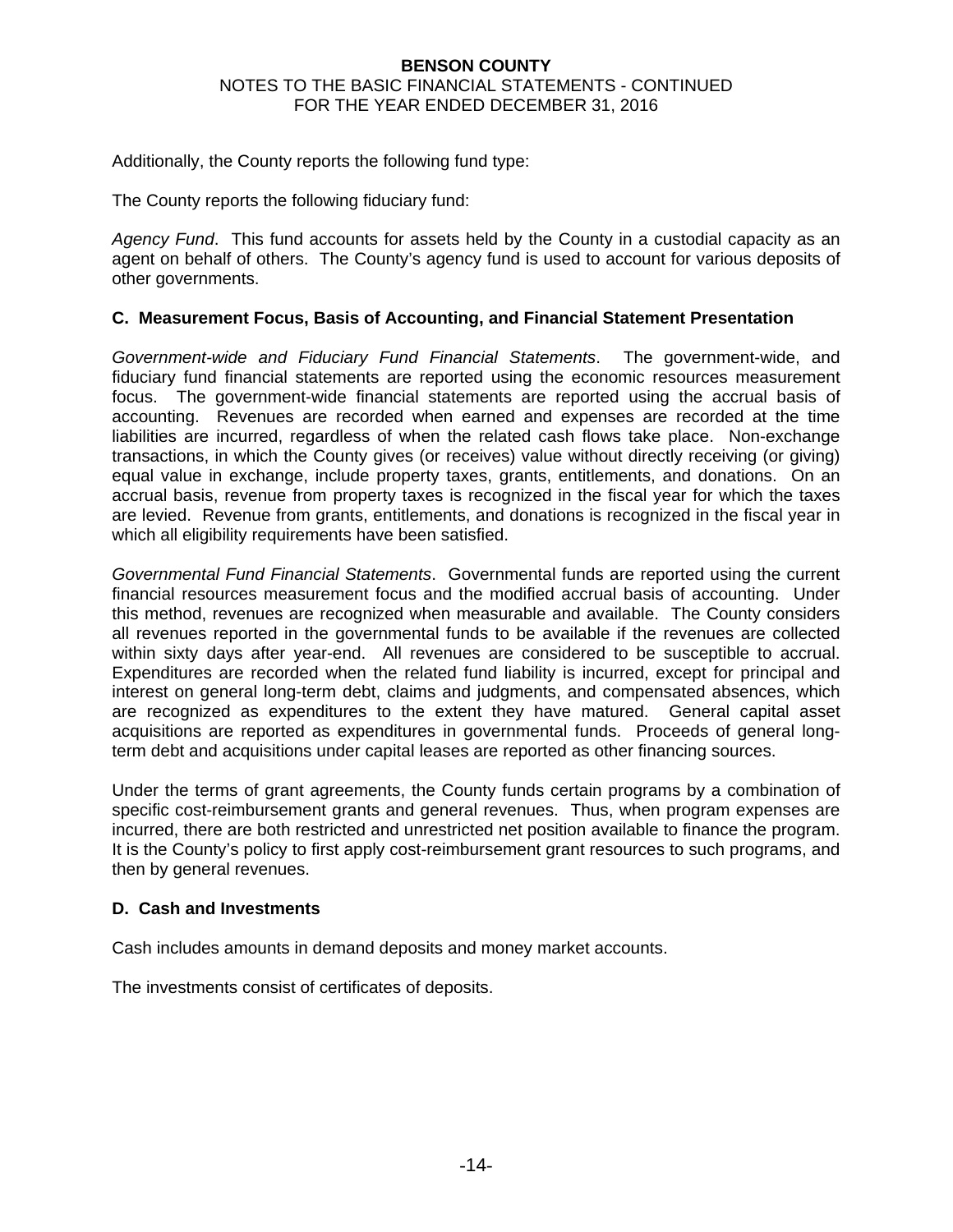## **E. Capital Assets**

Capital assets include plant and equipment. Assets are reported in the governmental activities column in the government-wide financial statements. Capital assets are defined by the County as assets with an initial, individual cost of \$5,000 or more. Such assets are recorded at cost or estimated historical cost if purchased or constructed. Donated capital assets are recorded at acquisition value at the date of donation. The costs of normal maintenance and repairs that do not add to the value of the asset or materially extend assets lives are not capitalized. Major outlays for capital assets and improvements are capitalized as projects are constructed. Interest incurred during the construction phase of capital assets is not capitalized.

Capital assets are depreciated using the straight line method over the following estimated useful lives:

> Buildings and Infrastructure **99 years** Machinery, Vehicles, Furniture and Equipment  $5 - 30$  years

## **F. Compensated Absences**

Full time regular County employees are granted vacation benefits from 1 to 1.75 days per month depending on tenure with the County. Part time employees are granted vacation on the same scale, prorated for average hours worked per week. Vacation benefits may accrue to a total of 21 days. Social Service employees are granted vacation benefits from 1 to 2 days per month depending on tenure with the county and may accrue a maximum of 240 hours. All unused vacation will be paid out to all employees upon termination of employment. Unused sick leave benefits for regular County employees are allowed to accumulate up to 120 days. Once an employee has reached their maximum sick leave level, they are eligible to trade any additional sick leave awarded at a rate of one day of vacation for six days of sick leave. Upon termination of employment, sick leave will be converted to one fully compensated day for six sick leave days and paid to the employee. Vested or accumulated leave is reported in the government-wide statements.

## **G. Long-Term Obligations**

In the government-wide financial statements, long-term debt and other long-term obligations are reported as liabilities in the governmental activities statement of net position. Bond premiums, discounts and issuance costs are recognized in the current period since the amounts are not material.

In the fund financial statements, governmental fund types recognize bond premiums, discounts and issuance costs in the current period. The face amount of the debt is reported as other financing sources. Premiums received on debt issuances are reported as other financing sources while discounts on debt issuances are reported as other financing uses. Issuance costs are reported as debt service expenditures.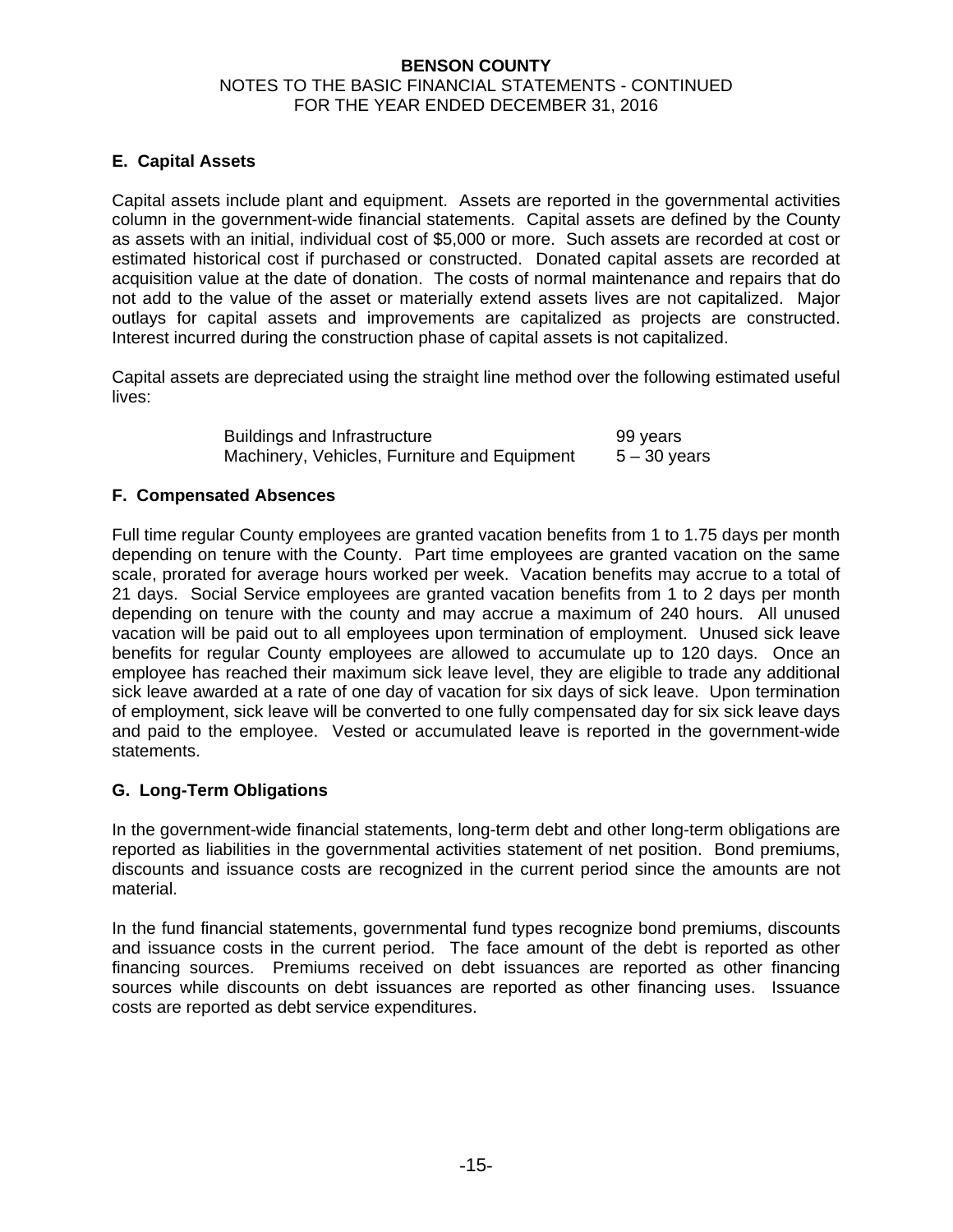#### **Pensions:**

For purposes of measuring the net pension liability, deferred outflows of resources and deferred inflows of resources related to pensions, and pension expense, information about the fiduciary net position of the North Dakota Public Employee Retirement System (NDPERS) and additions to/deductions from NDPERS fiduciary net position have been determined on the same basis as they are reported by NDPERS. For this purpose, benefit payments (including refunds of employee contributions) are recognized when due and payable in accordance with the benefit terms. Investments are reported at fair value.

### **H. Interfund Transactions**

In the governmental fund statements, transactions that constitute reimbursements to a fund for expenditures initially made from it that are properly applicable to another fund, are recorded as expenditures in the reimbursing fund and as reductions of expenditures in the fund that is reimbursed.

All other interfund transactions, except reimbursements, are reported as transfers.

In the government-wide financial statements, interfund transactions have been eliminated.

## **I. Fund Balance Classifications**

In the fund financial statements, governmental funds report fund balance in classifications that disclose constraints for which amounts in those funds can be spent. These classifications are as follows:

*Nonspendable* – consists of amounts that are not in spendable form, such as inventory and prepaid items.

*Restricted* – consists of amounts related to externally imposed constraints established by creditors, grantors or contributors; or constraints imposed by state statutory provisions.

*Committed* – consists of internally imposed constraints. These constraints are established by Resolution of the Board of County Commissioners.

*Assigned* – consists of internally imposed constraints. These constraints reflect the specific purpose for which it is the County's intended use. These constraints are established by the Board of County Commissioners and/or management. Pursuant to Board Resolution, the County's management is authorized to establish assignments of fund balance.

*Unassigned* – is the residual classification for the general fund and also reflects negative residual amounts in other funds.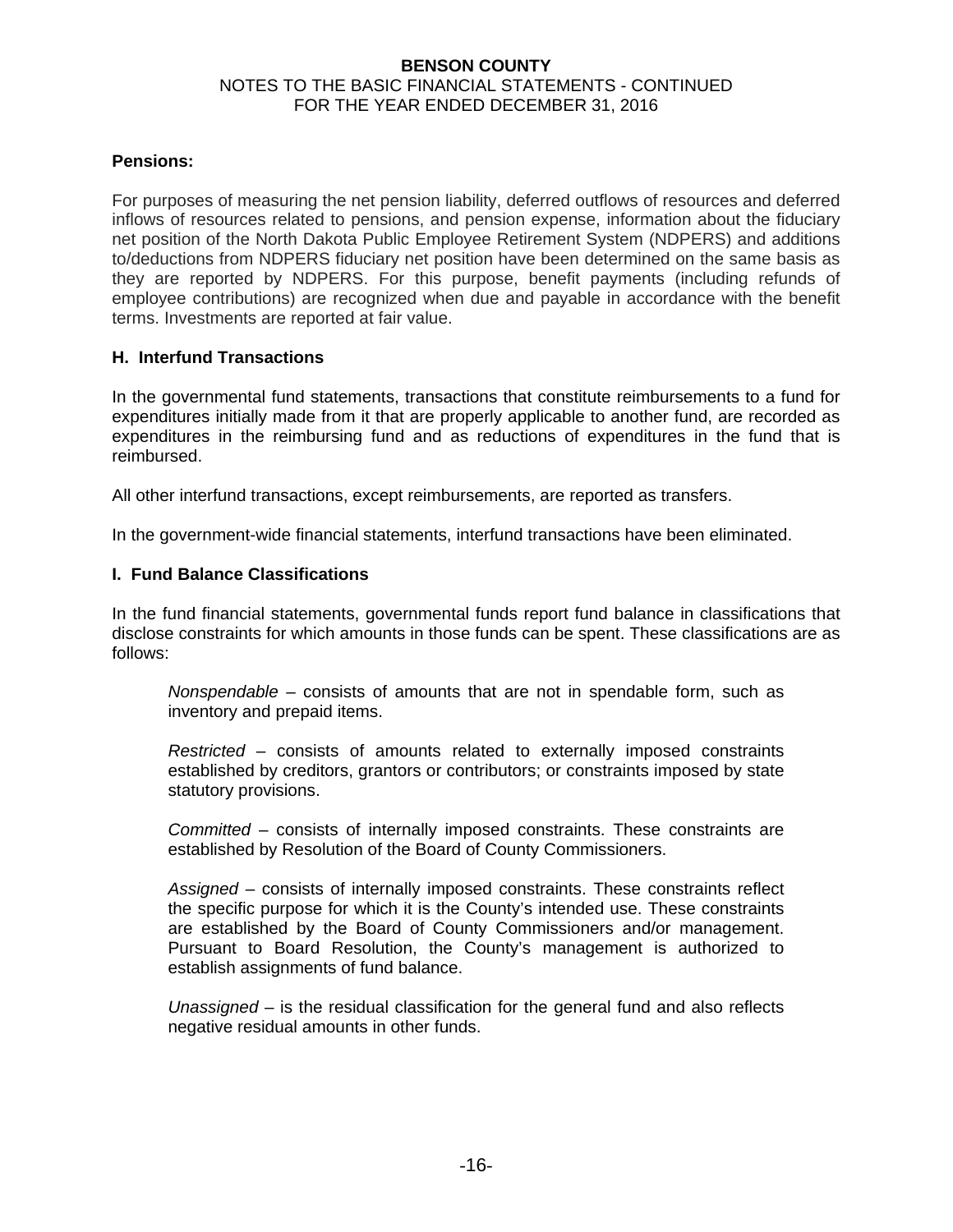When both restricted and unrestricted resources are available for use, it is the County's policy to first use restricted resources, and then use unrestricted resources as they are needed.

When committed, assigned or unassigned resources are available for use, it is the County's policy to use resources in the following order; 1) committed, 2) assigned and 3) unassigned.

### **J. Net Position**

Net position represents the difference between (a) assets and deferred outflows of resources and (b) liabilities and deferred inflows of resources in the County's financial statements. Net investment in capital assets consists of capital assets, net of accumulated depreciation, reduced by the outstanding balances of any long-term debt attributable to the acquisition, construction, or improvement of those assets. Restricted net position consists of restricted assets reduced by liabilities and deferred inflows of resources related to those assets. Unrestricted net position is the net amount of assets, deferred outflows of resources, liabilities, and deferred inflows of resources that are not included in the determination of net investment in capital assets or the restricted component of net position.

### **K. Deferred Outflows/Inflows of Resources**

In addition to assets, the statement of net position will sometimes report a separate section for deferred outflows of resources. This separate financial statement element, *deferred outflows of resources*, represents a consumption of net position that applies to a future period(s) and so will *not* be recognized as an outflow of resource (expense/expenditure) until then. The County has one item reported on the statement of net position as *cost sharing defined benefit pension plan*, which represents actuarial differences within the NDPERS pension plan, as well as amounts paid to the plans after the measurement date.

In addition to liabilities, the statement of net position will sometimes report a separate section for deferred inflows of resources. This separate financial statement element, *deferred inflows of resources*, represents an acquisition of net position that applies to a future period(s) and so will *not* be recognized as an inflow of resources (revenue) until that time. The County has two types of items, one which arises only under a modified accrual basis of accounting, that qualifies for reporting in this category. Accordingly, the item, *unavailable revenue – delinquent taxes*, is reported only in the governmental funds balance sheet. The governmental funds report unavailable revenues from one source, property taxes. These amounts are deferred and recognized as an inflow of resources in the period that the amounts become available. The County also has one item reported on the statement of net position *as cost sharing defined benefit pension plan*, which represents the actuarial differences within the NDPERS pension plan and is reported on the statement of net position.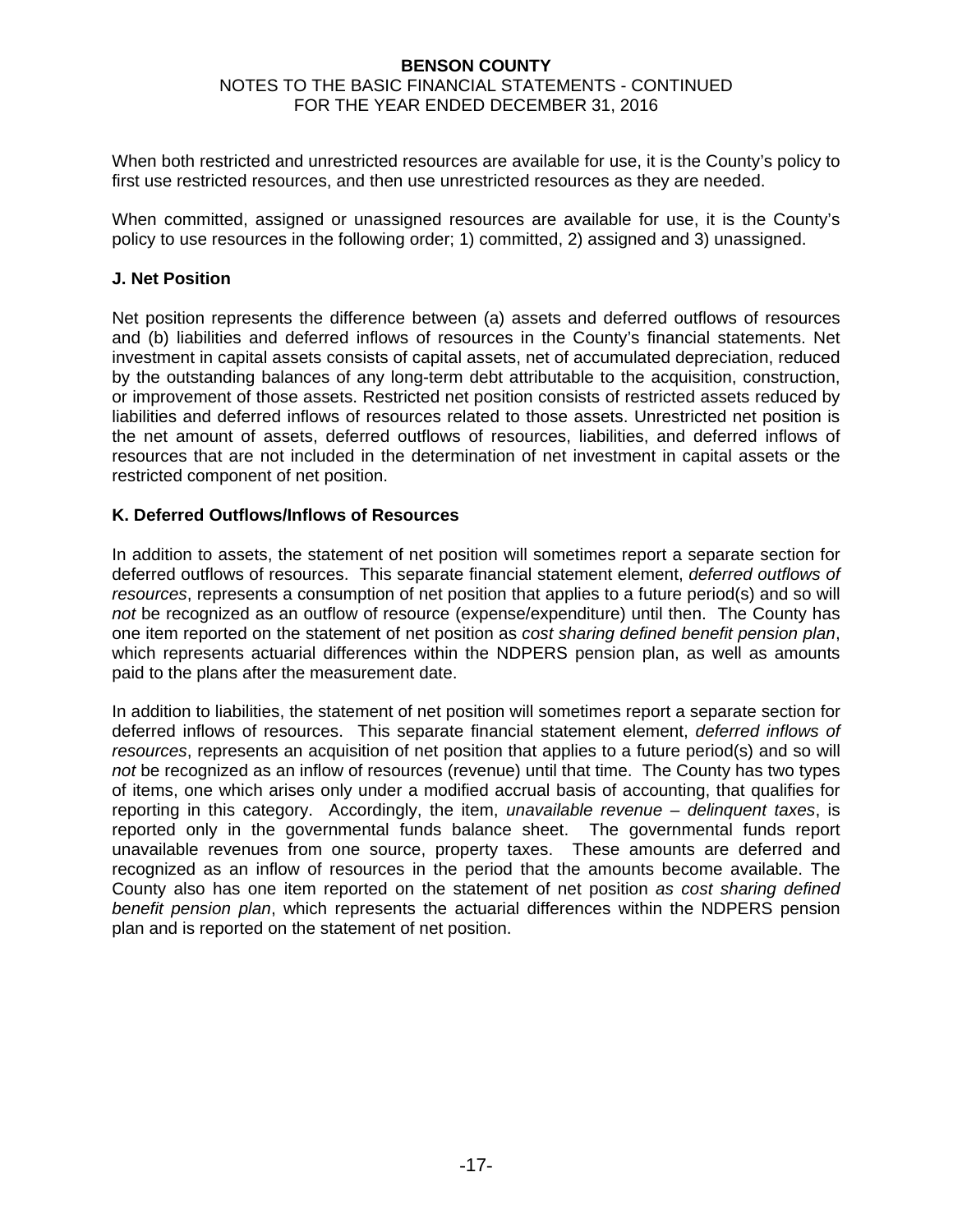## **NOTE 2 LEGAL COMPLIANCE – BUDGETS**

### **Excess of Actual Expenditures over Budget**

Expenditures exceeded budget in the following funds for the year ended December 31, 2016:

| Fund               |           |
|--------------------|-----------|
| General Fund       | 52,290    |
| Federal Aid 6 Mill | 3,033,501 |

No remedial action is anticipated or required by the County regarding these excess expenditures.

## **NOTE 3 DEPOSITS AND INVESTMENTS**

In accordance with North Dakota Statutes, the County maintains deposits at the depository banks designated by the governing board. All depositories are members of the Federal Reserve System.

Deposits must either be deposited with the Bank of North Dakota or in other financial institutions situated and doing business within the state. Deposits, other than with the Bank of North Dakota, must be fully insured or bonded. In lieu of a bond, a financial institution may provide a pledge of securities equal to 110% of the deposits not covered by insurance or bonds.

Authorized collateral includes bills, notes, or bonds issued by the United States government, its agencies or instrumentalities, all bonds and notes guaranteed by the United States government, federal land bank bonds, bonds, notes, warrants, certificates of indebtedness, insured certificates of deposit, shares of investment companies registered under the Investment Companies Act of 1940, and all other forms of securities issued by the State of North Dakota, its boards, agencies or instrumentalities or by any county, city, township, school district, park district, or other political subdivision of the State of North Dakota, whether payable from special revenues or supported by the full faith and credit of the issuing body and bonds issued by another state of the United States or such other securities approved by the banking board.

At the year ended December 31, 2016, the County's carrying amount of deposits was \$4,807,232 and the bank balance was \$4,503,164. The bank balances at December 31, 2016 consisted of \$906,458 that was covered by Federal Depository Insurance. The remaining balance of \$3,596,706 was collateralized with securities held by the pledging financial institution's agent in the County's name.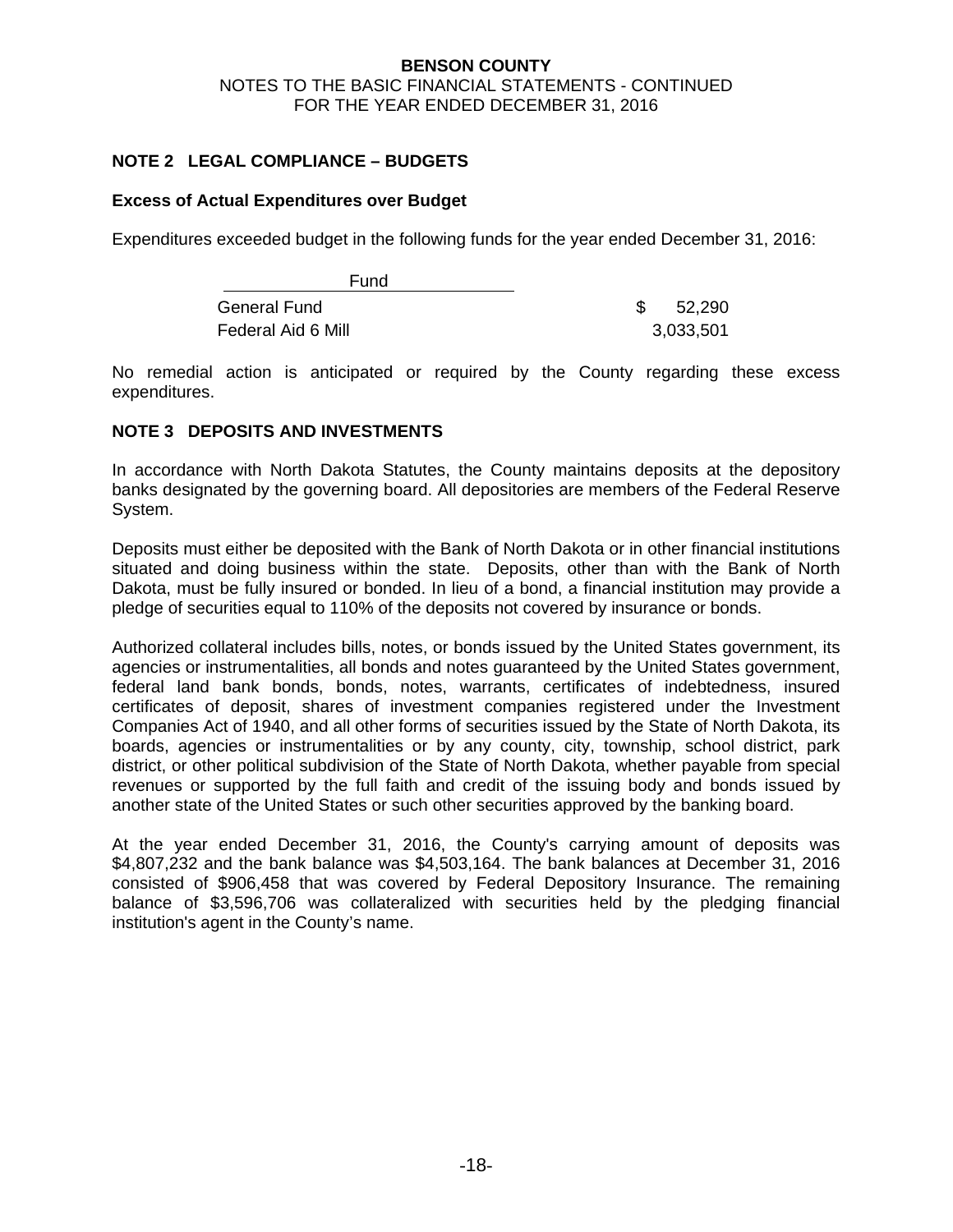At the year ended December 31, 2016, the Benson County Water Resource District's (a discretely presented component unit of Benson County) carrying amount of deposits was \$78,167 and the bank balance was \$79,074. The bank balance at December 31, 2016 was covered by Federal Depository Insurance.

## **Credit Risk**

The County may invest idle funds as authorized in North Dakota Statutes, as follows:

- (a) Bonds, treasury bills and notes, or other securities that are a direct obligation insured or guaranteed by, the treasury of the United States, or its agencies, instrumentalities, or organizations created by an act of congress.
- (b) Securities sold under agreements to repurchase written by a financial institution in which the underlying securities for the agreement to repurchase are the type listed above.
- (c) Certificates of Deposit fully insured by the federal deposit insurance corporation.
- (d) Obligations of the state.

As of December 31, 2016, the County held certificates of deposit in the amount of \$1,494,726, which are all considered deposits.

#### **Concentration of Credit Risk**

The County does not have a limit on the amount they may invest in any one issuer.

#### **NOTE 4 ACCOUNTS RECEIVABLE**

Accounts receivable consists of money due from charges for services provided by various County offices and interest earned on bank deposits. No allowance has been established for estimated uncollectible accounts receivable.

#### **NOTE 5 ROAD RECEIVABLE**

Road receivables consist of money due to the highway department for roadwork performed for townships, cities, etc. No allowance has been established for estimated uncollectible road receivables.

### **NOTE 6 TAXES RECEIVABLE**

The taxes receivable represents the past four years of delinquent uncollected taxes. No allowance has been established for estimated uncollectible taxes receivable.

The County treasurer acts as an agent to collect property taxes levied in the County for all taxing authorities. Any material collections are distributed after the end of the month.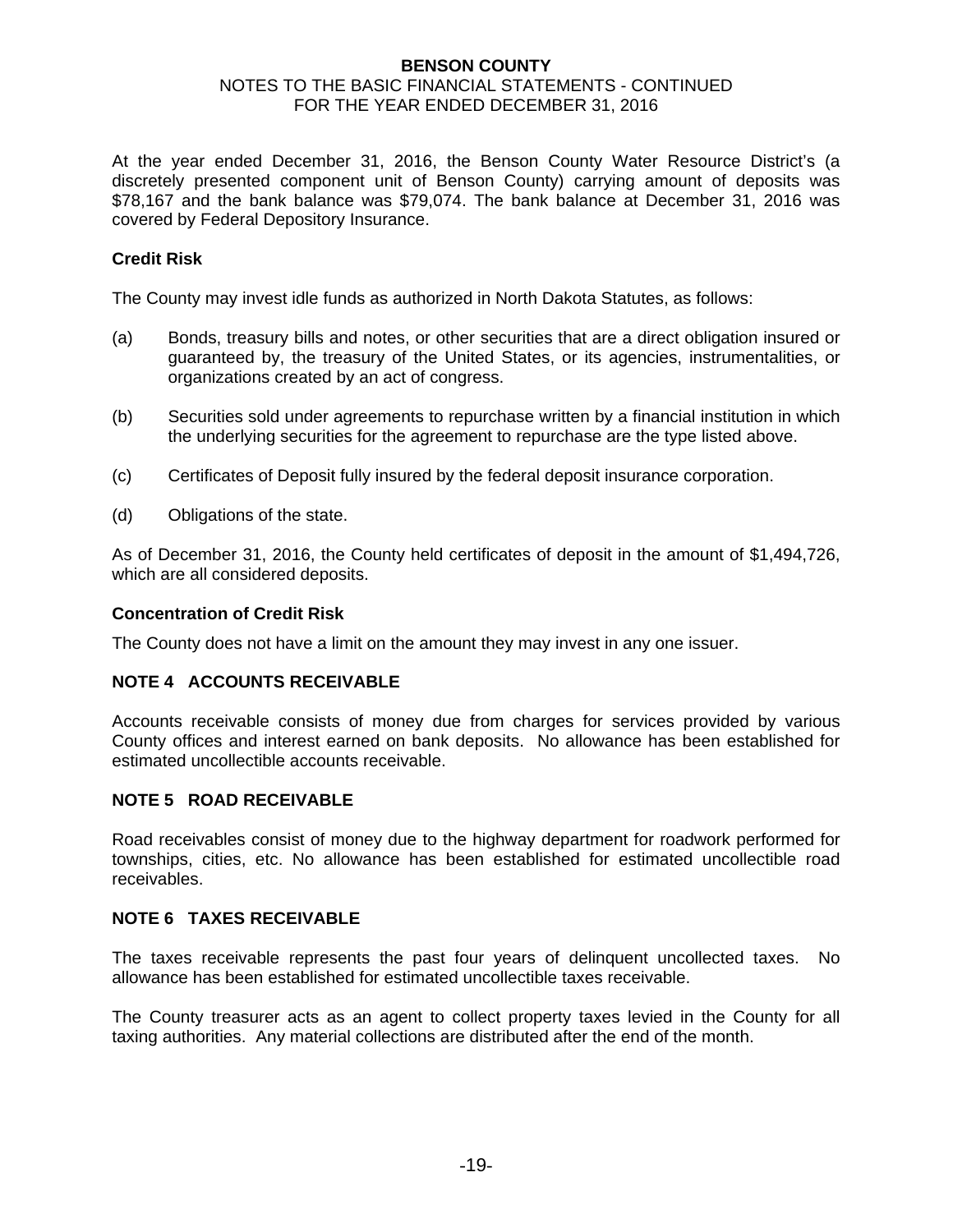Property taxes are levied as of January 1. The property taxes attach as an enforceable lien on property on January 1. The tax levy may be paid in two installments: the first installment includes one-half of the real estate taxes and all the special assessments; the second installment is the balance of the real estate taxes. The first installment is due by March 1 and the second installment is due by October 15. A 5% discount is allowed if all taxes and special assessments are paid by February 15. After the due dates, the bill becomes delinquent and penalties are assessed.

Most property owners choose to pay property taxes and special assessments in a single payment on or before February 15 and receive the 5% discount on the property taxes.

#### **NOTE 7 INTERGOVERNMENTAL RECEIVABLE**

Intergovernmental receivables consist of reimbursements due for expenses in the operation of various welfare and emergency management programs. These amounts consist of a mix of state and federal dollars.

### **NOTE 8 CAPITAL ASSETS**

The following is a summary of changes in capital assets for the year ended December 31, 2016:

|                                                | <b>Balance</b><br>Beginning |             |                  | <b>Balance</b><br>End |
|------------------------------------------------|-----------------------------|-------------|------------------|-----------------------|
|                                                | of Year                     | Additions   | <b>Deletions</b> | of Year               |
| <b>Governmental Activities:</b>                |                             |             |                  |                       |
| Capital assets not being depreciated           |                             |             |                  |                       |
| Land                                           | \$<br>180,036               | \$          | \$               | \$<br>180,036         |
| Capital assets being depreciated               |                             |             |                  |                       |
| Infrastructure                                 | 57,640,200                  |             |                  | 57,640,200            |
| <b>Buildings</b>                               | 316,300                     |             |                  | 316,300               |
| Machinery and vehicles                         | 3,425,307                   | 547,999     | (43,500)         | 3,929,806             |
| Furniture and equipment                        | 309,126                     |             |                  | 309,126               |
| Total capital assets being depreciated         | 61,690,933                  | 547,999     | (43,500)         | 62,195,432            |
| Less accumulated depreciation                  |                             |             |                  |                       |
| Infrastructure                                 | (42, 377, 236)              | (582, 172)  |                  | (42, 959, 408)        |
| <b>Buildings</b>                               | (213, 472)                  | (2, 165)    |                  | (215, 637)            |
| Machinery and vehicles                         | (1, 139, 638)               | (165, 450)  | 43,500           | (1, 261, 588)         |
| Furniture and equipment                        | (233,853)                   |             |                  | (233,853)             |
| Total accumulated depreciation                 | (43,964,199)                | (749, 787)  | 43,500           | (44, 670, 486)        |
| Net capital assets being depreciated           | 17,726,734                  | (201, 788)  |                  | 17,524,946            |
| Net capital assets for governmental activities | \$17,906,770                | \$(201,788) | \$               | \$17,704,982          |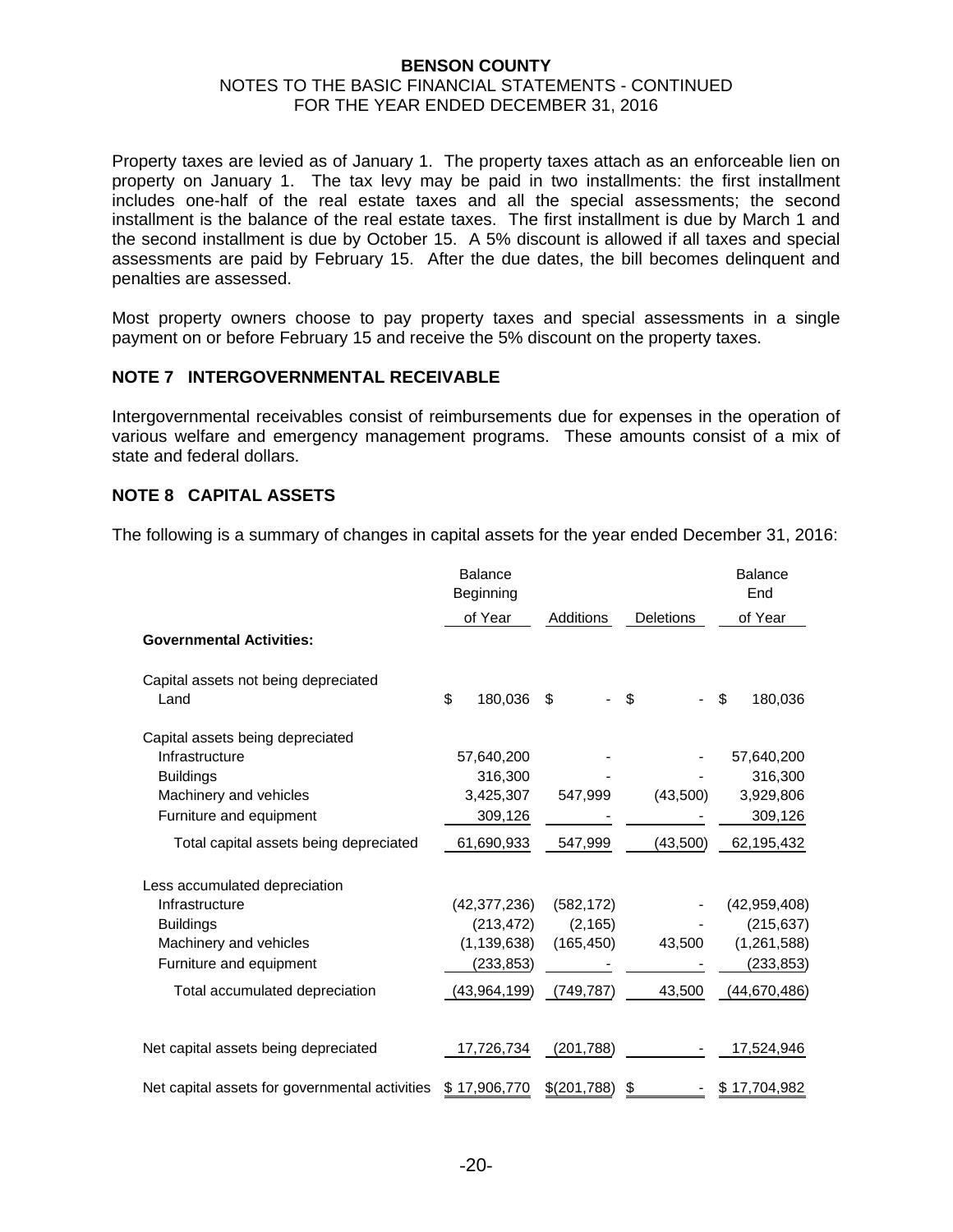Depreciation expense was charged to functions/programs of the County as follows:

| General government | 608,339 |
|--------------------|---------|
| Public safety      | 22.727  |
| Highways           | 118,265 |
| Health and welfare | 456     |
|                    | 749,787 |

### **NOTE 9 ACCOUNTS PAYABLE**

Accounts payable consists of amounts on open accounts for goods and services received prior to December 31, 2016 and chargeable to the appropriations for the yeas then ended, but paid for subsequent to that date.

#### **NOTE 10 UNEARNED REVENUE**

Unearned revenue consists of amounts for which asset recognition criteria have been met, but for which revenue recognition criteria have not been met. Amounts unearned were for grant revenues in excess of grant expenditures in Flood funds.

### **NOTE 11 LONG-TERM DEBT**

#### **Changes in Long-Term Liabilities**

During the year ended December 31, 2016, the following changes occurred in liabilities for Benson County:

|                                                      | <b>Balance</b>            |    |                   |      |            |      | <b>Balance</b>       |     | Due Within |
|------------------------------------------------------|---------------------------|----|-------------------|------|------------|------|----------------------|-----|------------|
|                                                      | 1/1/2016                  |    | Additions         |      | Retired    |      | 12/31/2016           |     | One Year   |
| Compensated absences<br><b>Net Pension Liability</b> | \$<br>92.644<br>1,282,980 | S  | 13,658<br>965,727 | - SS | (482,241)  | - \$ | 106,302<br>1,766,466 |     | \$85,000   |
| Totals                                               | 1,375,624                 | \$ | 979,385           | \$   | (482, 241) | \$   | 1,872,768            | \$. | 85,000     |

Compensated absences are typically liquidated from the general fund. The net pension liability is liquidated by the respective fund being charged for the related pension expense.

#### **NOTE 12 RELATED ORGANIZATION**

Benson County is also responsible for levying a property tax for the Benson County Fair Board, Benson County Council on Aging and Benson County Job Authority but the County's accountability for these entities does not extend beyond the levying of the tax. In 2016, the County remitted \$73 to the Benson County Fair Board, \$7,835 to the Benson County Council on Aging and \$30,403 to the Benson County Job Authority.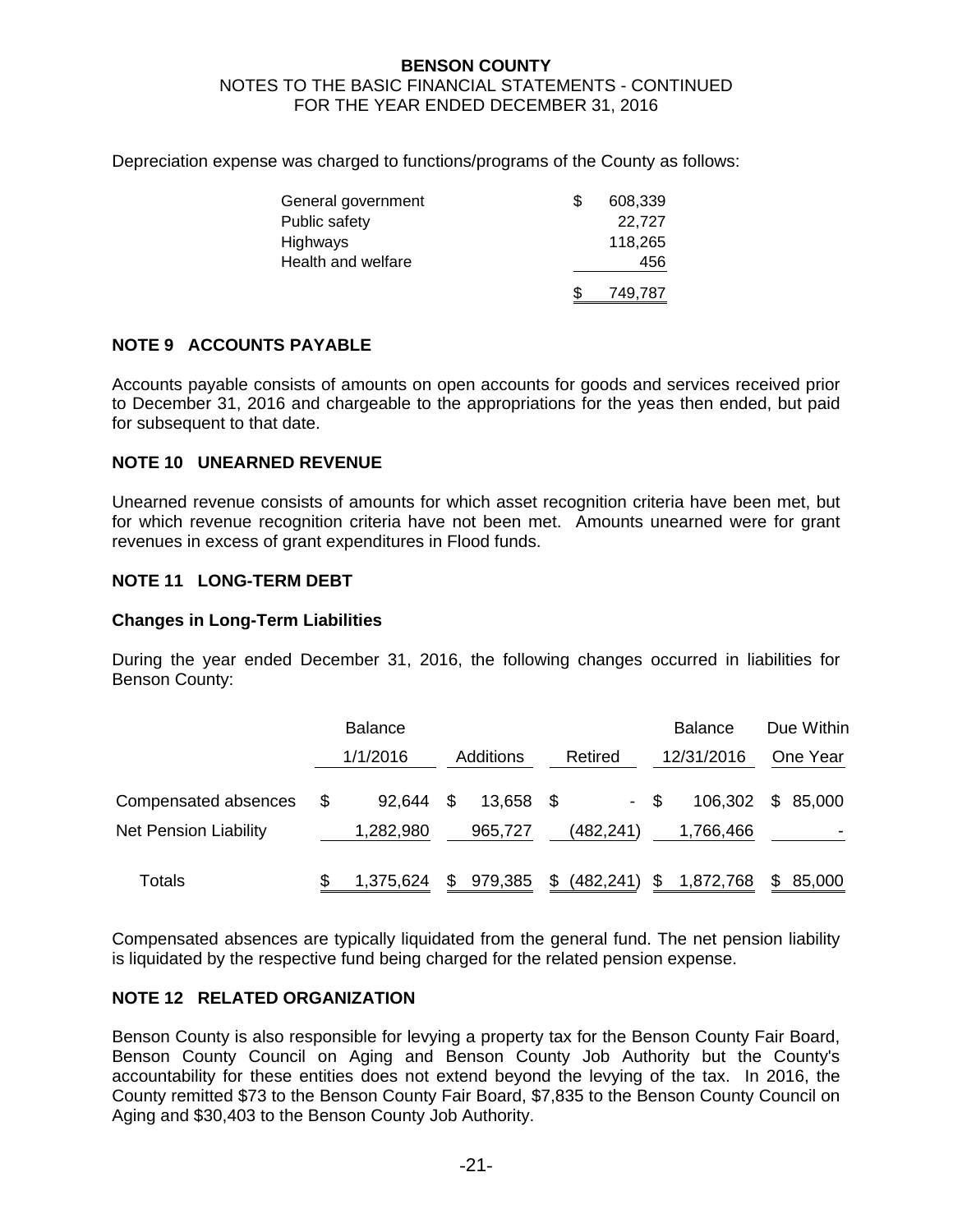## **NOTE 13 RISK MANAGEMENT**

Benson County is exposed to various risks of loss relating to torts; theft of, damage to, and destruction of assets; errors and omissions; injuries to employees; and natural disasters.

In 1986 state agencies and political subdivisions of the State of North Dakota joined together to form the North Dakota Insurance Reserve Fund (NDIRF), a public entity risk pool currently operating as a common risk management and insurance program for the state and over 2,000 political subdivisions. Benson County pays an annual premium to NDIRF for its general liability, automobile, and inland marine insurance coverage. The coverage by NDIRF is limited to losses of two million dollars per occurrence for general liability, two million dollars per occurrence for automobile, and \$2,696,459 for public assets.

Benson County also participates in the North Dakota Fire and Tornado Fund and the State Bonding Fund. Benson County pays an annual premium to the Fire and Tornado Fund to cover property damage to buildings and personal property. Replacement cost coverage is provided by estimating replacement cost in consultation with the Fire and Tornado Fund. The Fire and Tornado Fund is reinsured by a third party insurance carrier for losses in excess of \$225,000,000 dollars per occurrence during a 12 month period. The State Bonding Fund currently provides Benson County with blanket fidelity bond coverage in the amount of \$2,000,000 for its employees. The State Bonding Fund does not currently charge any premium for this coverage. Benson County has workers compensation with the North Dakota Workforce Safety and Insurance. The County provides health insurance benefits for all regular full and part-time employees. The County contributes up to \$638 per month per employee for insurance.

Settled claims resulting from these risks have not exceeded insurance coverage in any of the past three years.

## **NOTE 14 DEFINED BENEFIT PENSION PLAN – STATEWIDE**

Substantially, all employees of the County are required by state law to belong to a pension plan administered by the North Dakota Public Employees Retirement System (NDPERS), which is administered on a statewide basis.

Disclosures relating to this plan follow:

#### **North Dakota Public Employees Retirement System**

The following brief description of NDPERS is provided for general information purposes only. Participants should refer to NDCC Chapter 54-52 for more complete information.

NDPERS (main plan) is a cost-sharing multiple-employer defined benefit pension plan that covers substantially all employees of the State of North Dakota, its agencies and various participating political subdivisions. NDPERS provides for pension, death and disability benefits. The cost to administer the plan is financed through the contributions and investment earnings of the plan.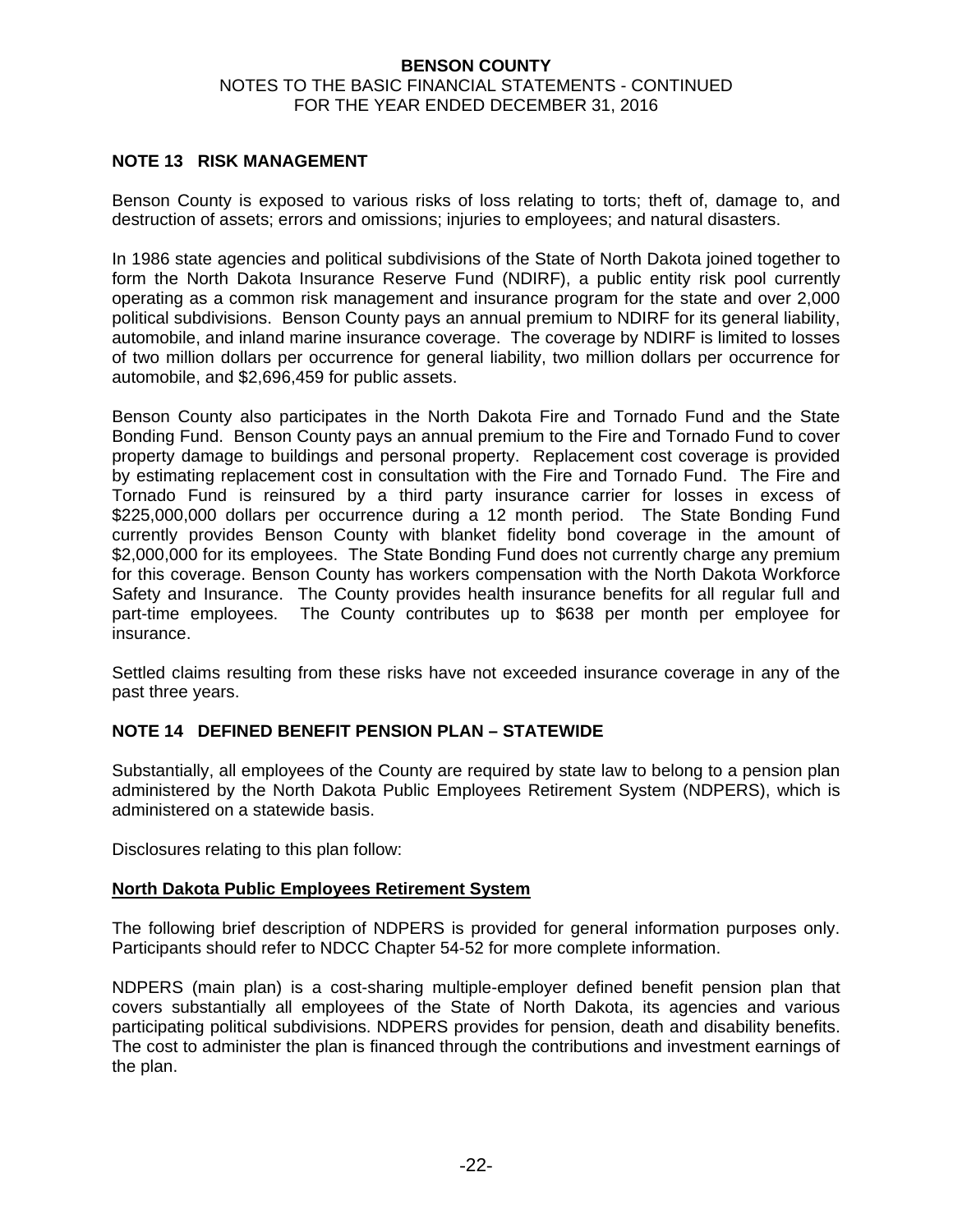### **BENSON COUNTY**

#### NOTES TO THE BASIC FINANCIAL STATEMENTS - CONTINUED FOR THE YEAR ENDED DECEMBER 31, 2016

The Law Enforcement System is a cost-sharing multiple-employer defined benefit pension plan that covers peace officers and correctional officers employed by participating political subdivisions. Effective August 1, 2015, the plan will include National Guard Security Officers and fire-fighters. The Law Enforcement System provides for pension, death and disability benefits. The cost to administer the plan is financed through the contributions and investment earnings of the plan.

Responsibility for administration of the NDPERS defined benefit pension plan is assigned to a Board comprised of seven members. The Board consists of a Chairman, who is appointed by the Governor; one member appointed by the Attorney General; one member appointed by the State Health Officer; three members elected by the active membership of the NDPERS system; and one member elected by the retired public employees.

### **Pension Benefits**

For the NDPERS main plan, benefits are set by statute. NDPERS has no provision or policies with respect to automatic and ad hoc post-retirement benefit increases. Members of the Main System are entitled to unreduced monthly pension benefits beginning when the sum of age and years of credited service equal or exceed 85 (Rule of 85), or at normal retirement age (65). The annual pension benefit is equal to 2.00% of their average monthly salary, using the highest 36 months out of the last 180 months of service, for each year of service. The plan permits early retirement at ages 55-64 with three or more years of service.

For the NDPERS law enforcement plan, benefits are set by statute. The Law Enforcement System has no provision or policies with respect to automatic and ad hoc post-retirement benefit increases. Members of the Law Enforcement System are entitled to unreduced monthly pension benefits beginning when the sum of age and years of credited service equal or exceed 85 (Rule of 85), or at normal retirement age (55) with three or more years of service. The monthly pension benefit is equal to 2.00% of their average monthly salary, using the highest 36 months out of the last 180 months of service, for each year of service. The plan permits early retirement at ages 50-55 with three or more years of service.

Members may elect to receive the pension benefits in the form of a single life, joint and survivor, term-certain annuity, or partial lump sum with ongoing annuity. Members may elect to receive the value of their accumulated contributions, plus interest, as a lump sum distribution upon retirement or termination, or they may elect to receive their benefits in the form of an annuity. For each member electing an annuity, total payment will not be less than the members' accumulated contributions plus interest.

## **Death and Disability Benefits**

Death and disability benefits are set by statute. If an active member dies with less than three years of service for the Main System, a death benefit equal to the value of the member's accumulated contributions, plus interest, is paid to the member's beneficiary. If the member has earned more than three years of credited service for the Main System, the surviving spouse will be entitled to a single payment refund, life-time monthly payments in an amount equal to 50% of the member's accrued normal retirement benefit, or monthly payments in an amount equal to the member's accrued 100% Joint and Survivor retirement benefit if the member had reached normal retirement age prior to date of death. If the surviving spouse dies before the member's accumulated pension benefits are paid, the balance will be payable to the surviving spouse's designated beneficiary.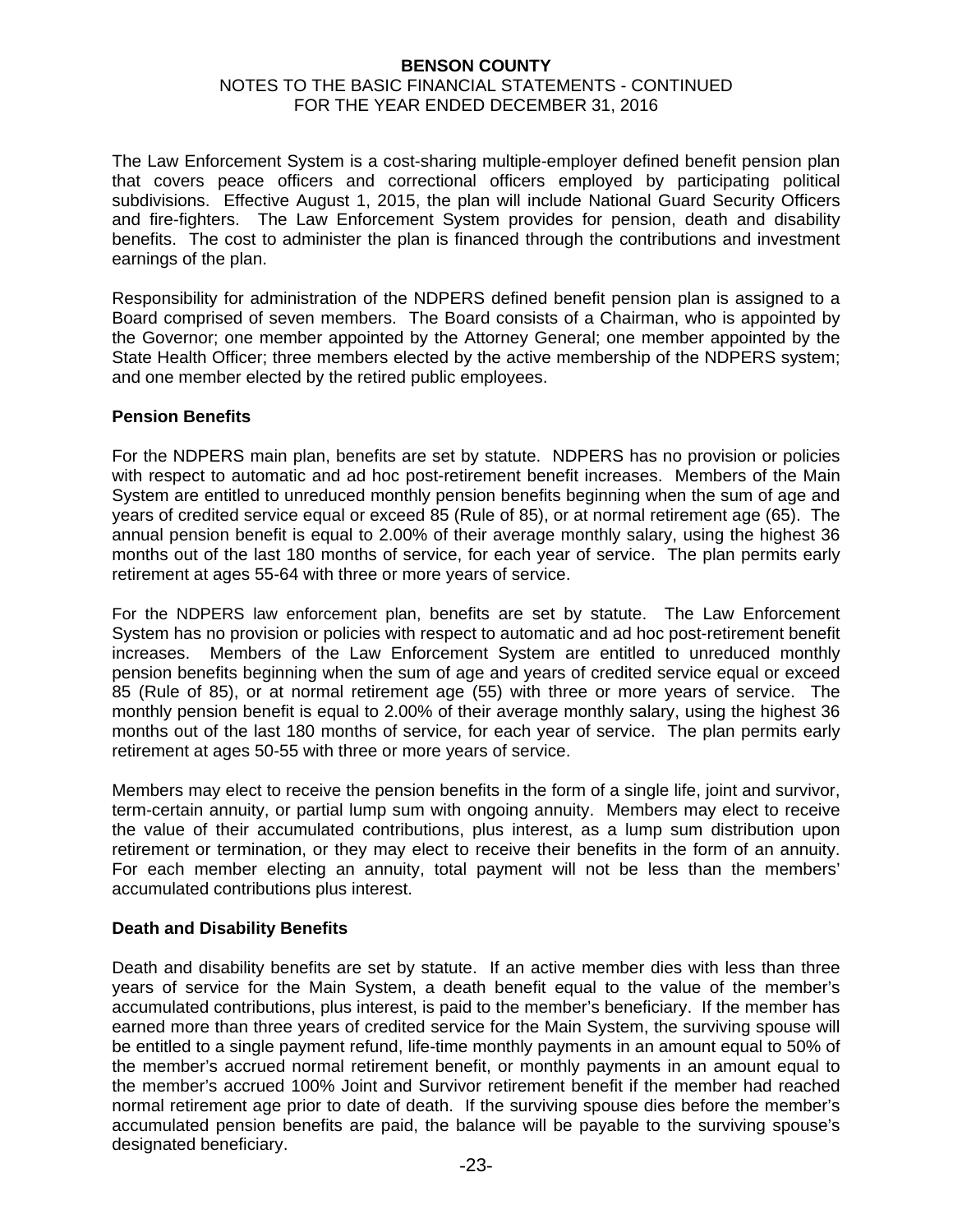Eligible members who become totally disabled after a minimum of 180 days of service, receive monthly disability benefits equal to 25% of their final average salary with a minimum benefit of \$100. To qualify under this section, the member has to become disabled during the period of eligible employment and apply for benefits within one year of termination. The definition of disabled is set by the NDPERS in the North Dakota Administrative Code.

### **Refunds of Member Account Balance**

Upon termination, if a member of the Main System is not vested (is not 65 (main plan), 55 (law enforcement plan) or does not have three years of service), they will receive the accumulated member contributions and vested employer contributions, plus interest, or may elect to receive this amount at a later date. If the member has vested, they have the option of applying for a refund or can remain as a terminated vested participant. If a member terminated and withdrew their accumulated member contribution and is subsequently reemployed, they have the option of repurchasing their previous service.

### **Member and Employer Contributions**

Member and employer contributions paid to NDPERS main plan are set by statute and are established as a percent of covered compensation. Member contribution rates for the Main System and the Law Enforcement plans are 7% and 5.5%, respectively, and employer contribution rates for the Main System and the Law Enforcement plans are 7.12% and 9.81%, respectively, of covered compensation.

Member and employer contributions paid to NDPERS are established as a percent of covered compensation. Member contribution rates are set by statute and employer contribution rates are set by the Board. Contribution rates for the Law Enforcement System are established as follows:

|                                        | <b>Member Contribution</b> | <b>Employer Contribution</b> |
|----------------------------------------|----------------------------|------------------------------|
| <b>Plan</b>                            | Rate                       | Rate                         |
| Law Enforcement with previous service  |                            |                              |
| <b>Political Subdivisions</b>          | 5.50%                      | 9.81%                        |
| <b>State</b>                           | 6.00%                      | 10.31%                       |
| National Guard (effective 8/1/2015)*   | 6.00%                      | 9.81%                        |
| Law Enforcement without previous servi | 5.50%                      | 7.93%                        |

\*Effective 1/1/2016, the member contribution rate for the National Guard will be 5.50%.

The member's account balance includes the vested employer contributions equal to the member's contributions to an eligible deferred compensation plan. The minimum member contribution is \$25 and the maximum may not exceed the following:

 1 to 12 months of service – Greater of one percent of monthly salary or \$25 13 to 25 months of service – Greater of two percent of monthly salary or \$25 25 to 36 months of service – Greater of three percent of monthly salary or \$25 Longer than 36 months of service – Greater of four percent of monthly salary or \$25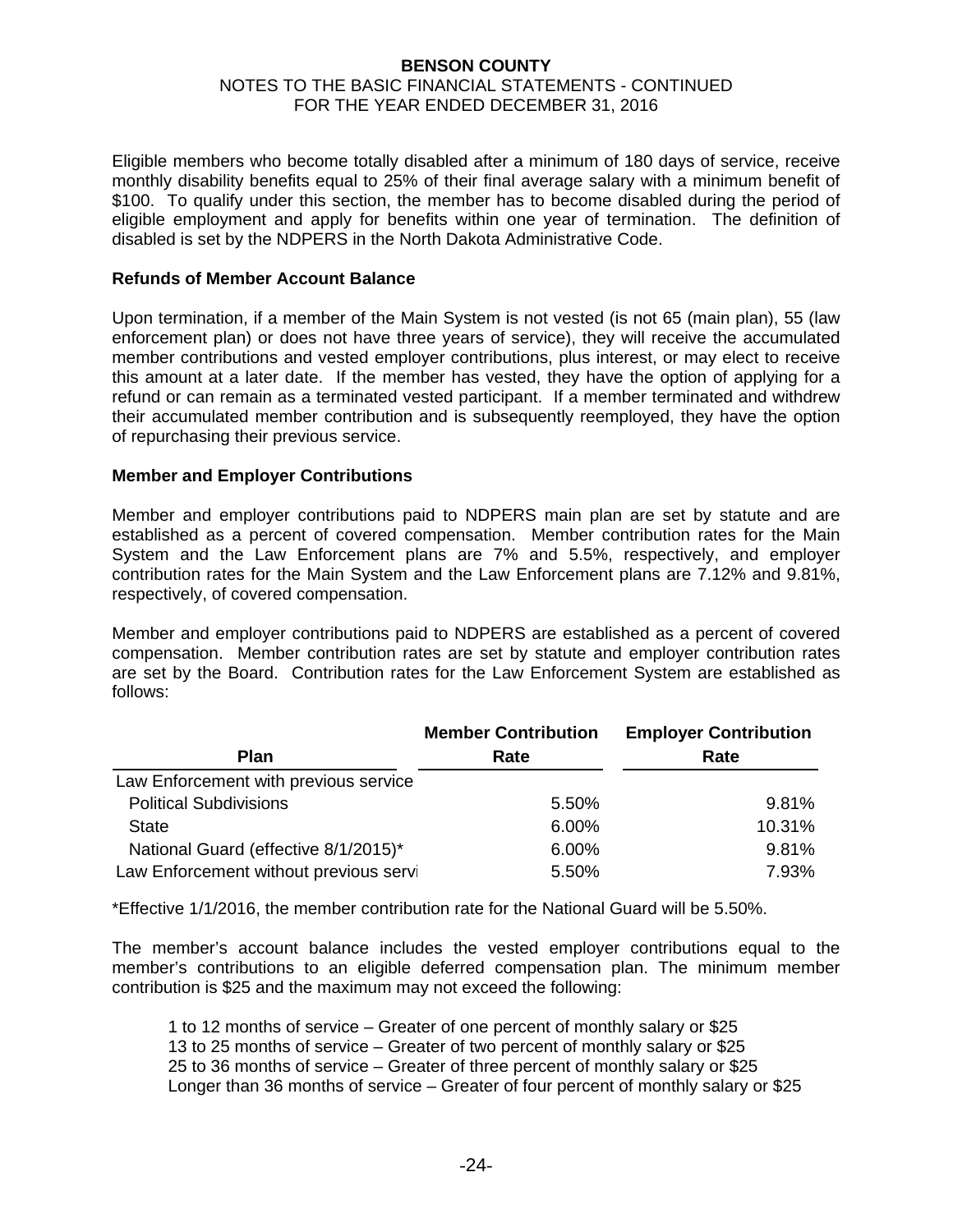#### **Pension Liabilities, Pension Expense, and Deferred Outflows of Resources and Deferred Inflows of Resources Related to Pensions**

At December 31, 2016, the County reported a liability of \$1,766,466 for its proportionate share of the net pension liability. The net pension liability consisted of \$1,699,055 to the Main System pension plan and \$67,411 to the Law Enforcement pension plan with prior Main System Service. The net pension liability was measured as of July 1, 2016, and the total pension liability used to calculate the net pension liability was determined by an actuarial valuation as of that date. The County's proportion of the net pension liability was based on the County's share of covered payroll in the Main System and Law Enforcement pension plan relative to the covered payroll of all participating Main System and Law Enforcement employers. At July 1, 2016, the County's proportion was 0.174334 percent for the Main System and 0.588308 percent for the Law Enforcement plan, which were decreases of 0.004596 and 0.502737, respectively, from the prior year.

For the year ended December 31, 2016, the County recognized pension expense of \$209,413 for the Main System plan and \$15,096 for the Law Enforcement plan. At December 31, 2016, the County reported deferred outflows of resources and deferred inflows of resources related to pensions from the following sources:

For the Main System plan:

|                                                                                                                        | <b>Deferred Outflows of</b><br><b>Resources</b> |    | <b>Deferred Inflows of</b><br><b>Resources</b> |  |  |
|------------------------------------------------------------------------------------------------------------------------|-------------------------------------------------|----|------------------------------------------------|--|--|
| Differences between expected<br>and actual experience                                                                  | \$<br>25,523                                    | \$ | (15, 732)                                      |  |  |
| Changes of assumptions                                                                                                 | 156,631                                         |    | (84, 409)                                      |  |  |
| Net difference between projected<br>and actual earnings on pension<br>plan investments                                 | 237,043                                         |    |                                                |  |  |
| Changes in proportion and<br>differences between employer<br>contributions and proportionate<br>share of contributions |                                                 |    | (68, 717)                                      |  |  |
| subsequent to the measurement<br>date                                                                                  | 67,009                                          |    |                                                |  |  |
| Total                                                                                                                  | 486,206                                         |    | (168,858)                                      |  |  |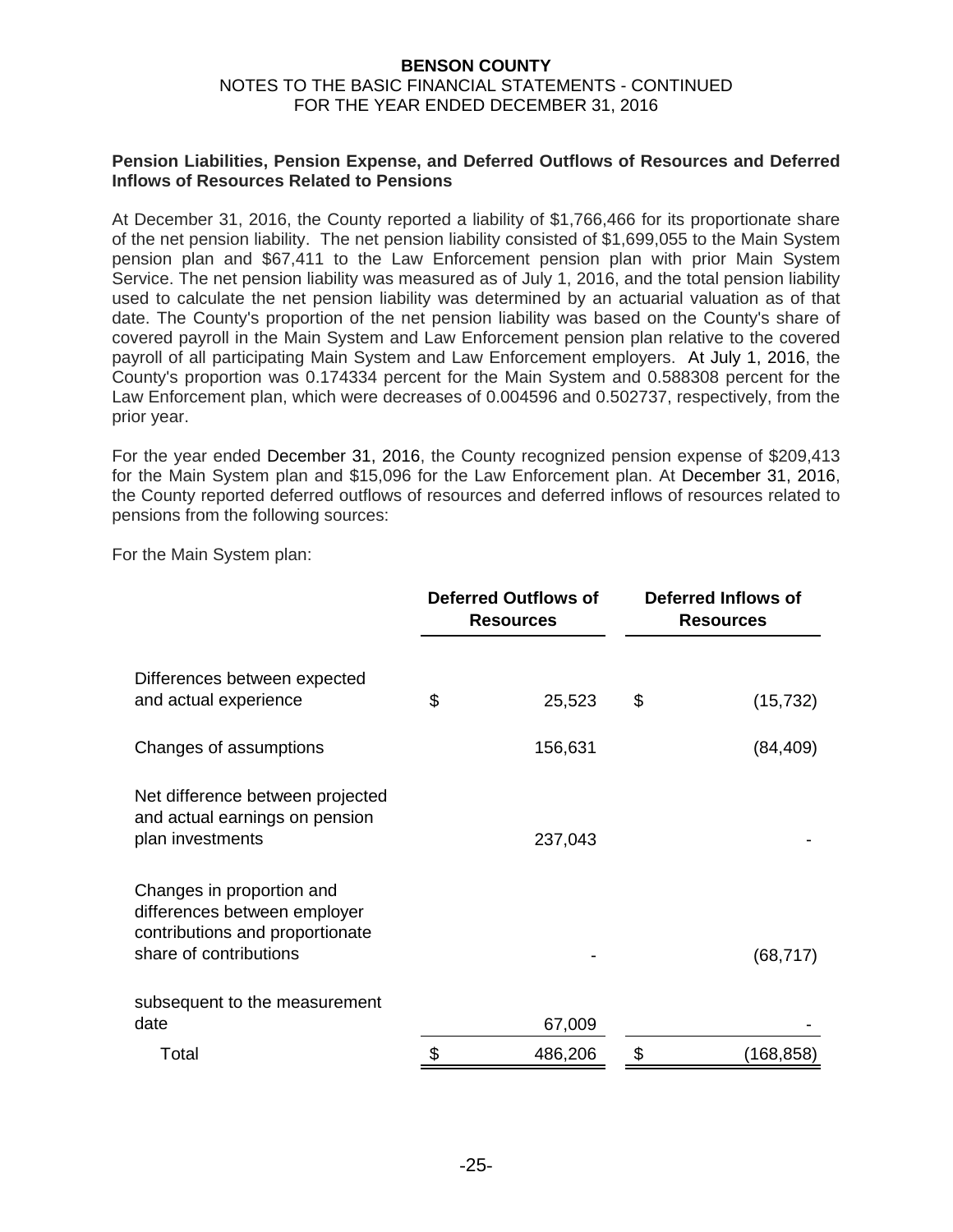For the Law Enforcement plan:

|                                                                                           | <b>Deferred Outflows of</b><br><b>Resources</b> |    | Deferred Inflows of<br><b>Resources</b> |  |  |
|-------------------------------------------------------------------------------------------|-------------------------------------------------|----|-----------------------------------------|--|--|
| Differences between expected and<br>actual experience                                     | \$<br>23,660                                    | \$ |                                         |  |  |
| Changes of assumptions                                                                    | 2,339                                           |    | (4, 542)                                |  |  |
| Net difference between projected<br>and actual earnings on pension plan<br>investments    | 12,423                                          |    |                                         |  |  |
| differences between employer<br>contributions and proportionate<br>share of contributions | 40,322                                          |    | (24, 277)                               |  |  |
| Employer contributions subsequent<br>to the measurement date                              | 7,853                                           |    |                                         |  |  |
| Total                                                                                     | \$<br>86,597                                    | \$ | (28,819)                                |  |  |

For the Main System plan, \$67,009 reported as deferred outflows of resources related to pensions resulting from County contributions subsequent to the measurement date will be recognized as a reduction of the net pension liability in the year ending December 31, 2017.

For the Law Enforcement plan, \$7,853 reported as deferred outflows of resources related to pensions resulting from County contributions subsequent to the measurement date will be recognized as a reduction of the net pension liability in the year ending December 31, 2017.

Other amounts reported as deferred outflows of resources and deferred inflows of resources related to pensions will be recognized in pension expense as follows:

For the Main System plan:

| Year ending June 30: | <b>Pension Expense</b><br><b>Amount</b> |
|----------------------|-----------------------------------------|
| 2017                 | \$<br>41,404                            |
| 2018                 | 41,404                                  |
| 2019                 | 93,114                                  |
| 2020                 | 54,139                                  |
| 2021                 | 20,278                                  |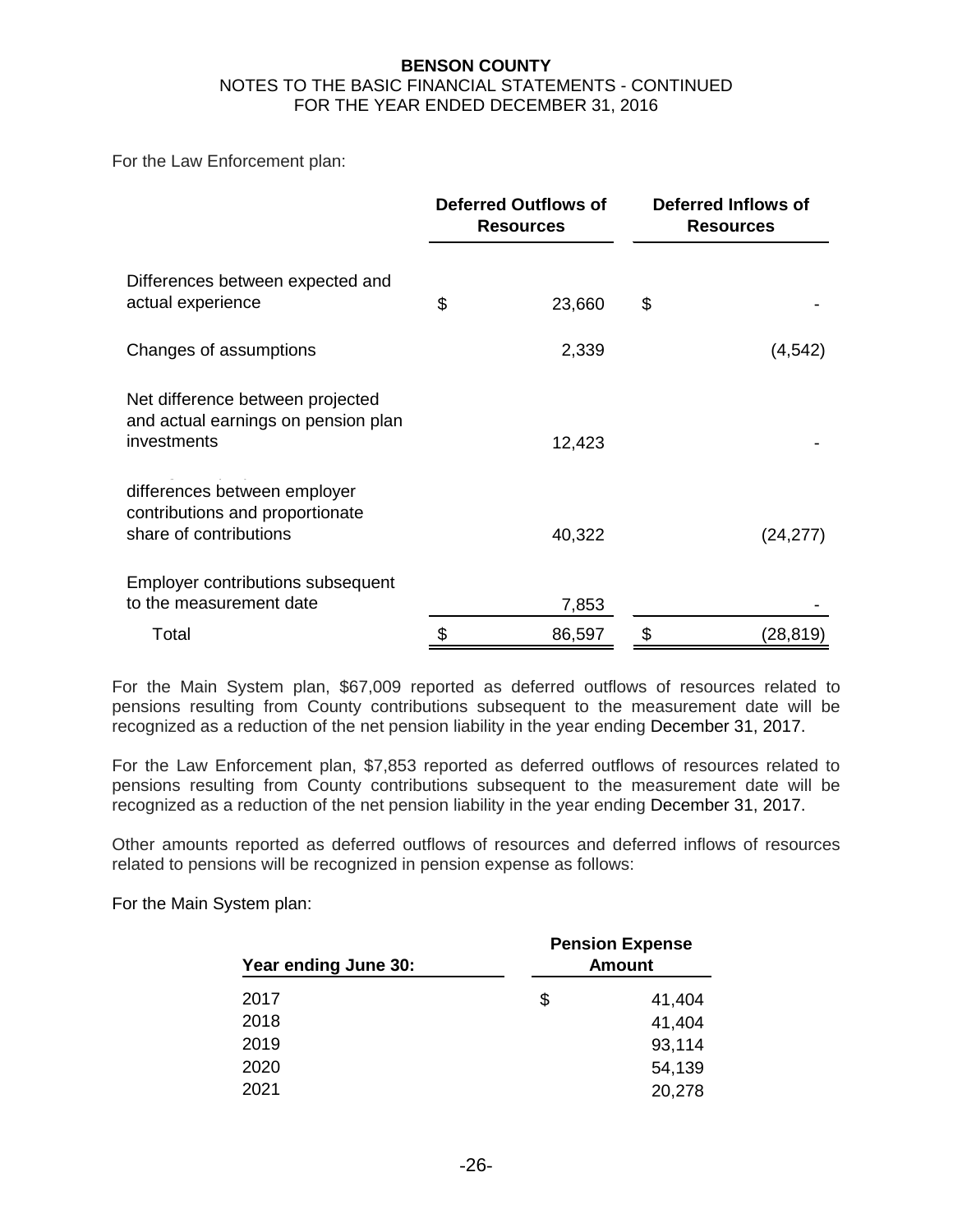For the Law Enforcement plan:

| Year ending June 30: | <b>Pension Expense</b><br><b>Amount</b> |
|----------------------|-----------------------------------------|
| 2017                 | \$<br>11,594                            |
| 2018                 | 11,828                                  |
| 2019                 | 14,095                                  |
| 2020                 | 12,481                                  |
| 2021                 | (73)                                    |

## **Actuarial Assumptions**

The total pension liability in the July 1, 2016 actuarial valuation was determined using the following actuarial assumptions, applied to all periods included in the measurement:

| Inflation                  | 3.50%                             |
|----------------------------|-----------------------------------|
| Salary increases           | 4.50% per annum                   |
| Investment rate of return  | 8.00%, net of investment expenses |
| Cost-of-living adjustments | <b>None</b>                       |

For active members, inactive members and healthy retirees, mortality rates were based on the RP-2000 Combined Healthy Mortality Table with ages set back three years. For disabled retirees, mortality rates were based on the RP-2000 Disabled Retiree Mortality Table with ages set back one year for males (not set back for females).

The actuarial assumptions used were based on the results of an actuarial experience study completed in 2015. They are the same as the assumptions used in the July 1, 2016, funding actuarial valuation for NDPERS.

The long-term expected rate of return on pension plan investments was determined using a building-block method in which best-estimate ranges of expected future real rates of return (expected returns, net of pension plan investment expense and inflation) are developed for each major asset class. These ranges are combined to produce the long-term expected rate of return by weighting the expected future real rates of return by the target asset allocation percentage and by adding expected inflation. Best estimates of arithmetic real rates of return for each major asset class included in the Fund's target asset allocation are summarized in the following table:

| <b>Asset Class</b>          | <b>Target Allocation</b> | Long-Term Expected Real |
|-----------------------------|--------------------------|-------------------------|
|                             |                          | Rate of Return          |
| Domestic Equity             | 31%                      | 6.90%                   |
| <b>International Equity</b> | 21%                      | 7.55%                   |
| <b>Private Equity</b>       | 5%                       | 11.30%                  |
| Domestic Fixed Income       | 17%                      | 1.52%                   |
| International Fixed Income  | 5%                       | 0.45%                   |
| <b>Global Real Assets</b>   | 20%                      | 5.38%                   |
| <b>Cash Equivalents</b>     | 1%                       | 0.00%                   |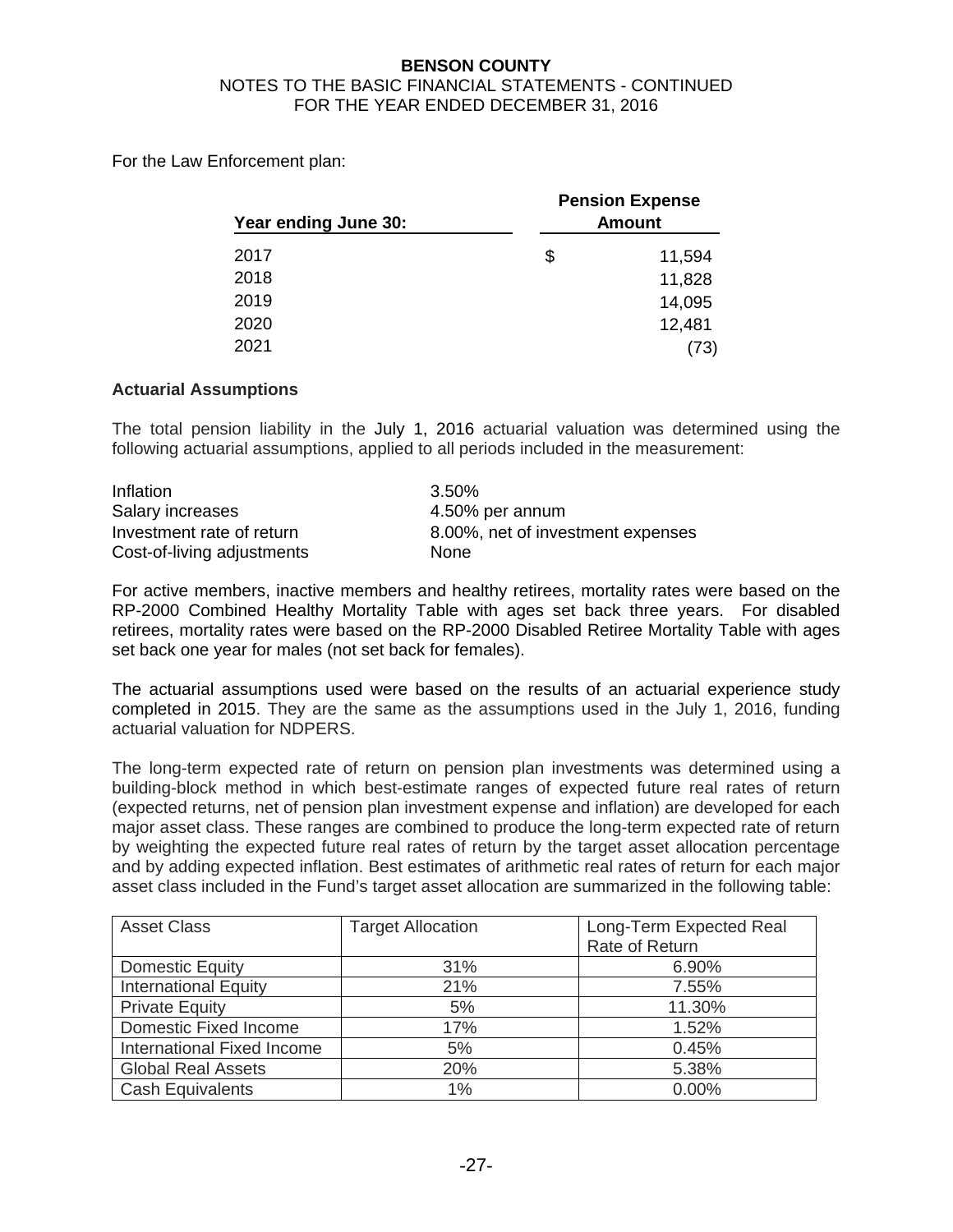#### **Discount Rate**

The discount rate used to measure the total pension liability was 8 percent as of June 30, 2016. The projection of cash flows used to determine the discount rate assumes that member and employer contributions will be made at rates equal to those based on the July 1, 2016, Actuarial Valuation Report. For this purpose, only employer contributions that are intended to fund benefits of current plan members and their beneficiaries are included. Projected employer contributions that are intended to fund the service costs of future plan members and their beneficiaries, as well as projected contributions from future plan members, are not included. Based on those assumptions, the pension plan's fiduciary net position was projected to be available to make all projected future benefit payments for current plan members as of June 30, 2016. Therefore, the long-term expected rate of return on pension plan investments was applied to all periods of projected benefit payments to determine the total pension liability as of June 30, 2016.

#### **Sensitivity of the County's Proportionate Share of the Net Pension Liability to Changes in the Discount Rate**

The following presents the County's proportionate share of the net pension liability calculated using the discount rate of 8 percent, as well as what the Employer's proportionate share of the net pension liability would be if it were calculated using a discount rate that is 1 percentage point lower (7 percent) or 1 percentage point higher (9 percent) than the current rate:

For the Main System plan:

|                                                                | 1% Decrease<br>(7%) |           | <b>Current</b><br><b>Discount Rate</b><br>(8%) | 1%<br><b>Increase</b><br>(9%) |
|----------------------------------------------------------------|---------------------|-----------|------------------------------------------------|-------------------------------|
| Employer's proportionate share of<br>the net pension liability |                     | 2,410,076 | 1,699,055                                      | \$1,099,982                   |

For the Law Enforcement plan:

|                                                                | 1% Decrease<br>(7%) |         | <b>Current</b><br><b>Discount Rate</b><br>(8%) | 1%<br><b>Increase</b><br>(9%) |
|----------------------------------------------------------------|---------------------|---------|------------------------------------------------|-------------------------------|
| Employer's proportionate share of<br>the net pension liability |                     | 110,651 | 67.411                                         | 31.727                        |

#### **Pension Plan Fiduciary Net Position**

Detailed information about the pension plan's fiduciary net position is available in the separately issued NDPERS financial report.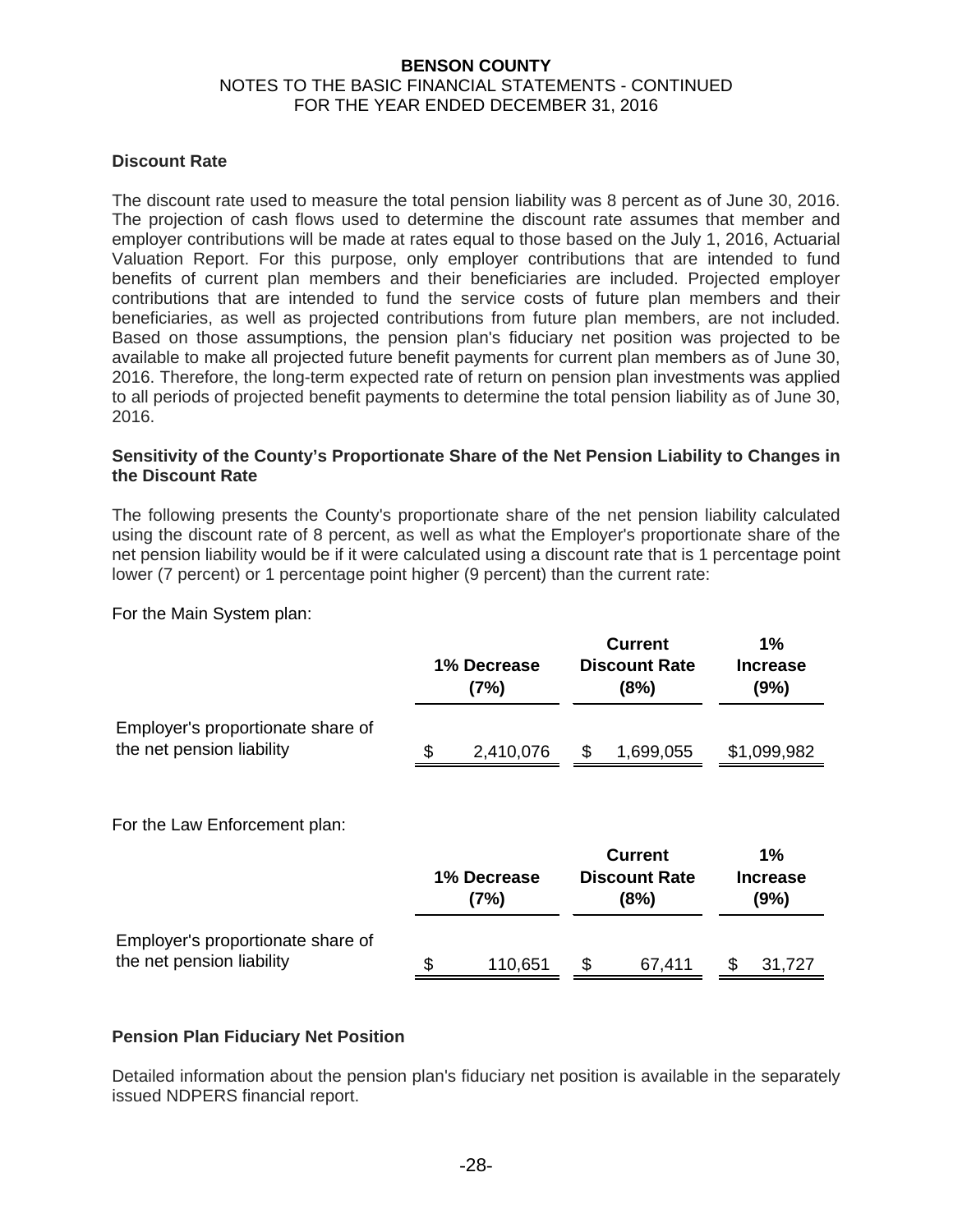### **NOTE 15 DEFICIT BALANCES**

The following funds were in a deficit position at December 31, 2016.

| <b>Special Revenue Funds:</b> |              |
|-------------------------------|--------------|
| <b>County Road and Bridge</b> | \$(104, 633) |
| Law Enforcement               | (94,062)     |
| <b>Emergency Disaster</b>     | (540)        |
| <b>Comprehensive Health</b>   | (8, 846)     |
| Veteran's Service Officer     | (1, 429)     |
| Federal Aid - 4 mills         | (937)        |
| <b>Homeland Security</b>      | (15,661)     |
| Emergency Admin - 2011        | (5,282)      |
| Emergency Admin - 2013        | (661)        |

Benson County plans to eliminate these deficits with transfers from another fund and future revenues.

## **NOTE 16 NEW PRONOUNCEMENTS**

GASB Statement No. 74, *Financial Reporting for Postemployment Benefit Plans Other Than Pension Plans*, is to improve the usefulness of information about postemployment benefits other than pensions (other postemployment benefits or OPEB) included in the general purpose external financial reports of state and local governmental OPEB plans for making decisions and assessing accountability. This Statement is effective for financial statements for fiscal years beginning after June 15, 2016. Earlier application is encouraged.

GASB Statement No. 75, *Accounting and Financial Reporting for Postemployment Benefits Other Than Pensions*, is to improve accounting and financial reporting by state and local governments for postemployment benefits other than pensions (other postemployment benefits or OPEB). It also improves information provided by state and local governmental employers about financial support for OPEB that is provided by other entities. This Statement is effective for fiscal years beginning after June 15, 2017. Earlier application is encouraged.

GASB Statement No. 76, *The Hierarchy of Generally Accepted Accounting Principles for State and Local Governments*, is to identify, in the context of the current governmental financial reporting environment, the hierarchy of generally accepted accounting principles (GAAP). The "GAAP hierarchy" consists of the sources of accounting principles used to prepare financial statements of state and local governmental entities in conformity with GAAP and the framework for selecting those principles. This Statement reduces the GAAP hierarchy to two categories of authoritative GAAP and addresses the use of authoritative and nonauthoritative literature in the event that the accounting treatment for a transaction or other event is not specified within a source of authoritative GAAP. This Statement is effective for reporting periods beginning after June 15, 2015. Earlier application is permitted.

GASB Statement No. 77, *Tax Abatement Disclosures*, Financial statements prepared by state and local governments in conformity with generally accepted accounting principles provide citizens and taxpayers, legislative and oversight bodies, municipal bond analysts, and others with information they need to evaluate the financial health of governments, make decisions, and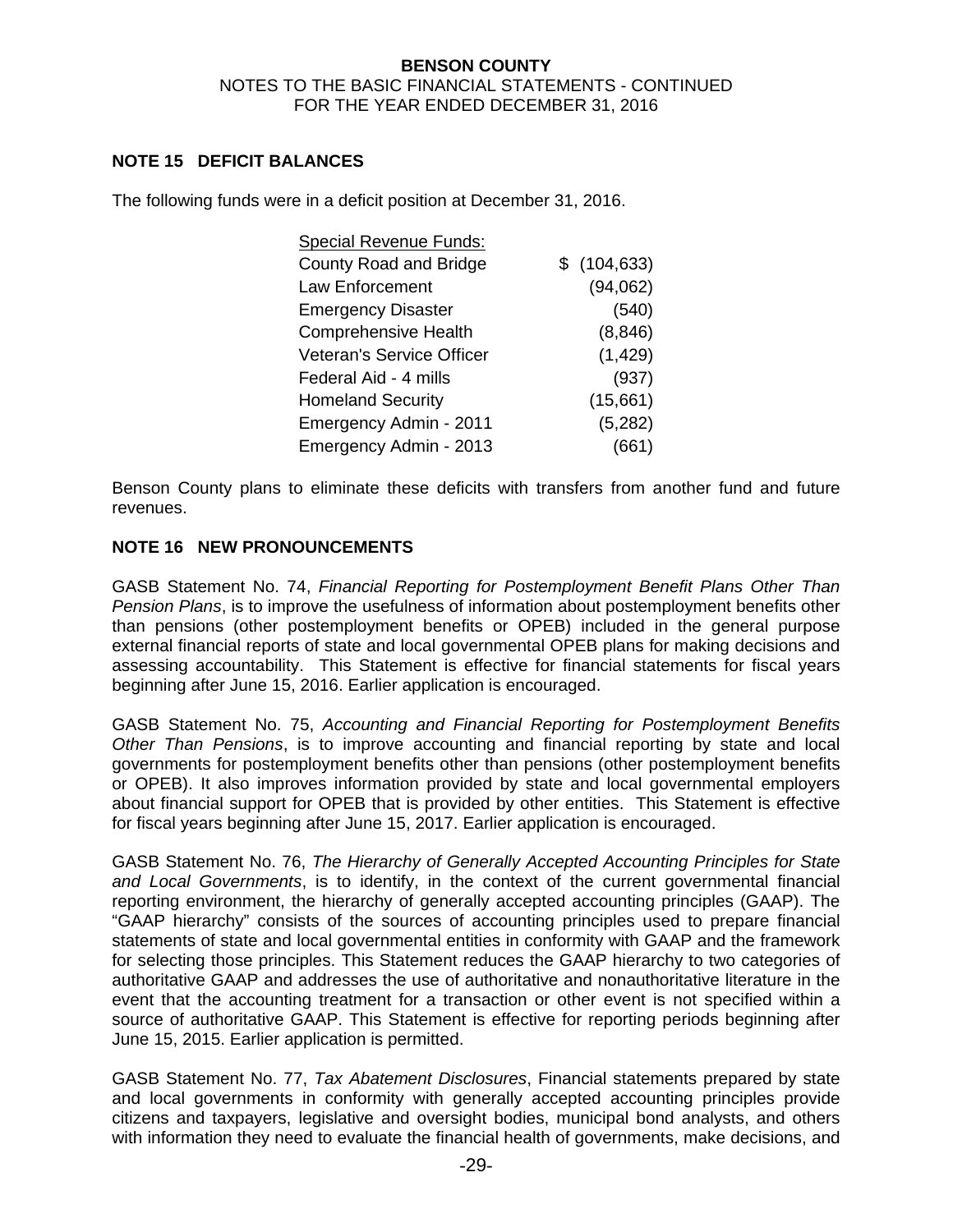#### **BENSON COUNTY**

#### NOTES TO THE BASIC FINANCIAL STATEMENTS - CONTINUED FOR THE YEAR ENDED DECEMBER 31, 2016

assess accountability. This information is intended, among other things, to assist these users of financial statements in assessing (1) whether a government's current-year revenues were sufficient to pay for current-year services (known as interperiod equity), (2) whether a government complied with finance-related legal and contractual obligations, (3) where a government's financial resources come from and how it uses them, and (4) a government's financial position and economic condition and how they have changed over time. This Statement is effective for financial statements for periods beginning after December 15, 2015. Earlier application is encouraged.

GASB Statement No. 78, *Pensions Provided through Certain Multiple-Employer Defined Benefit Pension Plans*, is to address a practice issue regarding the scope and applicability of Statement No. 68, *Accounting and Financial Reporting for Pensions*. This issue is associated with pensions provided through certain multiple-employer defined benefit pension plans and to state or local governmental employers whose employees are provided with such pensions. The requirements of this Statement are effective for reporting periods beginning after December 15, 2015. Earlier application is encouraged.

GASB Statement No. 79, *Certain External Investment Pools and Pool Participants*, establishes criteria for an external investment pool to qualify for making the election to measure all of its investments at amortized cost for financial reporting purposes. This Statement is effective for reporting periods beginning after June 15, 2015, except for certain provisions on portfolio quality, custodial credit risk, and shadow pricing. Those provisions are effective for reporting periods beginning after December 15, 2015. Earlier application is encouraged.

GASB Statement No. 80, *Blending Requirements for Certain Component Units - an Amendment of GASB Statement No. 14*, amends the blending requirements for the financial statement presentation of component units of all state and local governments. The additional criteria require blending of a component unit incorporated as a not-for-profit corporation in which the primary government is the sole corporate member. The additional criterion does not apply to component units included in the financial reporting entity pursuant to the provisions of Statement No. 39, *Determining Whether Certain Organization Are Component Units*. The requirements of this Statement are effective for reporting periods beginning after June 15, 2016. Earlier application is encouraged.

GASB Statement No. 81, *Irrevocable Split-Interest Agreements*, provides recognition and measurement guidance for situations in which a government is a beneficiary of the agreement. This Statement requires that a government that receives resources pursuant to an irrevocable split-interest agreement recognize assets, liabilities, and deferred inflows of resources at the inception of the agreement. Furthermore, this Statement requires that a government recognize assets representing its beneficial interests in irrevocable split-interest agreements that are administered by a third party, if the government controls the present service capacity of the beneficial interests. This Statement requires that a government recognize revenue when the resources become applicable to the reporting period. The requirements of this Statement are effective for financial statements for periods beginning after December 15, 2016, and should be applied retroactively. Earlier application is encouraged.

GASB Statement No. 82, *Pension Issues – an Amendment of GASB Statements No. 67 and No. 73*, provides further guidance regarding (1) the presentation of payroll-related measures in required supplementary information, (2) the selection of assumptions and the treatment of deviations from the guidance in an Actuarial Standard of Practice for financial reporting purposes, and (3) the classification of payments made by employers to satisfy employee (plan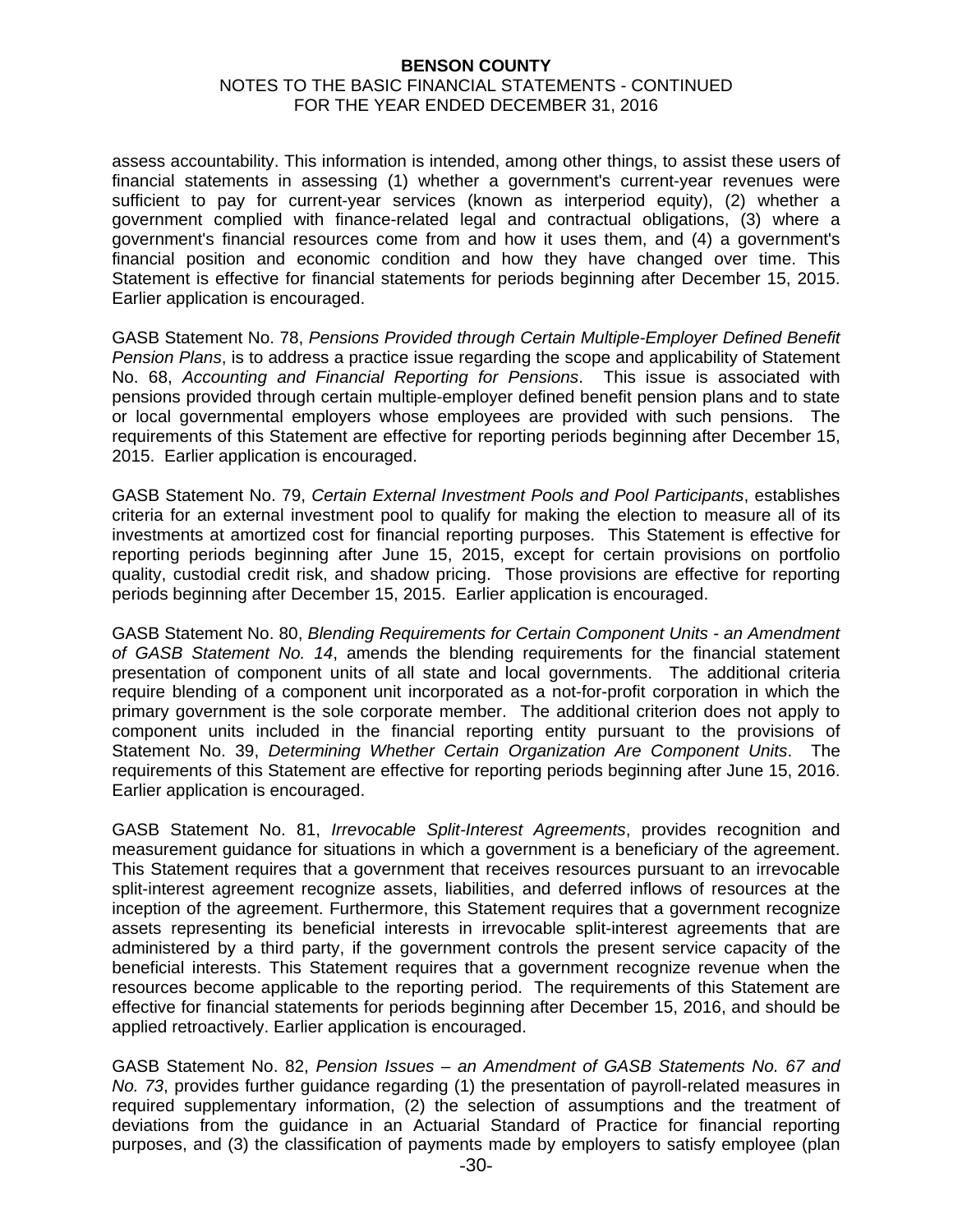member) contribution requirements. This Statement amends GASB Statements No. 67 and No. 68 to require the presentation of covered payroll to be defined as the payroll on which contributions to a pension plan are based, rather than the payroll of employees that are provided with pensions through the pension plan. The requirements of this Statement are effective for reporting periods beginning after June 15, 2016, except for the requirements of this Statement for the selection of assumptions in a circumstance in which an employer's pension liability is measured as of a date other than the employer's most recent fiscal year-end. In that circumstance, the requirements for the selection of assumptions are effective for that employer in the first reporting period in which the measurement date of the pension liability is on or after June 15, 2017. Earlier application is encouraged.

GASB Statement No. 84, *Fiduciary Activities*, provides guidance regarding the identification of fiduciary activities for accounting and financial reporting purposes and how those activities should be reported. This Statement establishes criteria for identifying fiduciary activities of all state and local governments. The focus of the criteria generally is on (1) whether a government is controlling the assets of the fiduciary activity and (2) the beneficiaries with whom a fiduciary relationship exists. Separate criteria are included to identify fiduciary component units and postemployment benefit arrangements that are fiduciary activities. The requirements of this Statement are effective for reporting periods beginning after December 15, 2018. Earlier application is encouraged.

GASB Statement No. 85, *Omnibus 2017*, addresses practice issues that have been identified during implementation and application of certain GASB Statements. This Statement addresses a variety of topics including issues related to blending component units, goodwill, fair value measurement and application, and postemployment benefits (pensions and other postemployment benefits [OPEB]). The requirements of this Statement are effective for reporting periods beginning after June 15, 2017. Earlier application is encouraged.

Management has not yet determined the effect these Statements will have on the County's financial statements.

# **NOTE 17 CONTINGENT LIABILITIES**

Amounts received or receivable from grantor agencies are subject to audit and adjustment by grantor agencies, principally the federal government. Any disallowed claims, including amounts already collected, may constitute a liability of the applicable funds. The amount, if any, of expenditures which may be disallowed by the grantor cannot be determined at this time although the government expects such amounts, if any, to be immaterial.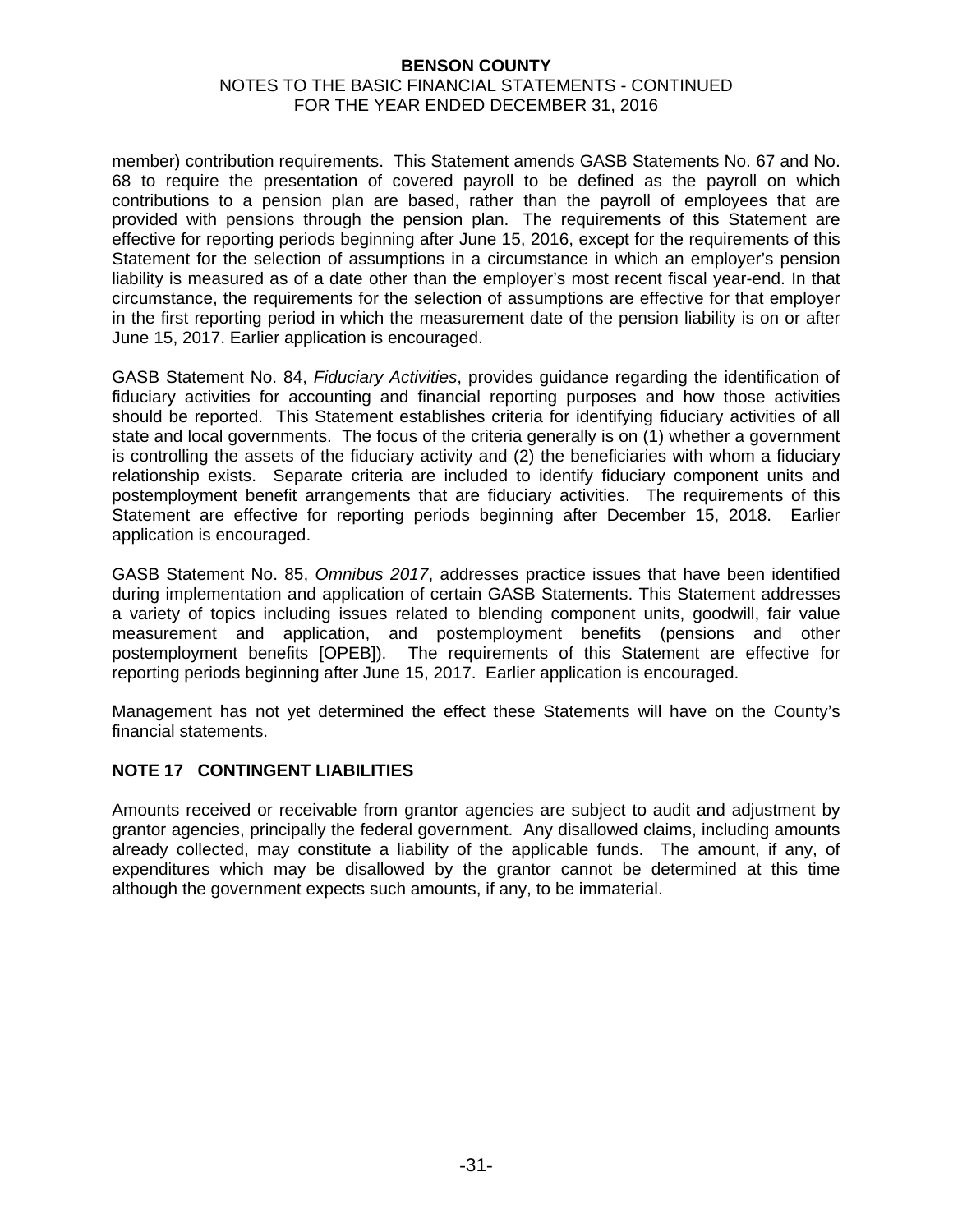## **NOTE 18 INTERFUND RECEIVABLES, PAYABLES, AND TRANSFERS**

| Due to/from other funds:<br>Receivable Fund | Payable Fund                         | Amount        |
|---------------------------------------------|--------------------------------------|---------------|
| General                                     | <b>County Road</b>                   | \$<br>172,698 |
| General                                     | <b>Comprehensive Health</b>          | 8,846         |
| General                                     | <b>Law Enforcement</b>               | 52,556        |
| General                                     | <b>Emergency Administration 2013</b> | 660           |
| General                                     | <b>Emergency Administration 2011</b> | 5,281         |
| General                                     | <b>Homeland Security</b>             | 15,661        |
| General                                     | <b>Emergency Disaster</b>            | 540           |
|                                             |                                      | \$<br>256,242 |
| <b>Interfund Transfers:</b><br>Transfer In  | <b>Transfer Out</b>                  | Amount        |
| <b>Social Service</b>                       | <b>County Poor Relief</b>            | \$<br>100,000 |
| <b>County Road and Bridge</b>               | <b>Highway Tax Distribution</b>      | 300,000       |
| <b>Other Governmental Funds</b>             | General                              | 19,300        |
| <b>County Road and Bridge</b>               | General                              | 533,490       |
| <b>Social Service</b>                       | <b>County Poor Relief</b>            | 100,000       |
| <b>Social Service</b>                       | <b>Other Governmental Funds</b>      | 7,677         |
| <b>County Road and Bridge</b>               | <b>Highway Tax Distribution</b>      | 250,000       |
| County Road and Bridge                      | <b>Other Governmental Funds</b>      | 88,000        |
|                                             |                                      |               |

The composition of interfund balances as of December 31, 2016, is as follows:

Interfund loans were made to compensate for funds with negative cash balances.

Property tax levies were transferred into the county road and bridge, social services, and other governmental funds to cover operating expenses.

## **NOTE 19 SUBSEQUENT EVENTS**

No significant events occurred subsequent to the County's year end. Subsequent events have been evaluated through February 1, 2018, which is the date these financial statements were available to be issued.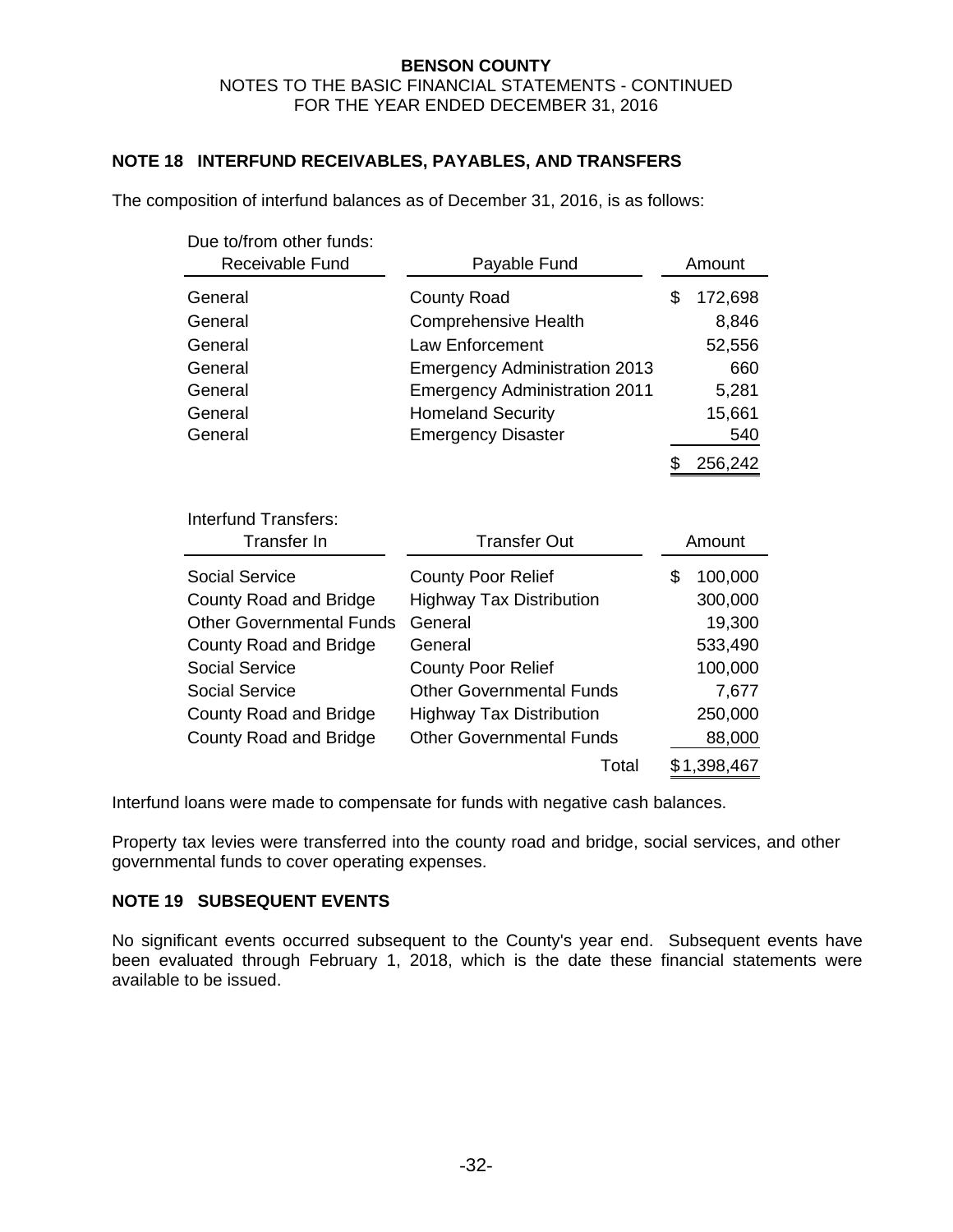### **BENSON COUNTY**  BUDGETARY COMPARISON SCHEDULE – GENERAL FUND FOR THE YEAR ENDED DECEMBER 31, 2016

|                                        | Original      | Final         |               | Variance with       |
|----------------------------------------|---------------|---------------|---------------|---------------------|
|                                        | <b>Budget</b> | <b>Budget</b> | Actual        | <b>Final Budget</b> |
| Revenues:                              |               |               |               |                     |
| Taxes                                  | \$<br>814,372 | 814,372<br>\$ | 789,786<br>\$ | \$<br>(24, 586)     |
| Licenses, permits and fees             |               |               | 10            | 10                  |
| Intergovernmental                      | 1,071,222     | 1,071,222     | 748,425       | (322, 797)          |
| Charges for services                   | 148,816       | 148,816       | 159,317       | 10,501              |
| Interest income                        | 5,000         | 5,000         | 17,667        | 12,667              |
| Miscellaneous                          | 14,500        | 14,500        | 71,709        | 57,209              |
| <b>Total revenues</b>                  | 2,053,910     | 2,053,910     | 1,786,914     | (266, 996)          |
| Expenditures:<br>Current:              |               |               |               |                     |
| General government                     | 1,234,529     | 1,234,529     | 1,277,531     | (43,002)            |
| Public safety                          | 276,443       | 276,443       | 276,961       | (518)               |
| Health and welfare                     | 19,364        | 19,364        | 20,170        | (806)               |
| Other                                  | 100,000       | 100,000       | 85,465        | 14,535              |
| Capital outlay                         |               |               | 22,499        | (22, 499)           |
| Total expenditures                     | 1,630,336     | 1,630,336     | 1,682,626     | (52, 290)           |
| Excess (deficiency) of revenues        |               |               |               |                     |
| over expenditures                      | 423,574       | 423,574       | 104,288       | (319, 286)          |
| Other financing sources (uses):        |               |               |               |                     |
| Transfers out                          |               |               | (552, 790)    | (552, 790)          |
| Total other financing sources and uses |               |               | (552, 790)    | (552, 790)          |
| Net change in fund balances            | 423,574       | 423,574       | (448, 502)    | (872, 076)          |
| Fund balance - January 1               | 1,423,629     | 1,423,629     | 1,423,629     |                     |
| Fund balance - December 31             | \$1,847,203   | \$1,847,203   | 975,127<br>\$ | \$ (872,076)        |

See Notes to the Required Supplementary Information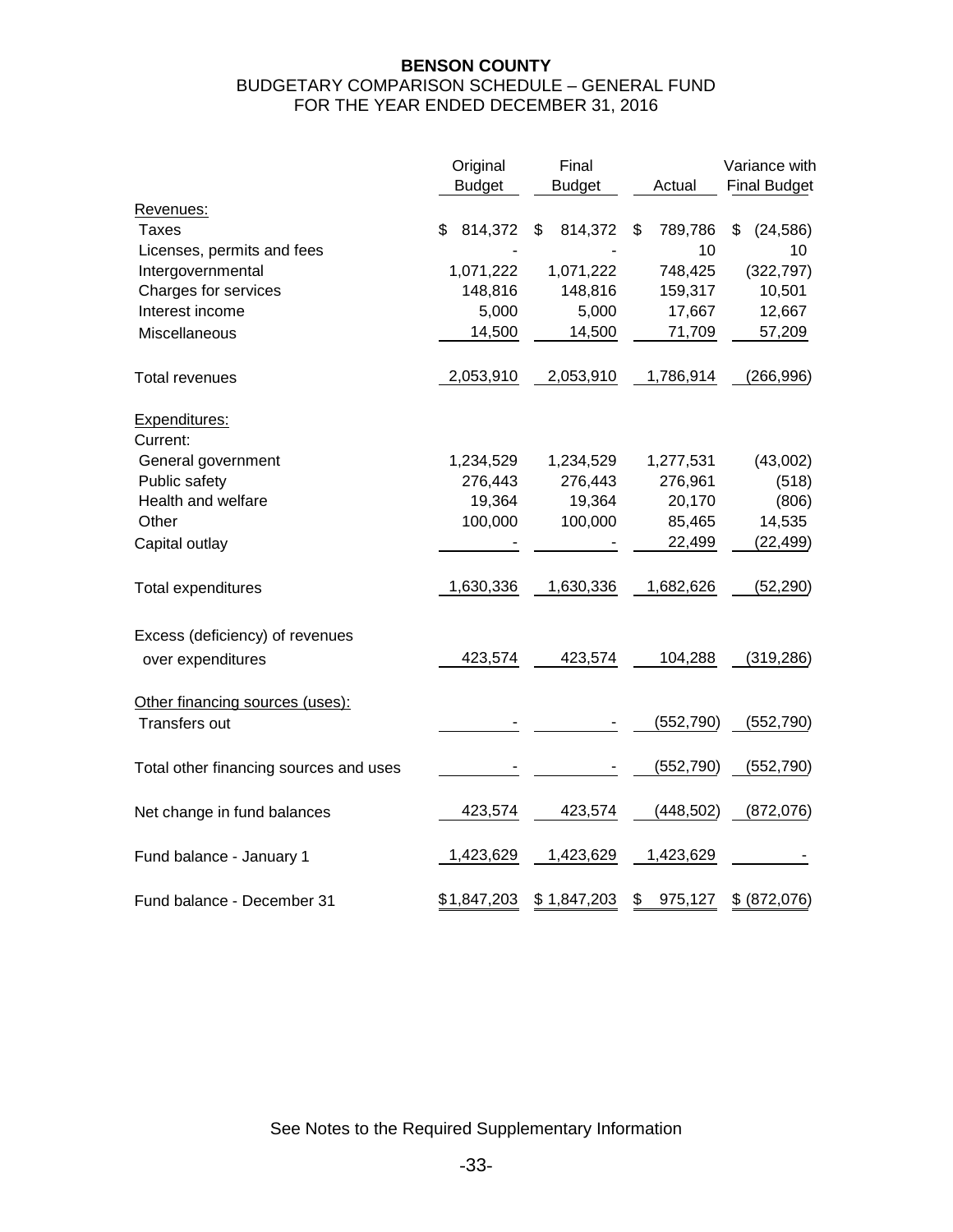#### **BENSON COUNTY**  BUDGETARY COMPARISON SCHEDULE – COUNTY ROAD AND BRIDGE FUND FOR THE YEAR ENDED DECEMBER 31, 2016

|                                        | Original<br><b>Budget</b> | Final<br><b>Budget</b> | Actual           | Variance with<br><b>Final Budget</b> |
|----------------------------------------|---------------------------|------------------------|------------------|--------------------------------------|
| Revenues:                              |                           |                        |                  |                                      |
| Taxes                                  | \$<br>156,972             | \$<br>156,972          | \$<br>147,954    | \$<br>(9,018)                        |
| Charges for services                   | 330,000                   | 330,000                | 401,875          | 71,875                               |
| Miscellaneous                          | 20,000                    | 20,000                 | 26,961           | 6,961                                |
| <b>Total revenues</b>                  | 506,972                   | 506,972                | 576,790          | 69,818                               |
| Expenditures:                          |                           |                        |                  |                                      |
| Current:                               |                           |                        |                  |                                      |
| Highways                               | 1,777,966                 | 1,777,966              | 1,212,102        | 565,864                              |
| Capital outlay                         |                           |                        | 525,500          | (525,500)                            |
| Total expenditures                     | 1,777,966                 | 1,777,966              | 1,737,602        | 40,364                               |
| Excess (deficiency) of revenues        |                           |                        |                  |                                      |
| over expenditures                      | (1,270,994)               | (1,270,994)            | (1,160,812)      | 110,182                              |
| Other financing sources (uses):        |                           |                        |                  |                                      |
| Proceeds on Disposal of Capital Assets | 390,000                   | 390,000                |                  | (390,000)                            |
| Transfers in                           |                           |                        | 1,171,490        | 1,171,490                            |
|                                        |                           |                        |                  |                                      |
| Total other financing sources          |                           |                        |                  |                                      |
| and uses                               | 390,000                   | 390,000                | 1,171,490        | 781,490                              |
| Net change in fund balances            | (880, 994)                | (880, 994)             | 10,678           | 891,672                              |
| Fund balance - January 1               | (115, 311)                | (115, 311)             | (115, 311)       |                                      |
| Fund balance - December 31             | \$<br>(996, 305)          | \$<br>(996, 305)       | \$<br>(104, 633) | \$<br>891,672                        |

See Notes to the Required Supplementary Information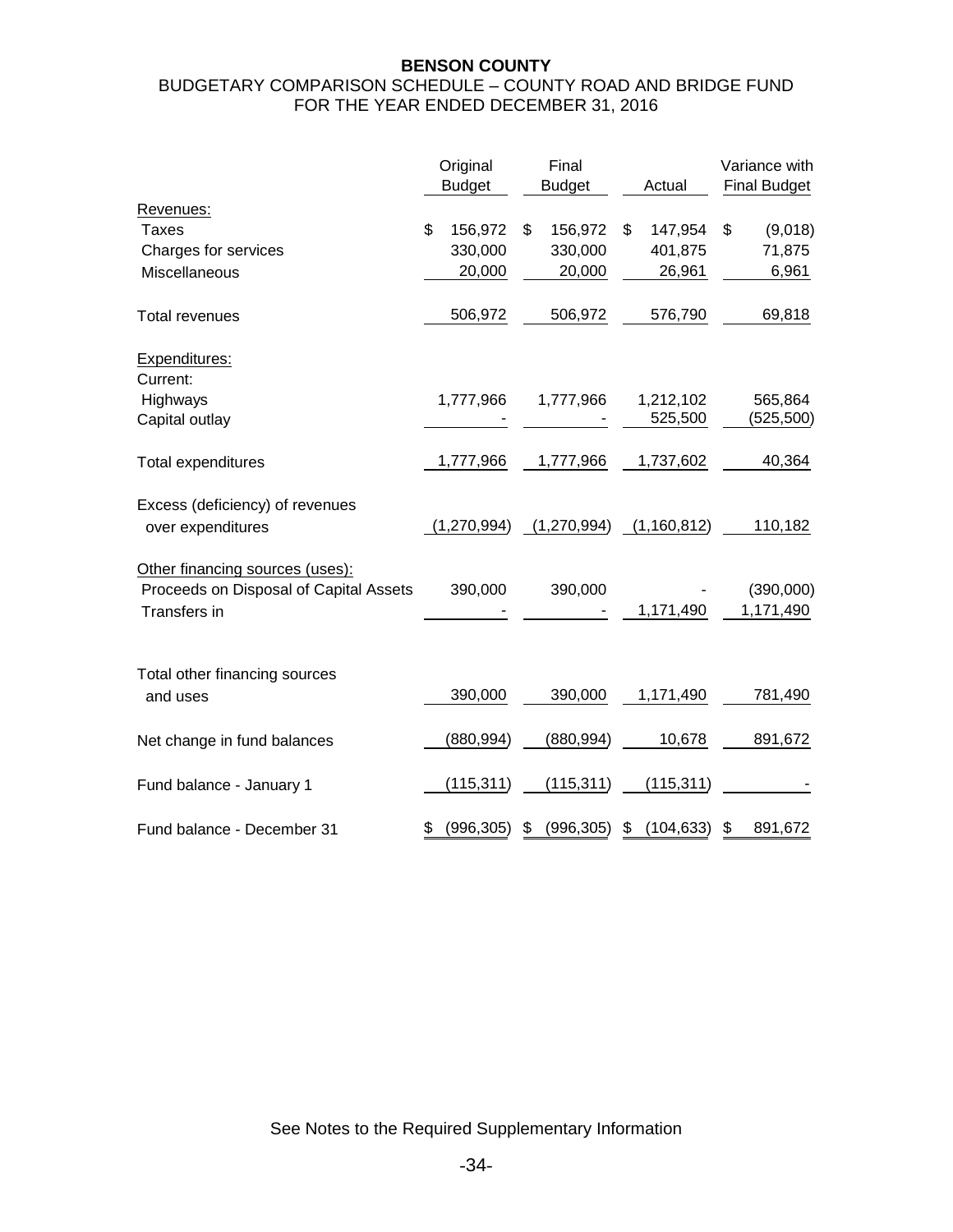## **BENSON COUNTY**  BUDGETARY COMPARISON SCHEDULE – SOCIAL SERVICE FUND FOR THE YEAR ENDED DECEMBER 31, 2016

|                                                      | Original<br><b>Budget</b> | Final<br><b>Budget</b> | Actual    | Variance with<br><b>Final Budget</b> |
|------------------------------------------------------|---------------------------|------------------------|-----------|--------------------------------------|
| Revenues:                                            |                           |                        |           |                                      |
| Intergovernmental                                    | 721,886<br>\$.            | 721,886<br>\$          | \$889,415 | \$<br>167,529                        |
| Miscellaneous                                        | 1,560                     | 1,560                  | 805       | (755)                                |
| <b>Total revenues</b>                                | 723,446                   | 723,446                | 890,220   | 166,774                              |
| Expenditures:<br>Current:                            |                           |                        |           |                                      |
| Health and welfare                                   | 1,080,673                 | 1,080,673              | 961,335   | 119,338                              |
| Excess (deficiency) of revenues<br>over expenditures | (357, 227)                | (357,227)              | (71, 115) | 286,112                              |
| Other financing sources (uses):                      |                           |                        |           |                                      |
| Transfers in                                         |                           |                        | 207,677   | 207,677                              |
| Net change in fund balances                          | (357, 227)                | (357,227)              | 136,562   | 493,789                              |
| Fund balance - January 1                             | 86,803                    | 86,803                 | 86,803    |                                      |
| Fund balance - December 31                           | (270, 424)                | (270, 424)<br>\$       | 223,365   | 493,789                              |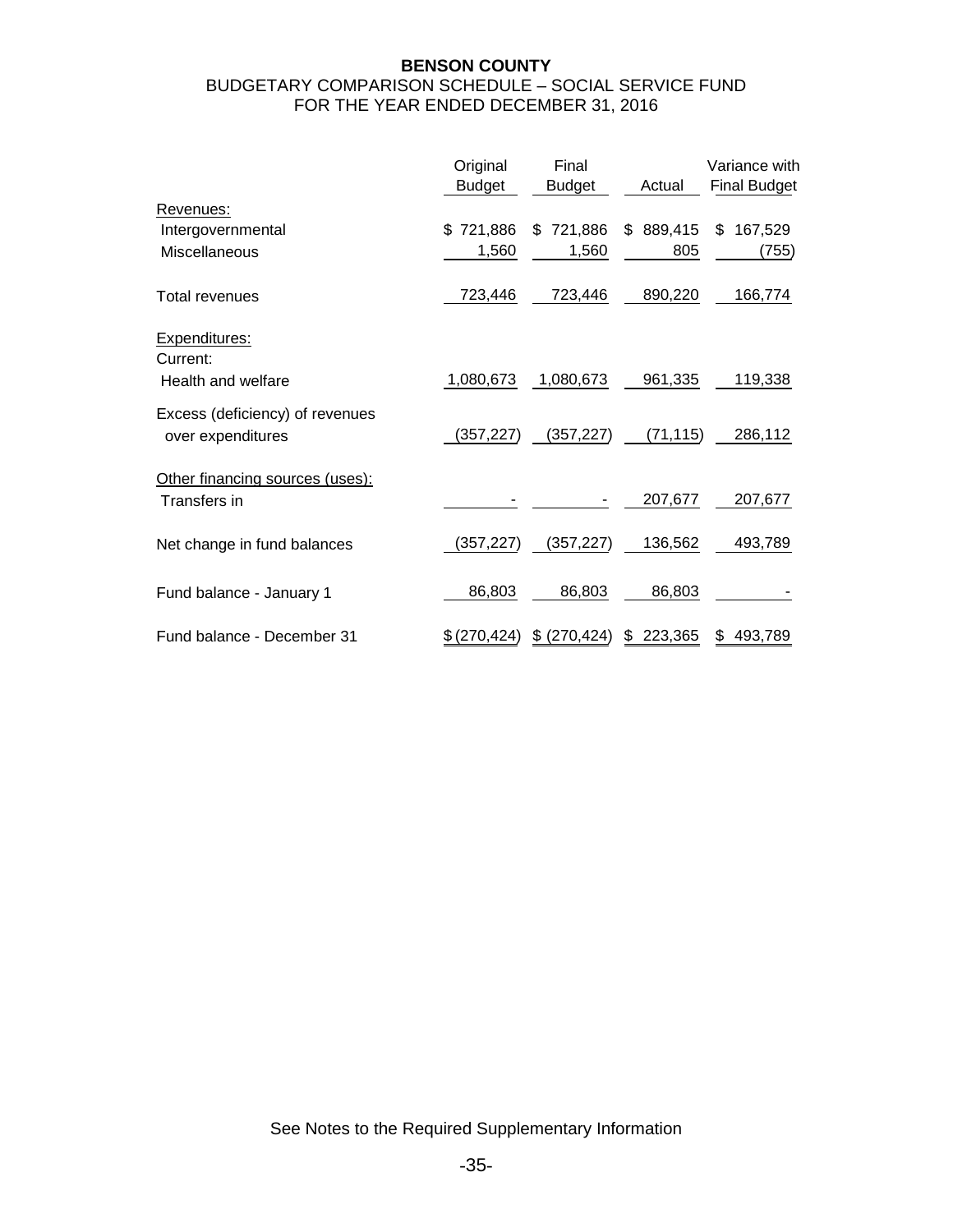### **BENSON COUNTY**  BUDGETARY COMPARISON SCHEDULE – COUNTY POOR RELIEF FUND FOR THE YEAR ENDED DECEMBER 31, 2016

|                                                      | Original<br><b>Budget</b> | Final<br><b>Budget</b> | Actual        | Variance with<br><b>Final Budget</b> |
|------------------------------------------------------|---------------------------|------------------------|---------------|--------------------------------------|
| Revenues:                                            |                           |                        |               |                                      |
| Taxes                                                | \$228,467                 | \$228,467              | \$213,256     | (15,211)<br>\$                       |
| <b>Total revenues</b>                                | 228,467                   | 228,467                | 213,256       | (15, 211)                            |
| Expenditures:<br>Current:                            |                           |                        |               |                                      |
| Health and welfare                                   | 500                       | 500                    |               | 500                                  |
| Excess (deficiency) of revenues<br>over expenditures | 227,967                   | 227,967                | 213,256       | (14, 711)                            |
| Other financing sources (uses):<br>Transfers out     |                           |                        | (200,000)     | (200,000)                            |
| Net change in fund balances                          | 227,967                   | 227,967                | 13,256        | (214, 711)                           |
| Fund balance - January 1                             | 495,176                   | 495,176                | 495,176       |                                      |
| Fund balance - December 31                           | 723,143                   | 723,143<br>S           | 508,432<br>\$ | \$ (214, 711)                        |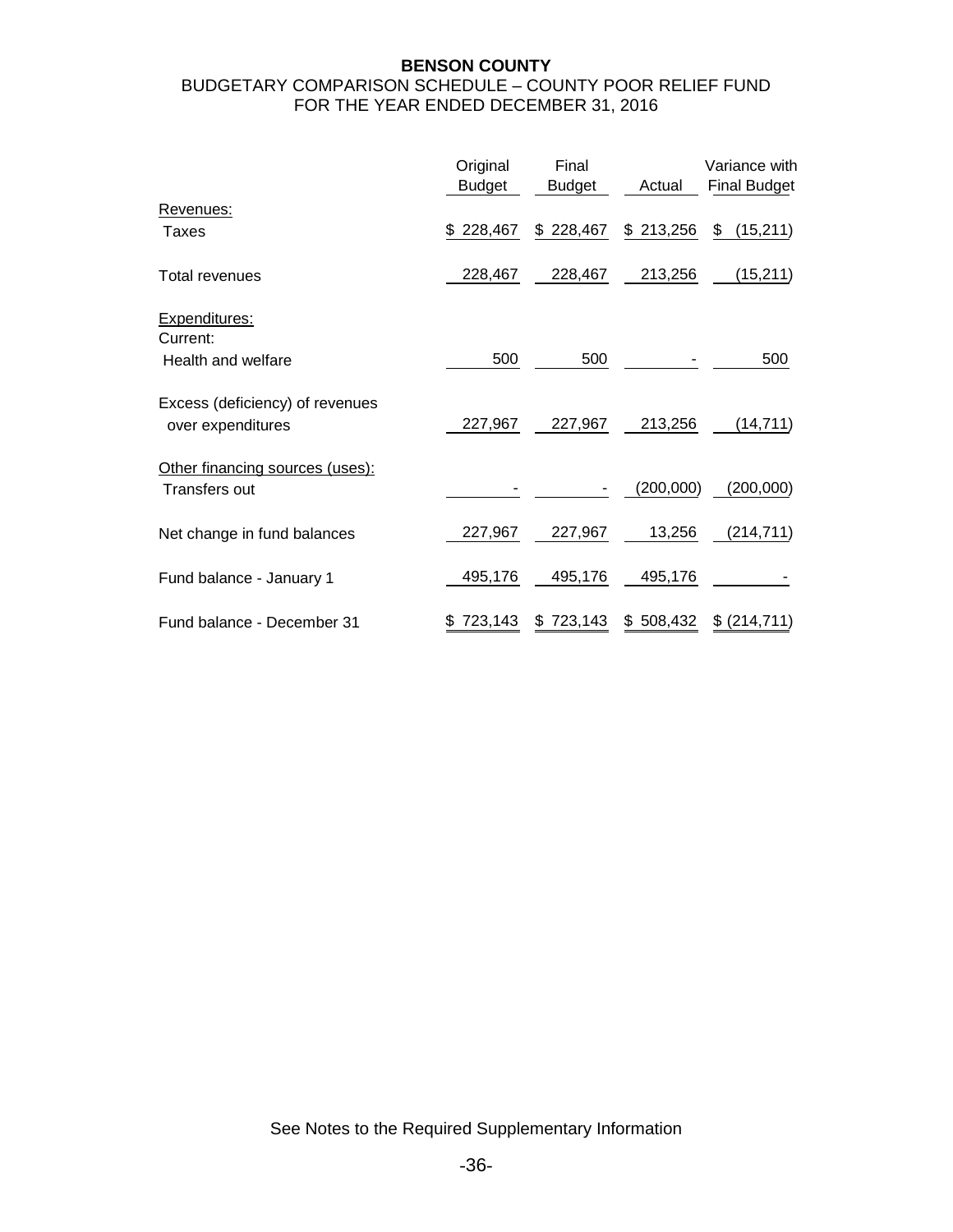### **BENSON COUNTY**

## BUDGETARY COMPARISON SCHEDULE – HIGHWAY TAX DISTRIBUTION FUND FOR THE YEAR ENDED DECEMBER 31, 2016

|                                                      | Original<br>Budget | Final<br><b>Budget</b> | Actual        | Variance with<br><b>Final Budget</b> |
|------------------------------------------------------|--------------------|------------------------|---------------|--------------------------------------|
| Revenues:<br>Intergovernmental                       | \$<br>569,517      | 569,517<br>\$          | 464,162<br>\$ | (105, 355)<br>\$                     |
| Total revenues                                       | 569,517            | 569,517                | 464,162       | (105,355)                            |
| Excess (deficiency) of revenues<br>over expenditures | 569,517            | 569,517                | 464,162       | (105,355)                            |
| Other financing sources (uses):<br>Transfers out     |                    |                        | (550,000)     | (550,000)                            |
| Net change in fund balances                          | 569,517            | 569,517                | (85,838)      | (655, 355)                           |
| Fund balance - January 1                             | 363,774            | 363,774                | 363,774       |                                      |
| Fund balance - December 31                           | 933,291<br>\$      | 933,291<br>\$          | 277,936<br>\$ | (655, 355)<br>\$                     |

See Notes to the Required Supplementary Information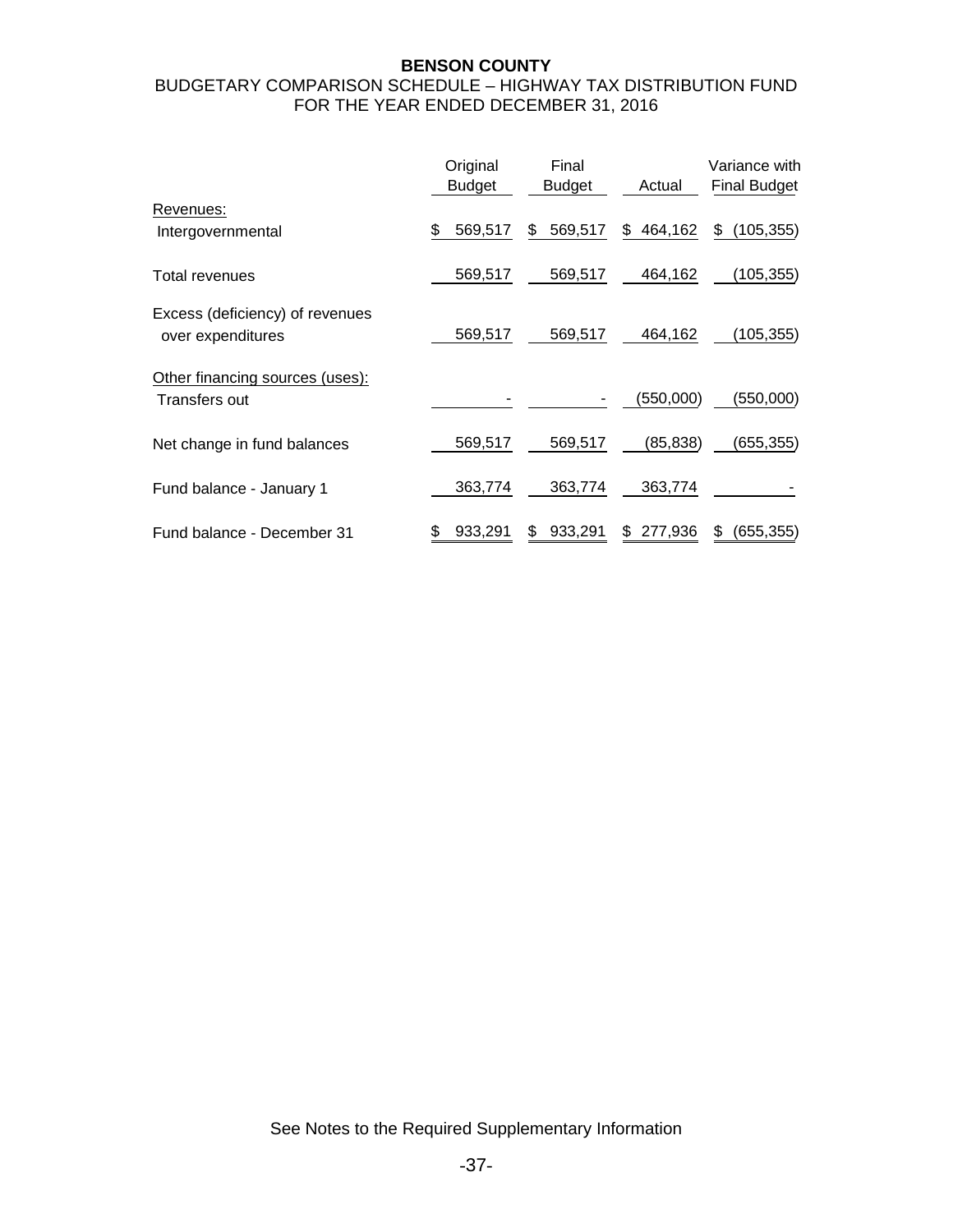### **BENSON COUNTY**  BUDGETARY COMPARISON SCHEDULE – LAW ENFORCEMENT FOR THE YEAR ENDED DECEMBER 31, 2016

|                                                      | Original<br>Budget | Final<br><b>Budget</b> | Actual        | Variance with<br><b>Final Budget</b> |
|------------------------------------------------------|--------------------|------------------------|---------------|--------------------------------------|
| Revenues:                                            |                    |                        |               |                                      |
| Taxes                                                | 308,899<br>\$      | \$308,899              | 295,889<br>\$ | \$<br>(13,010)                       |
| Miscellaneous                                        |                    |                        | 1,615         | 1,615                                |
| Total revenues                                       | 308,899            | 308,899                | 297,504       | (11, 395)                            |
| <b>Expenditures:</b><br>Current:                     |                    |                        |               |                                      |
| Public safety                                        | 203,420            | 203,420                | 194,081       | 9,339                                |
| Excess (deficiency) of revenues<br>over expenditures | 105,479            | 105,479                | 103,423       | (2,056)                              |
| Net change in fund balances                          | 105,479            | 105,479                | 103,423       | (2,056)                              |
| Fund balance - January 1                             | (197,485)          | (197, 485)             | (197, 485)    |                                      |
| Fund balance - December 31                           | (92,006)           | (92,006)<br>S          | (94,062)      | (2,056)<br>S                         |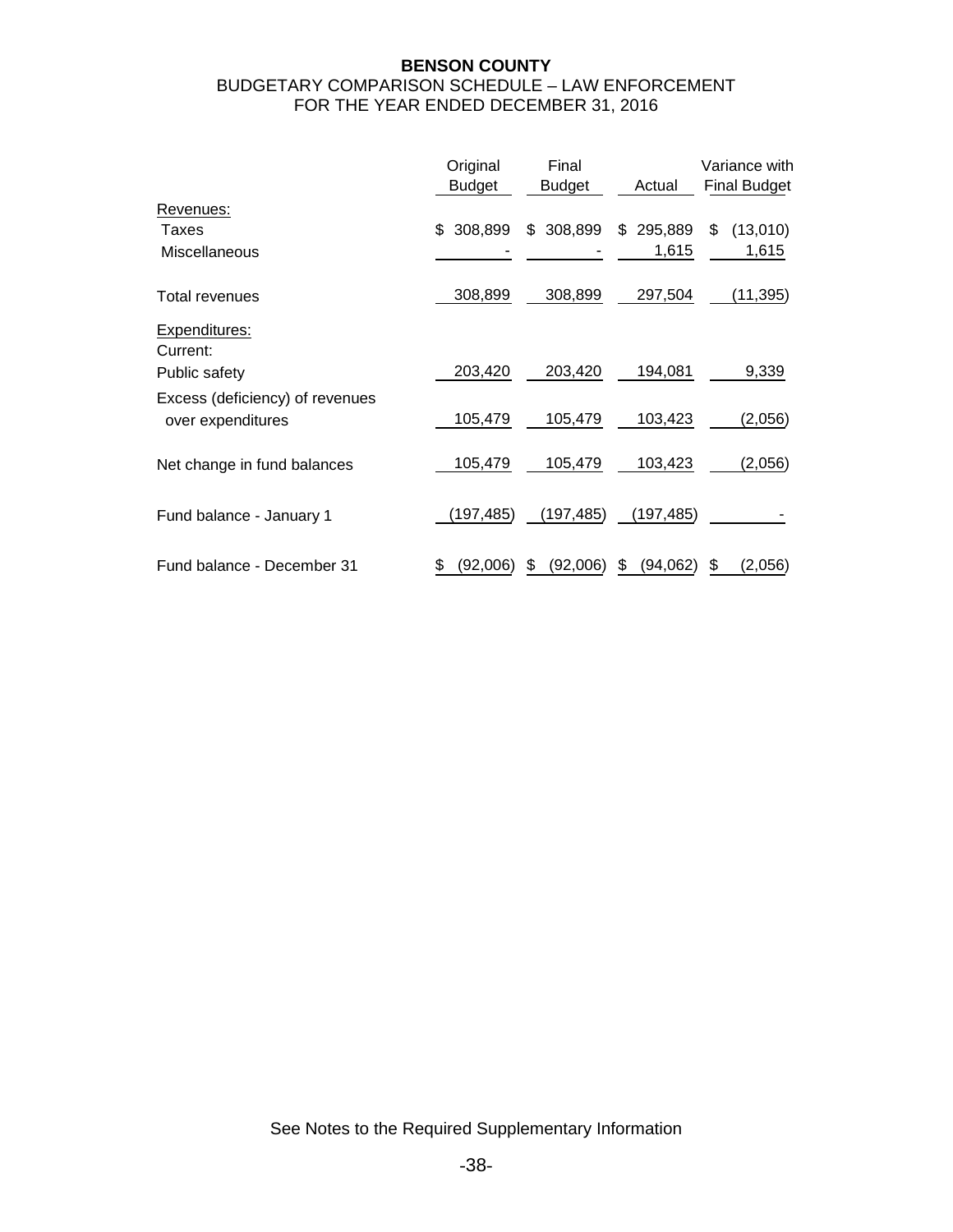### **BENSON COUNTY**  BUDGETARY COMPARISON SCHEDULE – FEDERAL AID 6 MILL FOR THE YEAR ENDED DECEMBER 31, 2016

|                                  | Original      | Final         |              | Variance with       |
|----------------------------------|---------------|---------------|--------------|---------------------|
|                                  | <b>Budget</b> | <b>Budget</b> | Actual       | <b>Final Budget</b> |
| Revenues:                        |               |               |              |                     |
| Taxes                            | \$<br>135,201 | \$135,201     | \$127,745    | \$<br>(7, 456)      |
| Intergovernmental                |               |               | 3,796,384    | 3,796,384           |
| Total revenues                   | 135,201       | 135,201       | 3,924,129    | 3,788,928           |
| <b>Expenditures:</b><br>Current: |               |               |              |                     |
| Highways                         | 200,000       | 200,000       | 3,233,501    | (3,033,501)         |
| Excess (deficiency) of revenues  |               |               |              |                     |
| over expenditures                | (64,799)      | (64,799)      | 690,628      | 755,427             |
| Net change in fund balances      | (64, 799)     | (64, 799)     | 690,628      | 755,427             |
| Fund balance - January 1         | 133,883       | 133,883       | 133,883      |                     |
| Fund balance - December 31       | 69,084        | 69,084<br>\$  | 824,511<br>S | 755,427<br>S        |

See Notes to the Required Supplementary Information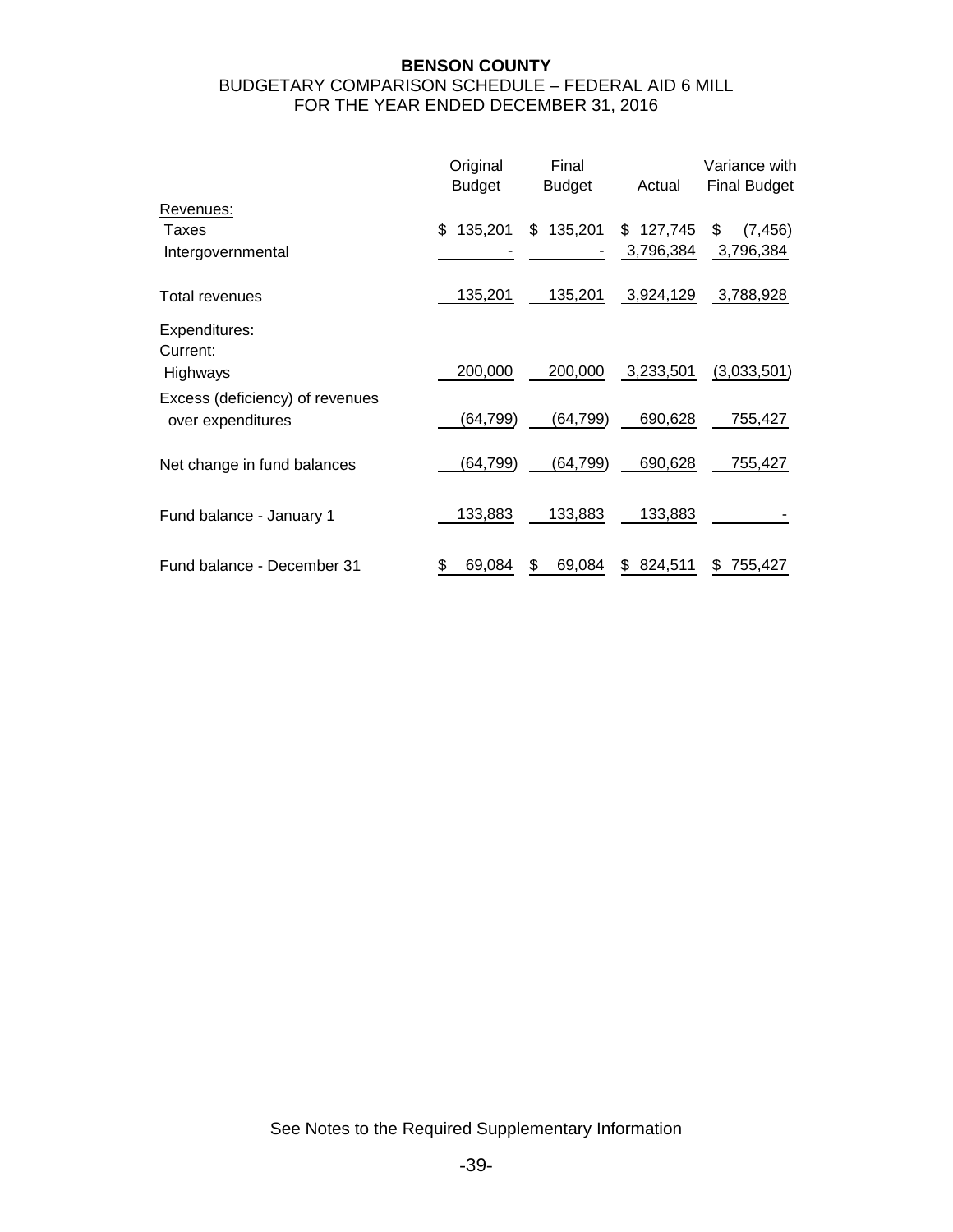### **BENSON COUNTY**  BUDGETARY COMPARISON SCHEDULE – FLOOD OF 2011 FUND FOR THE YEAR ENDED DECEMBER 31, 2016

|                                                      | Original<br><b>Budget</b> | Final<br><b>Budget</b> | Actual      | Variance with<br><b>Final Budget</b> |
|------------------------------------------------------|---------------------------|------------------------|-------------|--------------------------------------|
| Revenues:<br>Intergovernmental                       | \$                        | - \$<br>$\sim$         | \$<br>6,130 | \$<br>6,130                          |
| Expenditures:                                        |                           |                        |             |                                      |
| Current:<br>Highways                                 | 229,805                   | 229,805                | 6,130       | 223,675                              |
| Excess (deficiency) of revenues<br>over expenditures | (229, 805)                | (229, 805)             |             | 229,805                              |
| Fund balance - January 1                             |                           |                        |             |                                      |
| Fund balance - December 31                           | (229, 805)                | (229, 805)<br>S        | \$          | 229,805                              |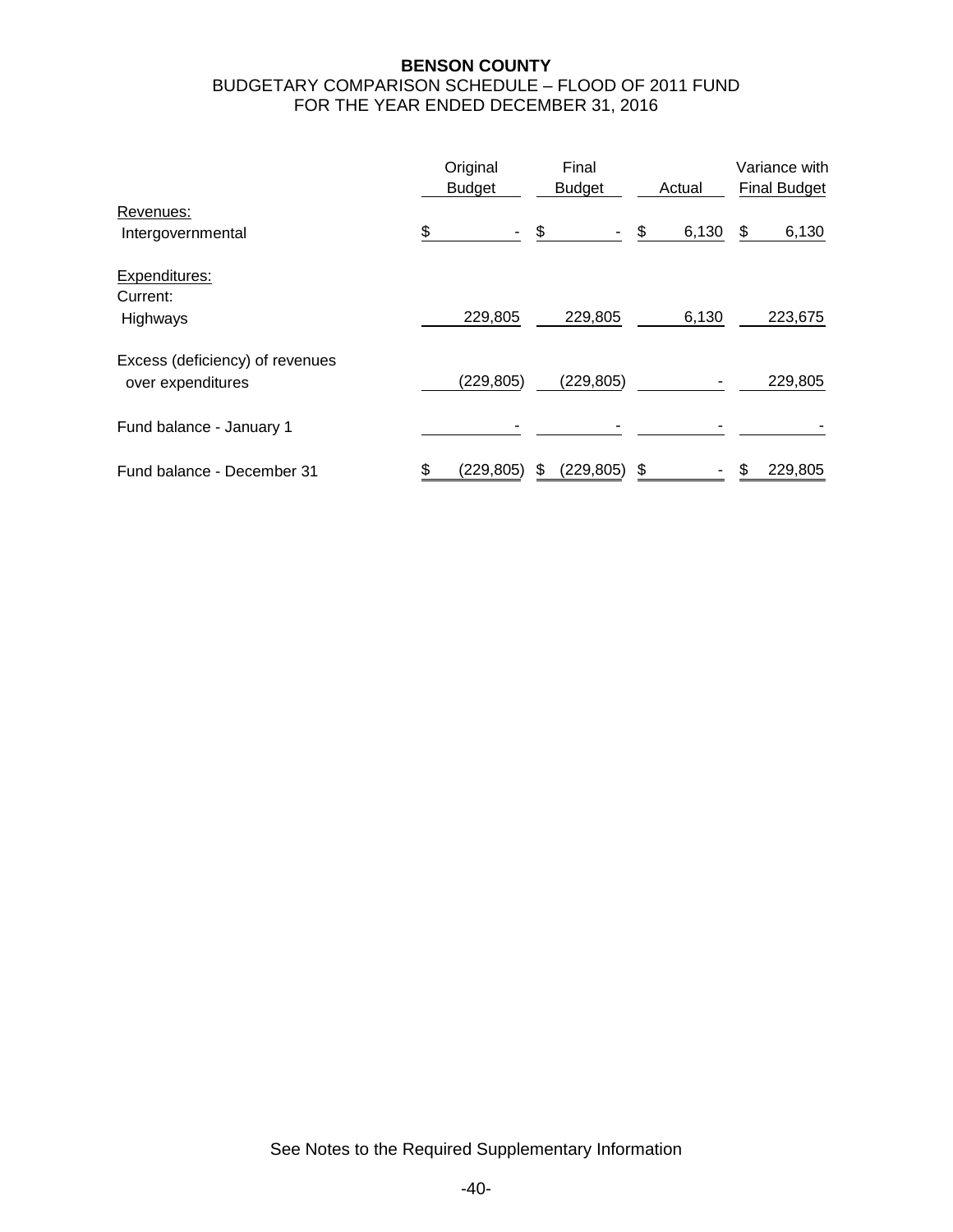### **BENSON COUNTY**  BUDGETARY COMPARISON SCHEDULE – FLOOD OF 2014 FUND FOR THE YEAR ENDED DECEMBER 31, 2016

|                                                      | Original<br><b>Budget</b> | Final<br><b>Budget</b> | Actual      | Variance with<br><b>Final Budget</b> |
|------------------------------------------------------|---------------------------|------------------------|-------------|--------------------------------------|
| Revenues:                                            |                           |                        |             |                                      |
| Intergovernmental                                    | \$                        | \$                     | \$<br>9,232 | \$<br>9,232                          |
| Total revenues                                       |                           |                        | 9,232       | 9,232                                |
| Expenditures:<br>Current:                            |                           |                        |             |                                      |
| Highways                                             | 150,000                   | 150,000                | 9,232       | 140,768                              |
| Total expenditures                                   | 150,000                   | 150,000                | 9,232       | 140,768                              |
| Excess (deficiency) of revenues<br>over expenditures | (150,000)                 | (150,000)              |             | 150,000                              |
| Net change in fund balances                          | (150,000)                 | (150,000)              |             | 150,000                              |
| Fund balance - January 1                             |                           |                        |             |                                      |
| Fund balance - December 31                           | \$<br>(150,000)           | \$<br>(150,000)        | \$          | 150,000                              |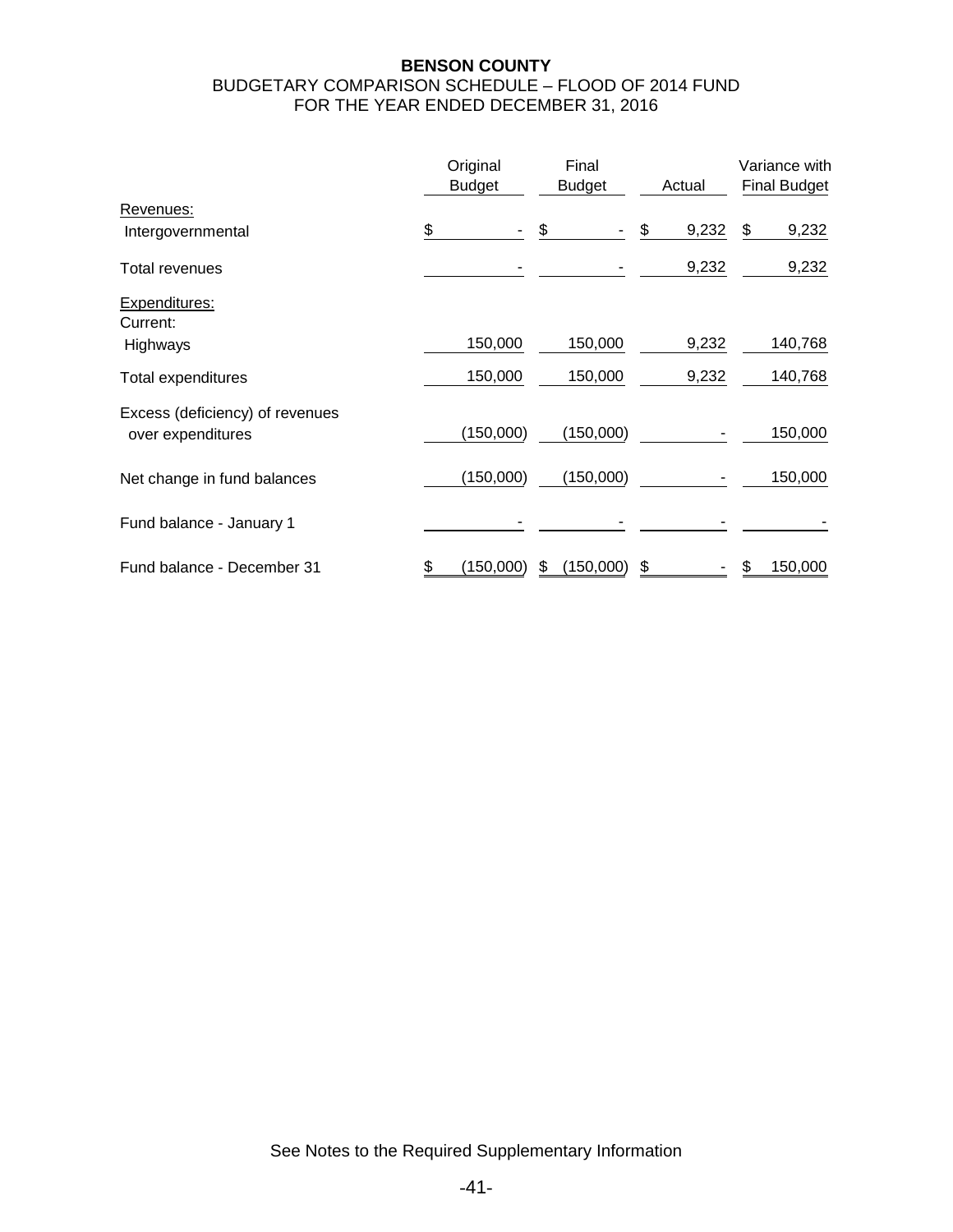#### **BENSON COUNTY**  SCHEDULE OF EMPLOYER CONTRIBUTIONS TO THE NDPERS RETIREMENT FUND FOR THE YEAR ENDED DECEMBER 31, 2016

## **Main System**

|             |              | Contributions in            |                     |        |                  |                         |
|-------------|--------------|-----------------------------|---------------------|--------|------------------|-------------------------|
| For The     | Statutorily  | Relation to the             |                     |        | County's         | Contributions as a      |
| Year Ended  | Required     | <b>Statutorily Required</b> | Contribution        |        | Covered-employee | Percentage of Covered   |
| December 31 | Contribution | Contributions               | Deficiency (Excess) |        | Payroll          | <b>Employee Payroll</b> |
| 2016        | 127,195 \$   | 127,195                     |                     | $\sim$ | -SS<br>1,756,875 | 7.24%                   |
| 2015        | 121,081      | 121,081                     |                     |        | 1,594,046        | 7.60%                   |

#### **Law Enforcement**

|             |              | Contributions in            |                     |                  |                         |
|-------------|--------------|-----------------------------|---------------------|------------------|-------------------------|
| For The     | Statutorily  | Relation to the             |                     | County's         | Contributions as a      |
| Year Ended  | Required     | <b>Statutorily Required</b> | Contribution        | Covered-employee | Percentage of Covered   |
| December 31 | Contribution | Contributions               | Deficiency (Excess) | Payroll          | <b>Employee Payroll</b> |
| 2016        | 14,026       | 14,026                      | $\sim$              | -S<br>166,053    | 8.45%                   |
| 2015        | 17,270       | 17,270                      | -                   | 159,912          | 10.80%                  |

The amounts presented for each fiscal year were determined as of the County's year end which is December 31.

See Notes to the Required Supplementary Information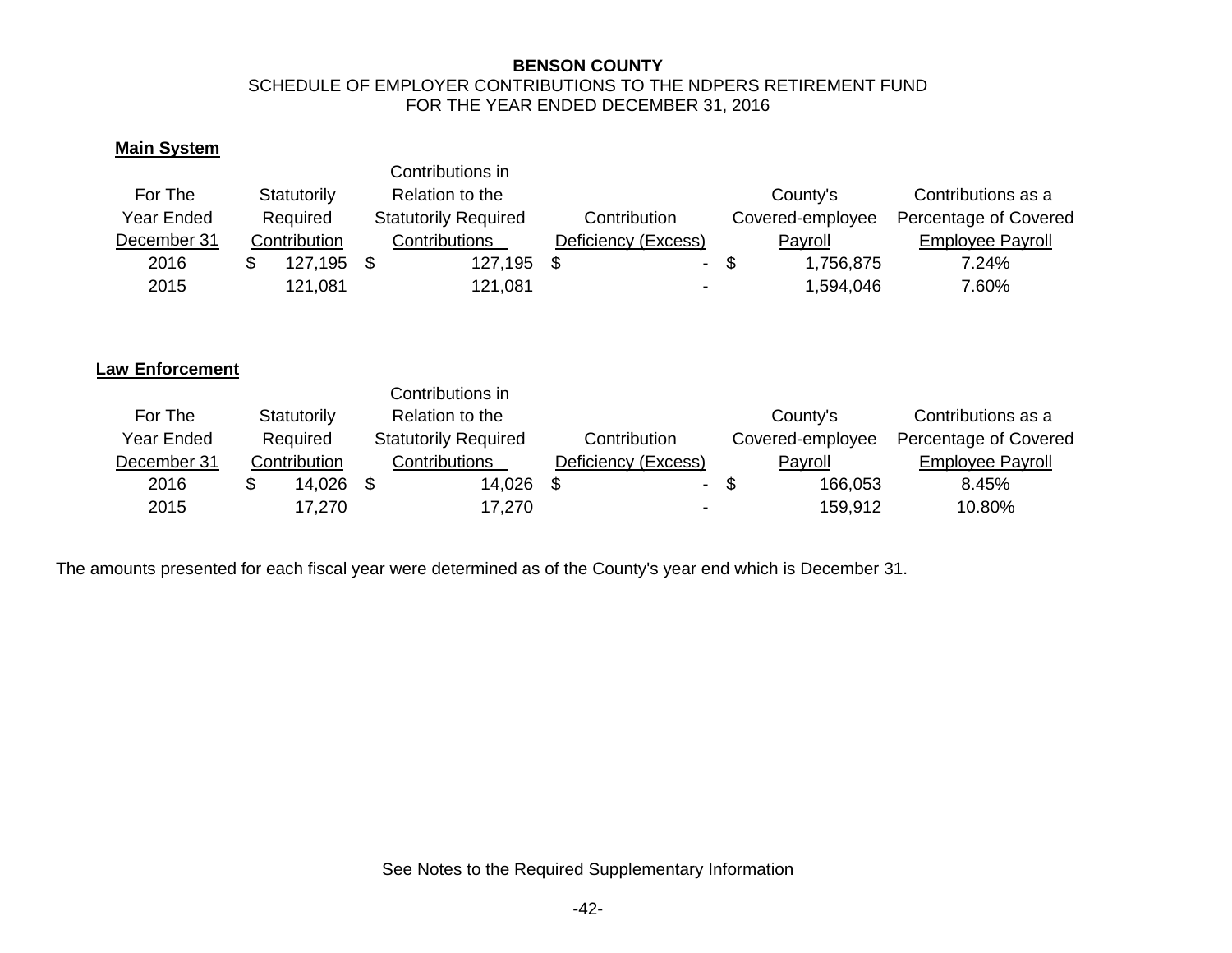#### **BENSON COUNTY**

### SCHEDULE OF EMPLOYER AND NON-EMPLOYER PROPORTIONATE SHARE OF THE NET PENSION LIABILITY FOR THE YEAR ENDED DECEMBER 31, 2016

### **Main System**

| For The<br><b>Year Ended</b> | County's<br>Proportion of the<br><b>Net Pension</b> | County's<br><b>Proportionate Share</b><br>of the Net Pension | County's Covered<br>Employee | <b>Proportionate Share</b><br>of the Net Pension<br>Liability (Asset) as a<br>Percentage of its<br>Covered-employee | <b>Plan Fiduciary</b><br><b>Net Position</b><br>as a Percentage of the |
|------------------------------|-----------------------------------------------------|--------------------------------------------------------------|------------------------------|---------------------------------------------------------------------------------------------------------------------|------------------------------------------------------------------------|
| December 31                  | iability (Asset)                                    | iability (Asset)                                             | Payroll                      | Payroll                                                                                                             | <b>Total Pension Liability</b>                                         |
| 2016                         | 0.174334%                                           | 1,699,055<br>\$                                              | \$<br>1,756,875              | 96.71%                                                                                                              | 70.46%                                                                 |
| 2015                         | 0.178930%                                           | 1,216,693                                                    | 1,594,046                    | 76.33%                                                                                                              | 77.15%                                                                 |
| <b>Law Enforcement</b>       |                                                     |                                                              |                              | <b>Proportionate Share</b><br>of the Net Pension                                                                    |                                                                        |
|                              | County's                                            | County's                                                     |                              | Liability (Asset) as a                                                                                              | Plan Fiduciary                                                         |
| For The                      | Proportion of the                                   | <b>Proportionate Share</b>                                   | City's Covered               | Percentage of its                                                                                                   | <b>Net Position</b>                                                    |
| Year Ended                   | <b>Net Pension</b>                                  | of the Net Pension                                           | Employee                     | Covered-employee                                                                                                    | as a Percentage of the                                                 |
| December 31                  | Liability (Asset)                                   | Liability (Asset)                                            | Payroll                      | Payroll                                                                                                             | <b>Total Pension Liability</b>                                         |
| 2016                         | 0.588308% \$                                        | 67,411                                                       | \$<br>166,053                | 40.60%                                                                                                              | 78.73%                                                                 |
| 2015                         | 1.091045%                                           | 66,287                                                       | 159,912                      | 41.45%                                                                                                              | 83.61%                                                                 |
|                              |                                                     |                                                              |                              |                                                                                                                     |                                                                        |

The amounts presented for each fiscal year were determined as of the measurement date of the County's net pension liability which is June 30, of the previous year for PERS.

See Notes to the Required Supplementary Information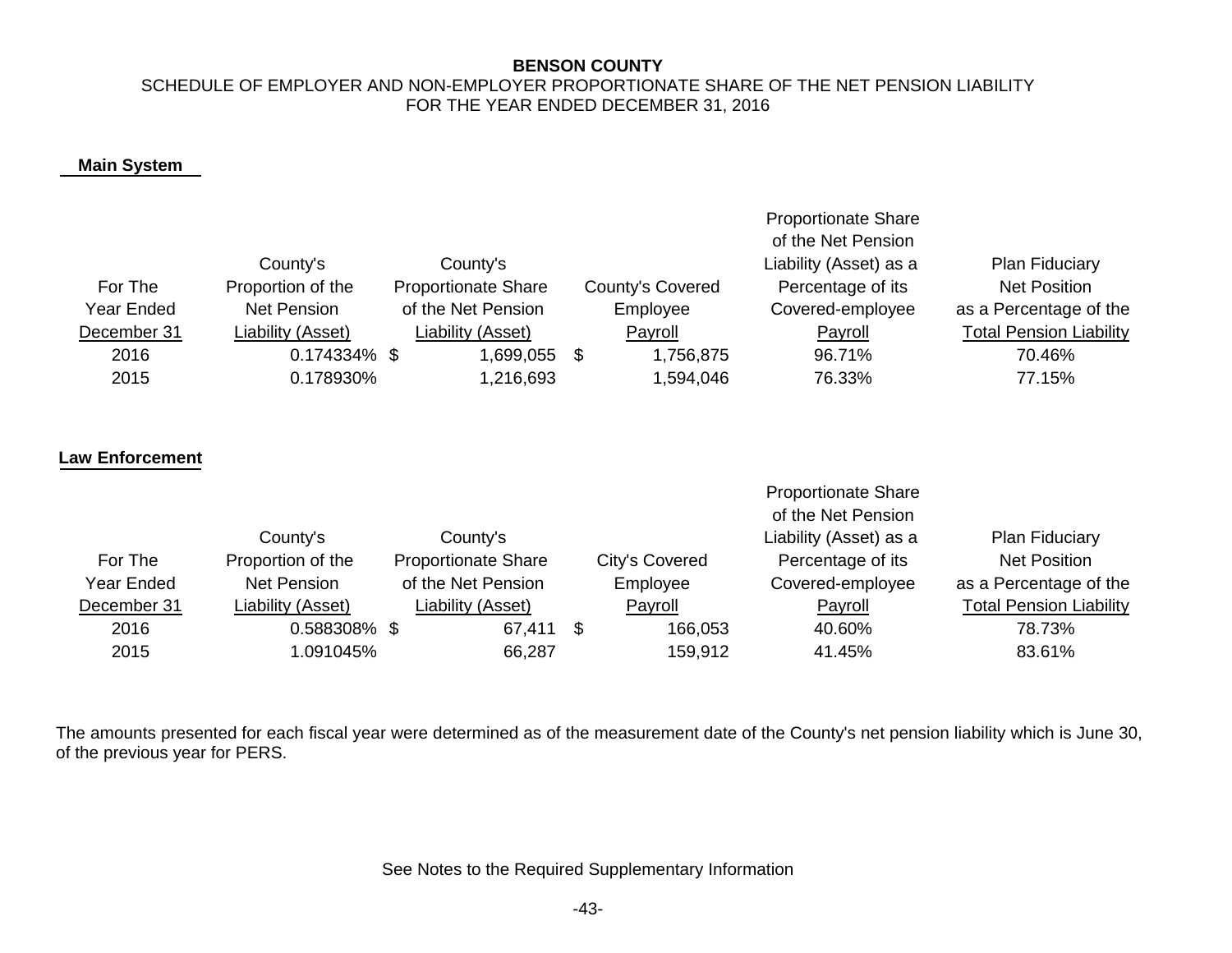#### **BENSON COUNTY**  NOTES TO THE REQUIRED SUPPLEMENTARY INFORMATION FOR THE YEAR ENDED DECEMBER 31, 2016

### **NOTE 1 STEWARDSHIP, COMPLIANCE AND ACCOUNTABILITY**

#### **Budgetary Information**

The county commission adopts an "appropriated budget" on a basis consistent with accounting principles generally accepted in the United States of America (GAAP).

The County auditor prepares an annual budget for the general fund and each special revenue fund of the County. NDCC 11-23-02. The budget includes proposed expenditures and means of financing them.

The County commission holds a public hearing where any taxpayer may appear and shall be heard in favor of or against any proposed disbursements or tax levies. When the hearing shall have been concluded, the board shall adopt such estimate as finally is determined upon. All taxes shall be levied in specific amounts and shall not exceed the amount specified in the published estimates. NDCC 11-23-04

The board of County commissioners, on or before the October meeting shall determine the amount of taxes that shall be levied for County purposes and shall levy all such taxes in specific amounts. NDCC 11-23-05

Each budget is controlled by the County auditor at the revenue and expenditure function/object level.

The current budget, except for property taxes, may be amended during the year for any revenues and appropriations not anticipated at the time the budget was prepared. NDCC 57- 15-31.1

All appropriations lapse at year-end.

#### **NOTE 2 NDPERS**

#### **Changes of Assumptions**

Amounts reported in 2016 reflect actuarial assumption changes effective July 1, 2016 based on the results of an actuarial experience study completed in 2015. This includes changes to the mortality tables, disability incidence rates, retirement rates, administrative expenses, salary scale, and percent married assumption.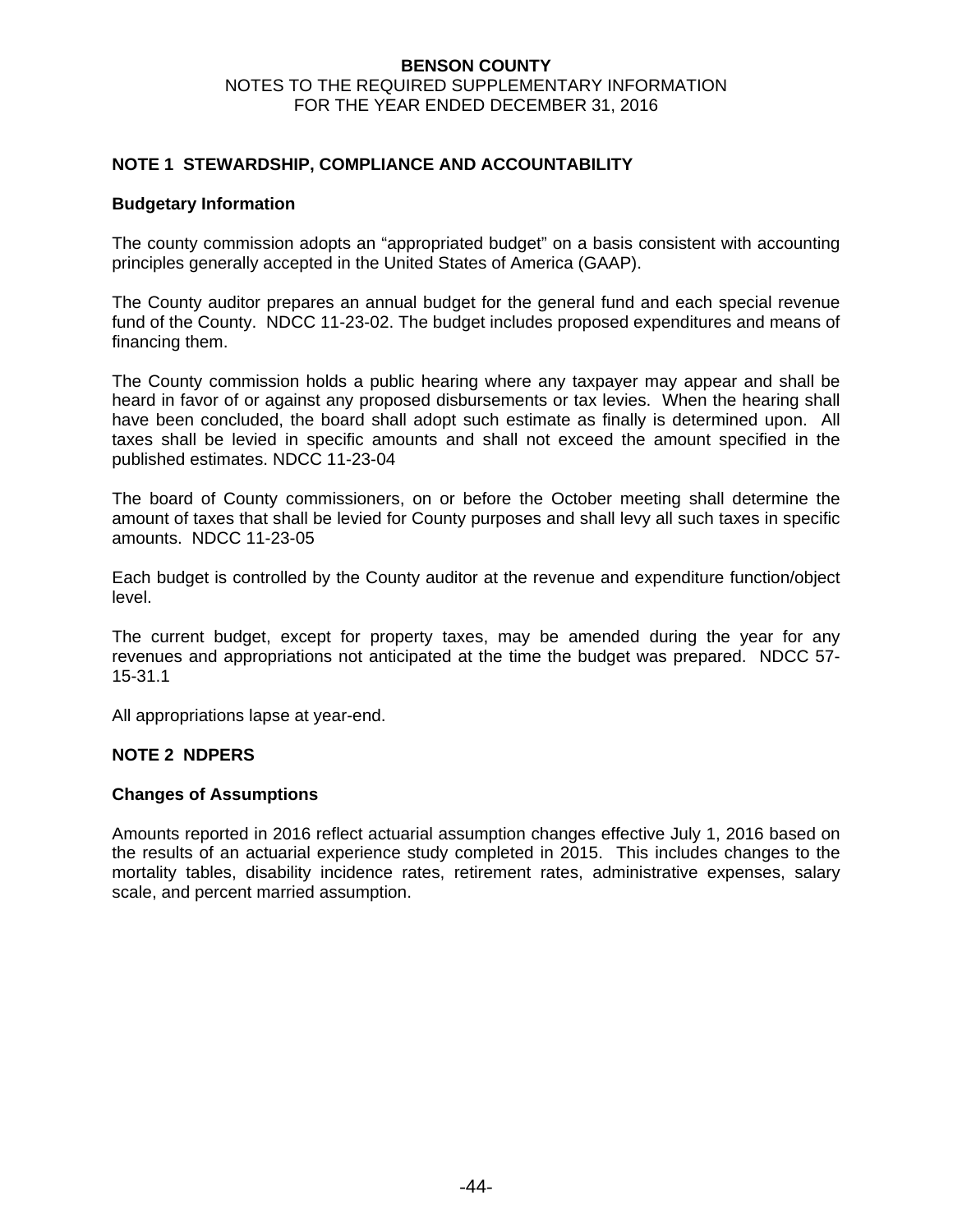## **BENSON COUNTY**  SCHEDULE OF FUND ACTIVITY FOR THE YEAR ENDED DECEMBER 31, 2016

|                                 |   | Balance      |                 | Transfers   | Transfers     |                 | Balance       |
|---------------------------------|---|--------------|-----------------|-------------|---------------|-----------------|---------------|
|                                 |   | $1 - 1 - 16$ | Receipts        | In          | Out           | Disbursements   | 12-31-16      |
| Major Funds:                    |   |              |                 |             |               |                 |               |
| General fund                    | S | 1,448,721    | \$<br>1,786,914 | 3,316<br>\$ | 581,198<br>\$ | \$<br>1,682,626 | \$<br>975,127 |
| County road and bridge          |   | (115, 311)   | 576,790         | 1,171,490   |               | 1,737,602       | (104, 633)    |
| Social services                 |   | 86,803       | 890,220         | 207,677     |               | 961,335         | 223,365       |
| County poor relief              |   | 495,176      | 213,256         |             | 200,000       |                 | 508,432       |
| Highway tax distribution        |   | 363,774      | 464,162         |             | 550,000       |                 | 277,936       |
| Law enforcement                 |   | (197, 485)   | 297,504         |             |               | 194,081         | (94,062)      |
| Federal aid-6 mills             |   | 133,883      | 3,924,129       |             |               | 3,233,501       | 824,511       |
| Flood - 2011                    |   |              | 6,130           |             |               | 6,130           |               |
| Flood - 2014                    |   |              | 9,232           |             |               | 9,232           |               |
| <b>Total Major Funds</b>        |   | 2,215,561    | 8,168,337       | 1,382,483   | 1,331,198     | 7,824,507       | 2,610,676     |
| Nonmajor Funds:                 |   |              |                 |             |               |                 |               |
| Road and bridge unorganized     |   | 45,488       | 14,045          |             |               | 3,008           | 56,525        |
| Federal aid-5 mills             |   | 308,439      | 149,599         |             | 88,000        |                 | 370,038       |
| Federal aid-10 mills            |   | 167,051      | 2,117           |             |               | 107,487         | 61,681        |
| Emergency poor                  |   | 7,677        |                 |             | 7,677         |                 |               |
| Emergency fund                  |   | 193,323      |                 |             |               |                 | 193,323       |
| Emergency disaster              |   | 4,868        | 16,265          | 19,300      |               | 40,973          | (540)         |
| Emergency medical               |   | 5,794        | 97,635          |             |               | 97,184          | 6,245         |
| Food pantry                     |   | 9,087        | 625             |             |               |                 | 9,712         |
| Insurance reserve               |   | 10,676       | 870             |             |               | 83              | 11,463        |
| Oasis and social security       |   | (28, 408)    |                 | 28,408      |               |                 |               |
| Comprehensive health            |   | (10, 939)    | 2,093           |             |               |                 | (8, 846)      |
| Veteran's service officer       |   | 1,366        | 24,858          |             |               | 27,653          | (1, 429)      |
| County agent                    |   | 17,078       | 68,309          |             |               | 83,281          | 2,106         |
| <b>Extension fund</b>           |   | 6,061        | 836             |             |               | 1,019           | 5,878         |
| Noxious weed                    |   | 43,875       | 51,321          |             |               | 85,555          | 9,641         |
| County fair                     |   | 31           | 88              |             |               |                 | 119           |
| County park                     |   | 3,316        |                 |             | 3,316         |                 |               |
| Federal aid-4 mills             |   | 105,679      | 119,678         |             |               | 226,294         | (937)         |
| Senior citizens                 |   | 336          | 33,111          |             |               | 32,814          | 633           |
| Hazardous chemical              |   | 6,664        | 688             |             |               |                 | 7,352         |
| UCC maintenance                 |   | 26,399       | 5,974           |             |               | 2,530           | 29,843        |
| Homeland security               |   | (15,661)     |                 |             |               |                 | (15,661)      |
| Job authority                   |   | 2,147        | 32,813          |             |               | 29,662          | 5,298         |
| Benson County transportation    |   | 69,018       | 187,711         |             |               | 151,218         | 105,511       |
| Emergency disaster matching     |   | 1,211        |                 |             |               |                 | 1,211         |
| Emergency administration        |   | 5,956        |                 |             |               |                 | 5,956         |
| Emergency administration - 2009 |   | 7,760        |                 |             |               | 1,501           | 6,259         |
| Emergency administration - 2010 |   | 687          |                 |             |               |                 | 687           |
| Emergency administration - 2011 |   | (5,282)      |                 |             |               |                 | (5,282)       |
| Emergency administration - 2013 |   | (661)        |                 |             |               |                 | (661)         |
| Emergency administration - 2014 |   | 3,930        |                 |             |               | 1,093           | 2,837         |
| Flood - 2005                    |   | 6,349        |                 |             |               |                 | 6,349         |
| Flood - 2009                    |   |              | 7,680           |             |               | 7,680           |               |
| Flood - 2013                    |   |              | 8,798           |             |               | 8,798           |               |
| <b>States Attorney Special</b>  |   | 880          | 2,048           |             |               |                 | 2,928         |
| Sheriffs grant                  |   | 5,303        |                 |             |               |                 | 5,303         |
| Sheriffs special                |   | 3,043        | 1,110           |             |               |                 | 4,153         |
| Total nonmajor funds            |   | 1,008,541    | 828,272         | 47,708      | 98,993        | 907,833         | 877,695       |
| Total governmental funds        |   | 3,224,102    | 8,996,609       | 1,430,191   | 1,430,191     | 8,732,340       | 3,488,371     |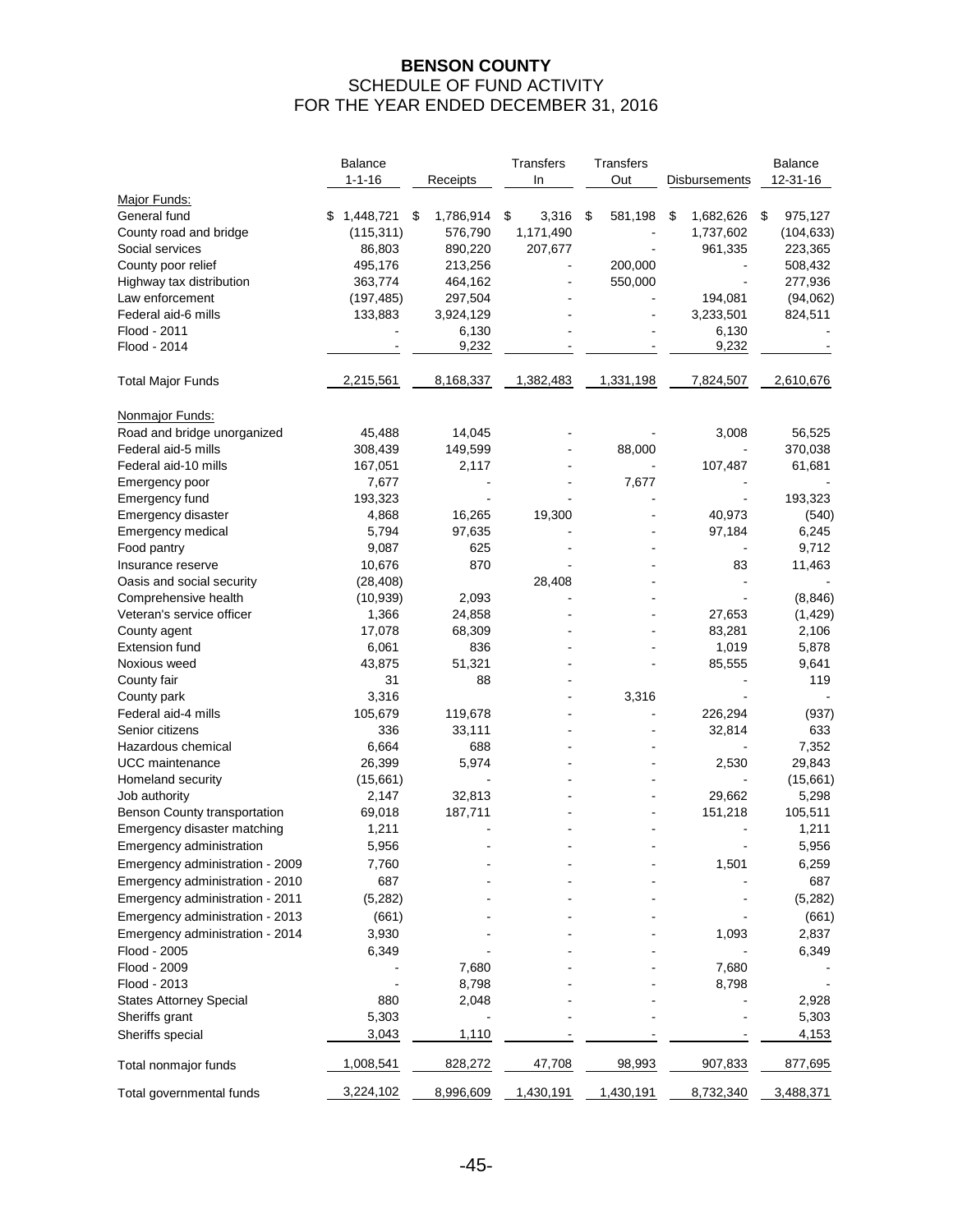## **BENSON COUNTY**  SCHEDULE OF FUND ACTIVITY - CONTINUED FOR THE YEAR ENDED DECEMBER 31, 2016

|                                       | <b>Balance</b>  |                 | <b>Transfers</b> | <b>Transfers</b> |                      | <b>Balance</b> |  |
|---------------------------------------|-----------------|-----------------|------------------|------------------|----------------------|----------------|--|
|                                       | $1 - 1 - 16$    | Receipts        | In               | Out              | <b>Disbursements</b> | 12-31-16       |  |
| Agency Funds:                         |                 |                 |                  |                  |                      |                |  |
| Payroll tax                           | 67,840          | 29              |                  |                  | 4,927                | 62,942         |  |
| State tax                             | 2,256           | 29,656          |                  |                  | 15,320               | 16,592         |  |
| Game and fish licenses                | 3,535           | 25,602          |                  |                  | 27,749               | 1,388          |  |
| Domestic violence                     | 35              | 105             |                  |                  | 105                  | 35             |  |
| Clerk of court special trust          | 78,028          | 600             |                  |                  | 6,915                | 71,713         |  |
| State sales tax                       | 93              | 64              |                  |                  | 68                   | 89             |  |
| Soil conservation                     | 4,266           | 61,626          |                  |                  | 56,808               | 9,084          |  |
| Airport                               | 8,626           | 116,083         |                  |                  | 109,634              | 15,075         |  |
| Advance real estate payments          | 8               | 3,194           |                  |                  | 3,202                |                |  |
| District health                       | 5,568           | 104,901         |                  |                  | 102,566              | 7,903          |  |
| Water resource                        | 7,728           | 104,683         |                  |                  | 100,002              | 12,409         |  |
| Garrison diversion                    | 2,270           | 34,322          |                  |                  | 32,668               | 3,924          |  |
| <b>Total cities</b>                   | 21,830          | 245,700         |                  |                  | 244,822              | 22,708         |  |
| Total city park districts             | 2,353           | 32,411          |                  |                  | 31,358               | 3,406          |  |
| <b>Total school districts</b>         | 180,432         | 2,630,784       |                  |                  | 2,494,653            | 316,563        |  |
| <b>Total townships</b>                | 26,910          | 809,390         |                  |                  | 784,606              | 51,694         |  |
| Water resource district               |                 |                 |                  |                  |                      |                |  |
| Total irrigation districts            |                 |                 |                  |                  |                      |                |  |
| Total rural fire protection districts | 9,615           | 131,921         |                  |                  | 125,246              | 16,290         |  |
| Total agency funds                    | 421,393         | 4,331,071       |                  |                  | 4,140,649            | 611,815        |  |
| Total primary government              | 3,645,495       | 13,327,680      | 1,430,191        | 1,430,191        | 12,872,989           | 4,100,186      |  |
| Component Unit:                       |                 |                 |                  |                  |                      |                |  |
| <b>Benson County Water</b>            |                 |                 |                  |                  |                      |                |  |
| <b>Resource District</b>              | 50,584          | 102,906         |                  |                  | 66,172               | 87,318         |  |
| Total reporting entity                | 3,696,079<br>\$ | 13,430,586<br>S | \$1,430,191      | \$1,430,191      | 12,939,161<br>\$     | \$4,187,504    |  |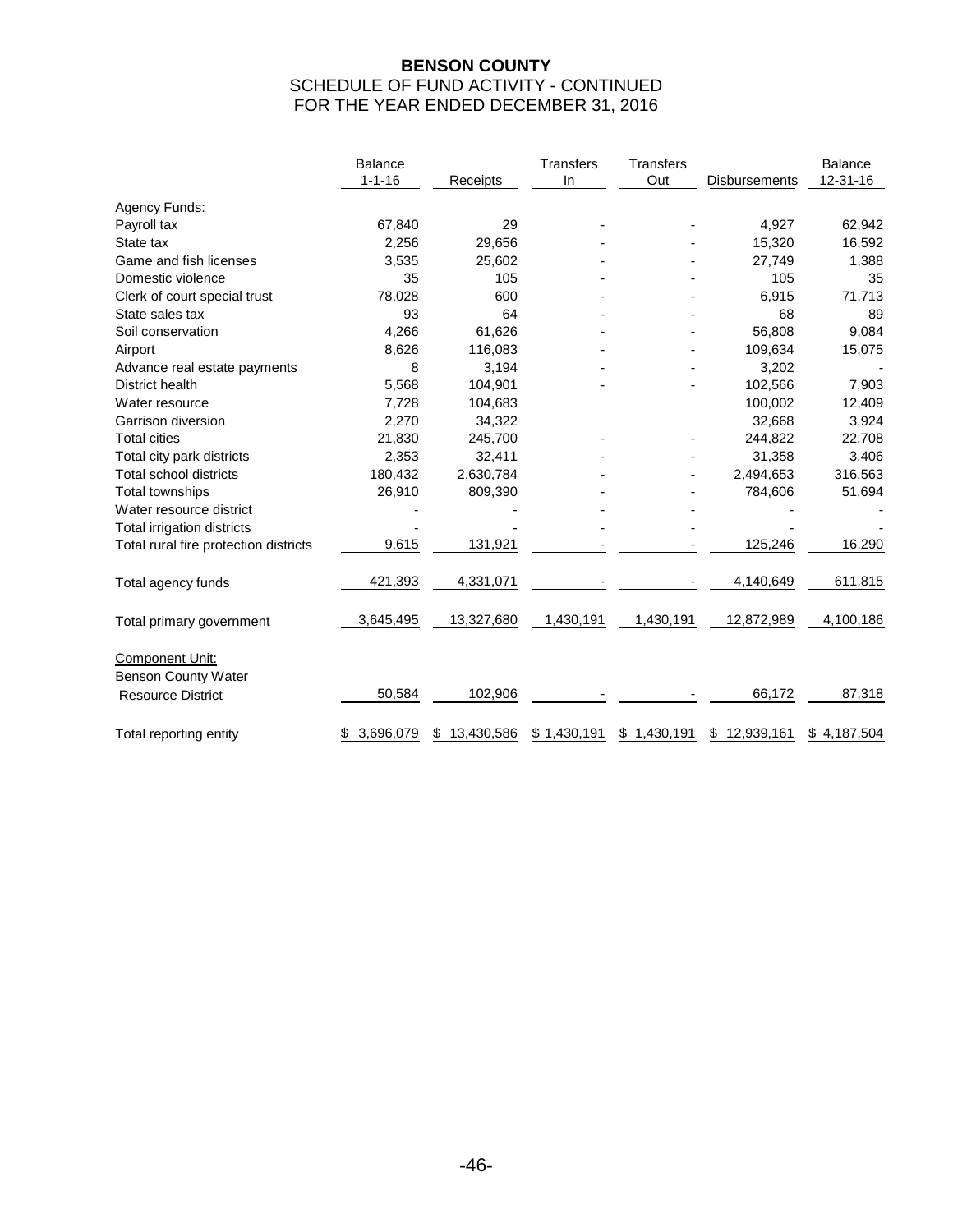

### **INDEPENDENT AUDITOR'S REPORT ON INTERNAL CONTROL OVER FINANCIAL REPORTING AND ON COMPLIANCE AND OTHER MATTERS BASED ON AN AUDIT OF FINANCIAL STATEMENTS PERFORMED IN ACCORDANCE WITH** *GOVERNMENT AUDITING STANDARDS*

Board of County Commissioners Benson County Minnewaukan, North Dakota

We have audited, in accordance with auditing standards generally accepted in the United States of America and the standards applicable to financial audits contained in *Government Auditing Standards*, issued by the Comptroller General of the United States, the accompanying financial statements of the governmental activities, the discretely presented component unit, each major fund, and the aggregate remaining fund information of Benson County, Minnewaukan, North Dakota, as of and for the year ended December 31, 2016, and the related notes to the financial statements, which collectively comprise the County's basic financial statements and have issued our report thereon dated February 1, 2018.

## **Internal Control Over Financial Reporting**

In planning and performing our audit of the financial statements, we considered Benson County's internal control over financial reporting (internal control) to determine the audit procedures that are appropriate in the circumstances for the purpose of expressing our opinions on the financial statements, but not for the purpose of expressing an opinion on the effectiveness of the County's internal control. Accordingly, we do not express an opinion on the effectiveness of the County's internal control.

A *deficiency in internal control* exists when the design or operation of a control does not allow management or employees, in the normal course of performing their assigned functions, to prevent, or detect and correct misstatements on a timely basis. A *material weakness* is a deficiency, or a combination of deficiencies, in internal control such that there is a reasonable possibility that a material misstatement of the entity's financial statements will not be prevented, or detected and corrected on a timely basis. A *significant deficiency* is a deficiency, or a combination of deficiencies, in internal control that is less severe than a material weakness, yet important enough to merit attention by those charged with governance.

Our consideration of internal control was for the limited purpose described in the first paragraph of this section and was not designed to identify all deficiencies in internal control that might be material weaknesses or significant deficiencies and therefore, material weaknesses or significant deficiencies may exist that were not identified. We did identify certain deficiencies in internal control, described in the accompanying schedule of findings and responses as items 2016-001, 2016-002 and 2016-003 that we consider to be material weaknesses.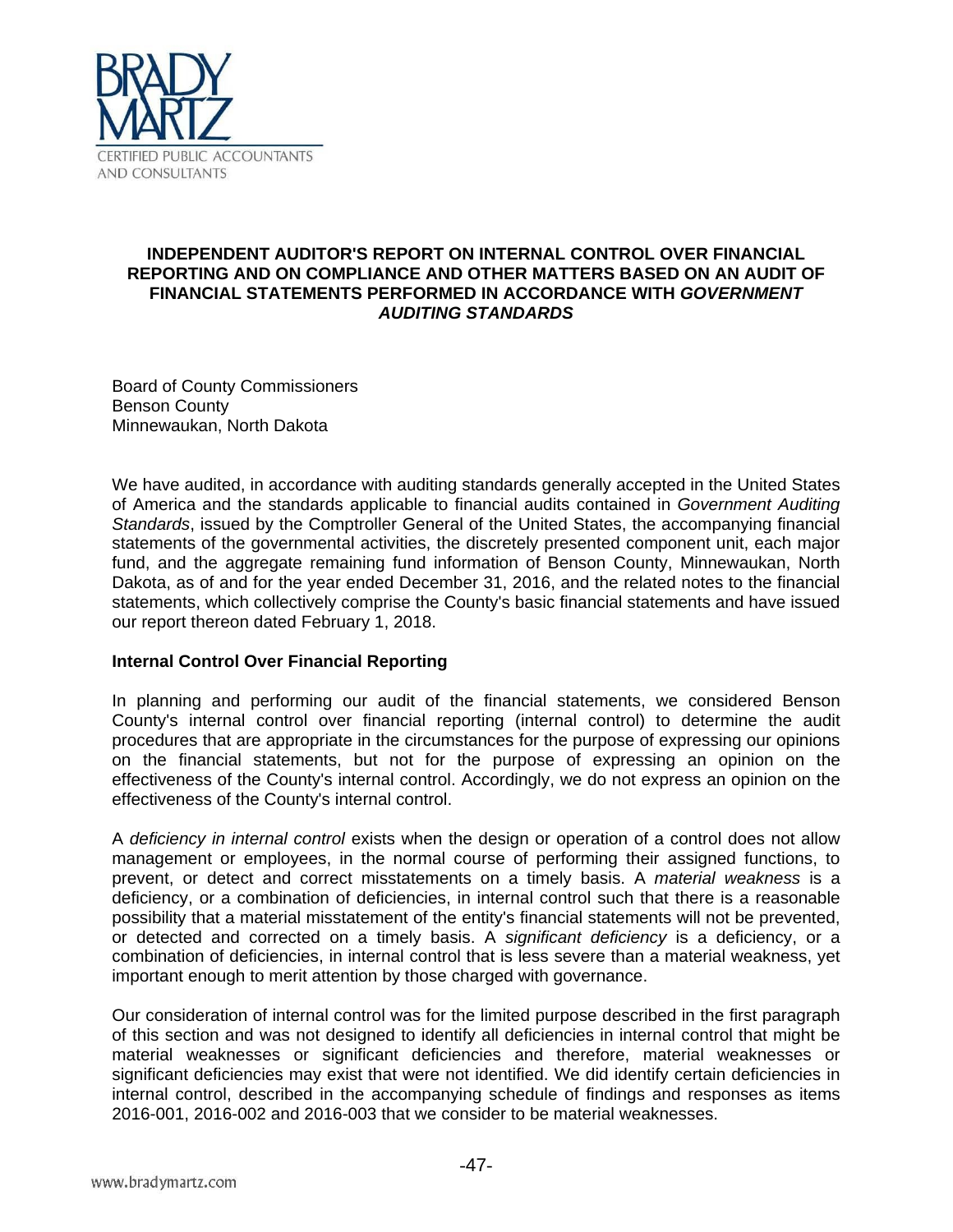#### **Compliance and Other Matters**

As part of obtaining reasonable assurance about whether Benson County of Minnewaukan, North Dakota's financial statements are free of material misstatement, we performed tests of its compliance with certain provisions of laws, regulations, contracts and grant agreements, noncompliance with which could have a direct and material effect on the determination of financial statement amounts. However, providing an opinion on compliance with those provisions was not an objective of our audit and, accordingly, we do not express such an opinion. The results of our tests disclosed no instances of noncompliance or other matters that are required to be reported under *Government Auditing Standards*.

### **Benson County's Response to Finding**

The County's responses to the findings identified in our audit are described in the accompanying schedule of findings and responses. Benson County's responses were not subjected to the auditing procedures applied in the audit of the financial statements, and, accordingly, we express no opinion on them.

#### **Purpose of this Report**

The purpose of this report is solely to describe the scope of our testing of internal control and compliance and the result of that testing, and not to provide an opinion on the effectiveness of the entity's internal control or on compliance. This report is an integral part of an audit performed in accordance with *Government Auditing Standards* in considering the entity's internal control and compliance. Accordingly, this communication is not suitable for any other purpose.

Porady Martz

**BRADY, MARTZ & ASSOCIATES, P.C. GRAND FORKS, NORTH DAKOTA** 

February 1, 2018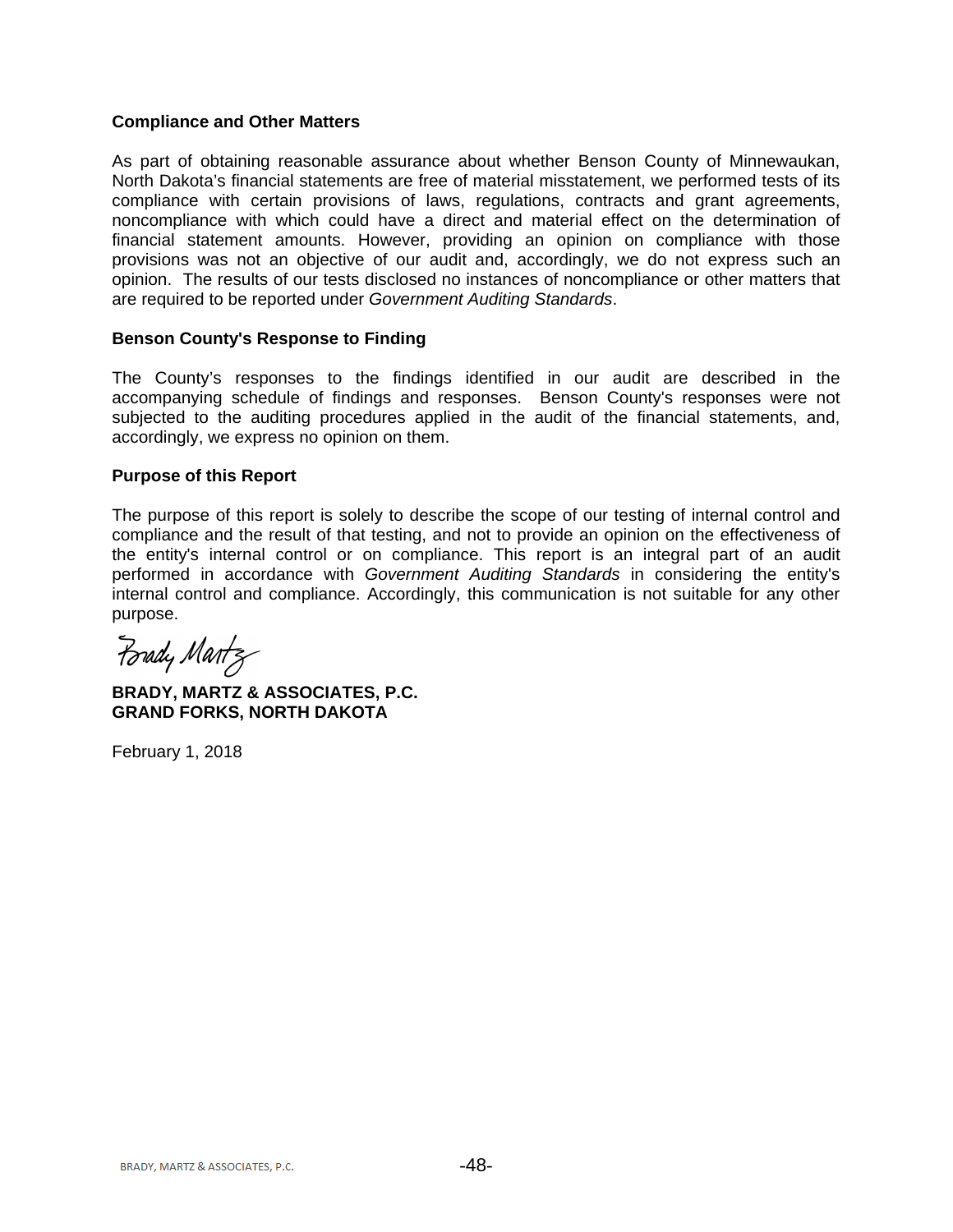#### **BENSON COUNTY**  SCHEDULE OF FINDINGS AND RESPONSES FOR THE YEAR ENDED DECEMBER 31, 2016

#### **2016-001 Finding Material Weakness**

#### **Criteria**

The County does not have the internal resources to identify all journal entries required to maintain a general ledger and prepare full-disclosure financial statements in conformity with accounting principles generally accepted in the United States of America (GAAP).

### **Condition**

The County's personnel prepare periodic financial information for internal use that meets the needs of management and the County Commissioners. For the year ended December 31, 2016, the County's personnel assisted in the preparation of the year-end journal entries and reviewed a disclosure checklist. However, the County does not have internal resources to identify all journal entries required to maintain a general ledger and prepare full-disclosure financial statements for external reporting. The County Commissioners are aware of this significant deficiency and address it by obtaining our assistance in the preparation of the County's annual financial statements.

### **Cause**

The County does not have the internal expertise needed to handle all aspects of the external financial reporting.

#### **Effect**

The Commissioners are aware of the deficiency and addresses it by reviewing and approving the adjusting journal entries and the completed statements prior to distribution to the end users.

#### **Recommendation**

For entities of the County's size, it generally is not practical to obtain the internal expertise needed to handle all aspects of the external financial reporting. The County should establish an internal control policy to document the annual review of the financial statements, disclosures and schedules.

#### **Views of responsible officials and planned corrective action:**

Due to the small size of the County, it is currently not cost effective for the County personnel to obtain the level of training necessary to completely eliminate this internal control finding. The County will review training options and determine what level of training can be obtained on a cost effective basis.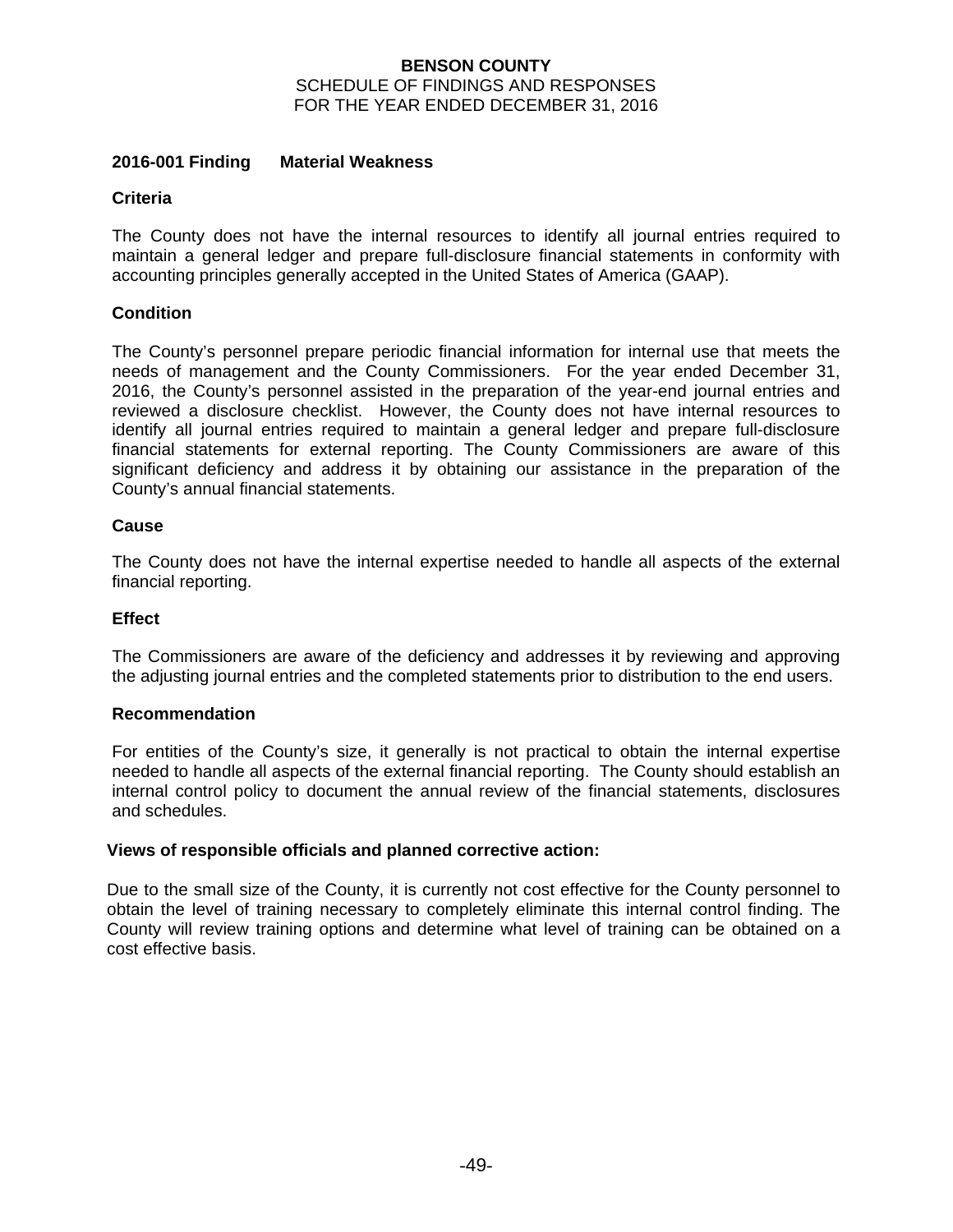#### **BENSON COUNTY**  SCHEDULE OF FINDINGS AND RESPONSES - CONTINUED FOR THE YEAR ENDED DECEMBER 31, 2016

#### **2016-002 Finding Material Weakness Criteria**

The County did not prepare bank reconciliations in a timely manner.

## **Condition**

During our audit, we noted that a bank reconciliation was not being timely prepared to reconcile to the general ledger. This resulted in errors occurring that were not detected until the audit.

## **Cause**

The County did not prepare bank reconciliations in a timely manner. Failure to prepare bank reconciliations resulted in several items not being tracked or properly recorded throughout the year.

### **Effect**

Cash was significantly understated at year end, resulting in a large adjusting journal entry.

### **Recommendation**

The County should establish a process in which it prepares monthly bank reconciliations soon after month-end and once all monthly bank statements are available. Bank reconciliations should also be reviewed by another individual and signed on approval, for internal control purposes.

#### **Views of responsible officials and planned corrective action:**

The County Auditor had a discussion with the employee responsible for doing the bank statement reconciliation informing them of the audit finding and the importance that these be completed on a monthly basis. They indicated they will prepare them in the future on a monthly basis as requested.